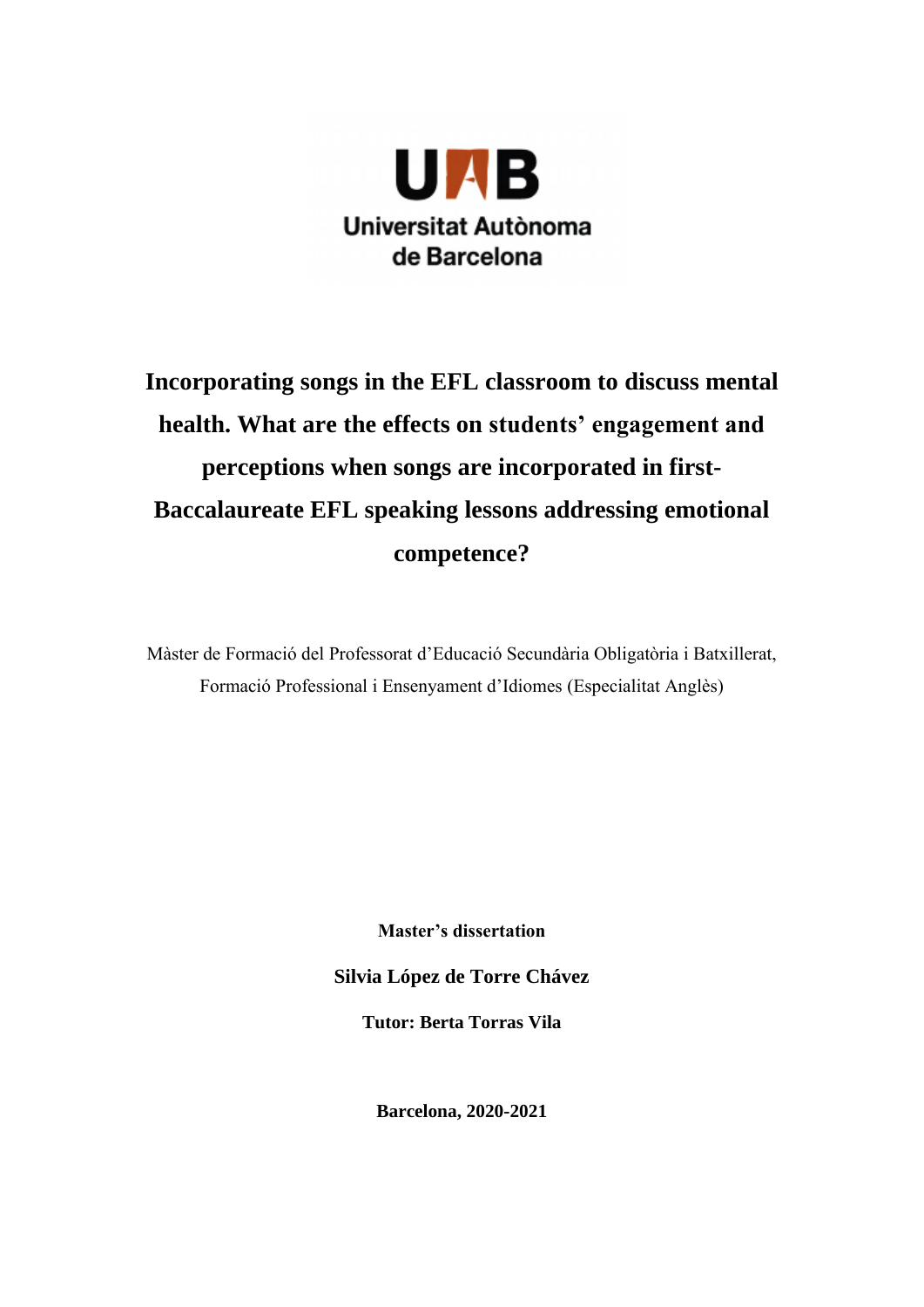*"Music is the soul of language." - Max Heindel (1865 – 1919)*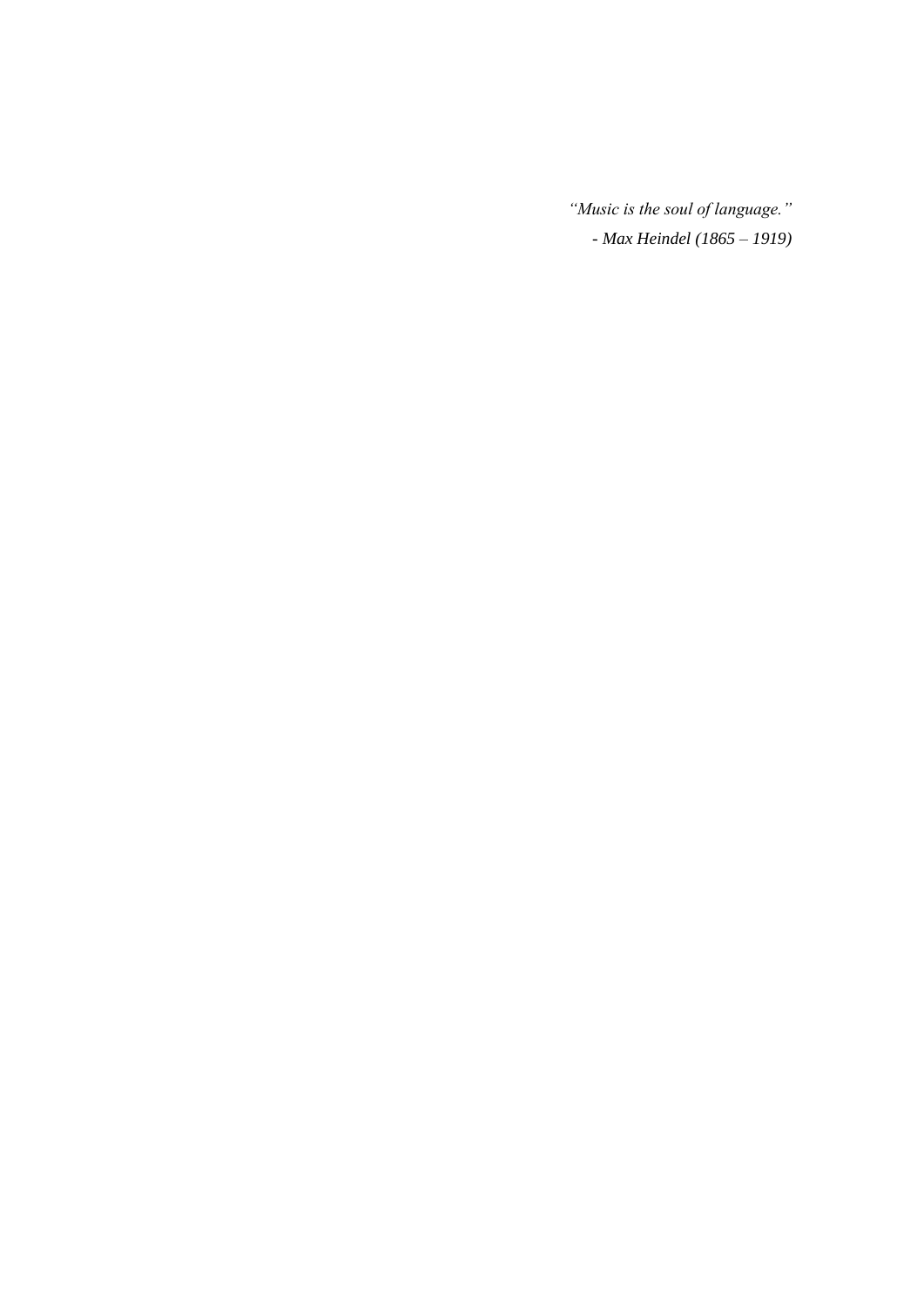# **Acknowledgements**

First and foremost, I would like to thank my supervisor, Berta Torras-Vila, for her guidance and dedication during the research and writing process.

I am also grateful to the high school where I did my internship to give me the opportunity to implement this project. Furthermore, a warm thank you goes to my practicum mentor in that high school, who opened the doors of the classroom and incessantly helped me to improve as a future English teacher.

I would also like to wholeheartedly thank my family, boyfriend, and close friends for their support, the trust they placed in me, and their unconditional encouragement in all the decisions I took. They are the main reason for not giving up in the hardest moments.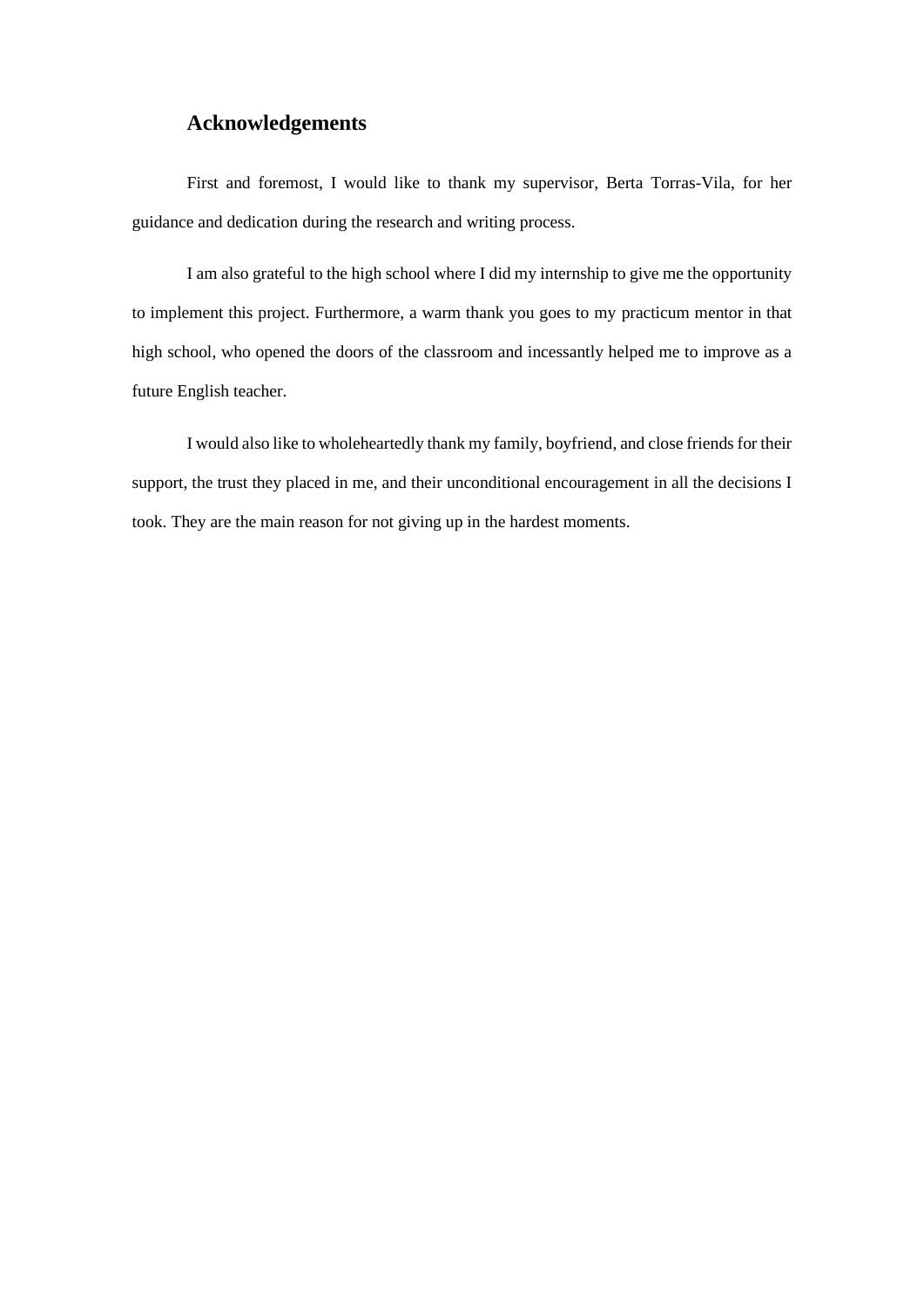#### **ABSTRACT**

Not only do songs play a pivotal role throughout people's lives, but also in the EFL classrooms for a myriad of years. This master's dissertation aims to analyze the effects on students' engagement and perceptions when songs are incorporated to discuss mental health in first-Baccalaureate EFL speaking lessons addressing emotional competence. In order to conduct the research, the implementation of two different lessons, the former one without songs and the latter one with songs, were analyzed. This study focused on analyzing and comparing students' engagement and perceptions in both lessons to prove and justify in a practical way what researchers have previously claimed: songs can have multiple benefits in the EFL classroom. Participants in this study were more engaged in the musical lesson according to the descriptive rating scale created for this research, as well as the participants also perceived that higher engagement as can be observed in their questionnaires after the sessions attended.

*Keywords:* Songs, Engagement, Students' Perceptions, Emotional Competence, Descriptive Rating Scale, Questionnaires.

**\_\_\_\_\_\_\_\_\_\_\_\_\_\_\_\_\_\_\_\_\_\_\_\_\_\_\_\_\_\_\_\_\_\_\_\_\_\_\_\_\_\_\_\_\_\_\_\_\_\_\_\_\_\_\_\_\_\_\_\_\_\_\_\_\_\_\_\_\_\_\_\_\_\_\_\_\_\_\_\_\_\_\_**

#### **RESUMEN**

Las canciones no solo juegan un importante papel a lo largo de la vida de las personas, sino que también en la enseñanza del inglés como lengua extranjera durante muchos años. Este trabajo final de Máster tiene como objetivo analizar los efectos que tiene incorporar canciones, a la hora de hablar sobre la salud mental, en la motivación de los estudiantes y las percepciones de estos en una clase de *speaking* de primero de Bachillerato dirigida a la competencia emocional. Para poder llevar a cabo la investigación, se han analizado la implementación de dos sesiones diferentes: una primera sesión donde no había música y una última sesión dónde se analizaban y disfrutaban las canciones. Este estudio está enfocado en analizar y comparar la motivación de los estudiantes y sus percepciones de ambas sesiones con la intención de probar y justificar de una forma práctica aquello que otros investigadores ya han afirmado: las canciones pueden tener múltiples beneficios en la enseñanza del inglés como lengua extranjera. Los participantes en este estudio mostraron una mayor motivación en la sesión musical según los resultados obtenidos de la escala de calificación descriptiva creada para esta. Además, estos participantes también percibieron esa mejoría en su motivación según los cuestionarios contestados.

*Palabras Clave:* Música, Canciones, Motivación, Percepciones de los Estudiantes, Escala de Calificación Descriptiva, Cuestionarios.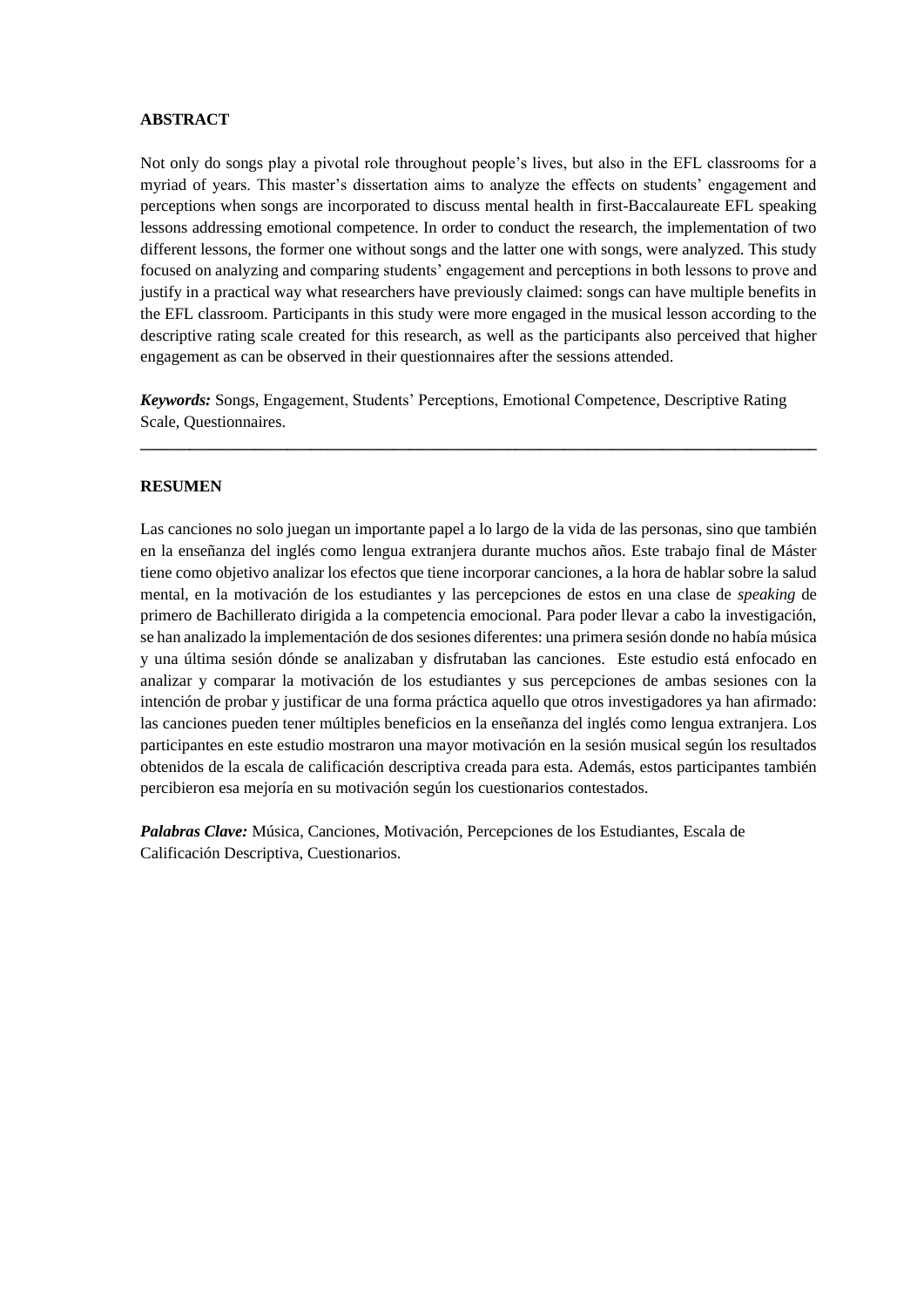# **Table of Content**

| $\mathbf{1}$   |                                                                                 |
|----------------|---------------------------------------------------------------------------------|
| 1.1            |                                                                                 |
| $\overline{2}$ |                                                                                 |
| 2.1            |                                                                                 |
| 2.2            |                                                                                 |
| 2.3            |                                                                                 |
| 2.4            |                                                                                 |
| 3              |                                                                                 |
| 3.1            |                                                                                 |
| 3.2            |                                                                                 |
| 3.3            |                                                                                 |
| 3.4            |                                                                                 |
| 3.5            |                                                                                 |
| 3.6            |                                                                                 |
| 4              |                                                                                 |
| 4.1            |                                                                                 |
|                | Students' engagement according to DRS1 and DRS2 24<br>4.1.1                     |
|                | Students' perceptions about their own engagement  26<br>4.1.2                   |
|                | Students' perceptions about incorporation of songs 28<br>4.1.3                  |
| 4.2            |                                                                                 |
| 5              |                                                                                 |
| 5.1            | How do students engage and perceive engagement in speaking activities           |
|                |                                                                                 |
| 5.2            | How do students engage and perceive both engagement and songs in                |
|                |                                                                                 |
| 5.3            | Are there any differences in terms of students' engagement and                  |
|                | perceptions between LNS and LWS in the EFL classroom, both addressing emotional |
| competence? 34 |                                                                                 |

**6 CONCLUSIONS [........................................................................................](#page-35-0) 36**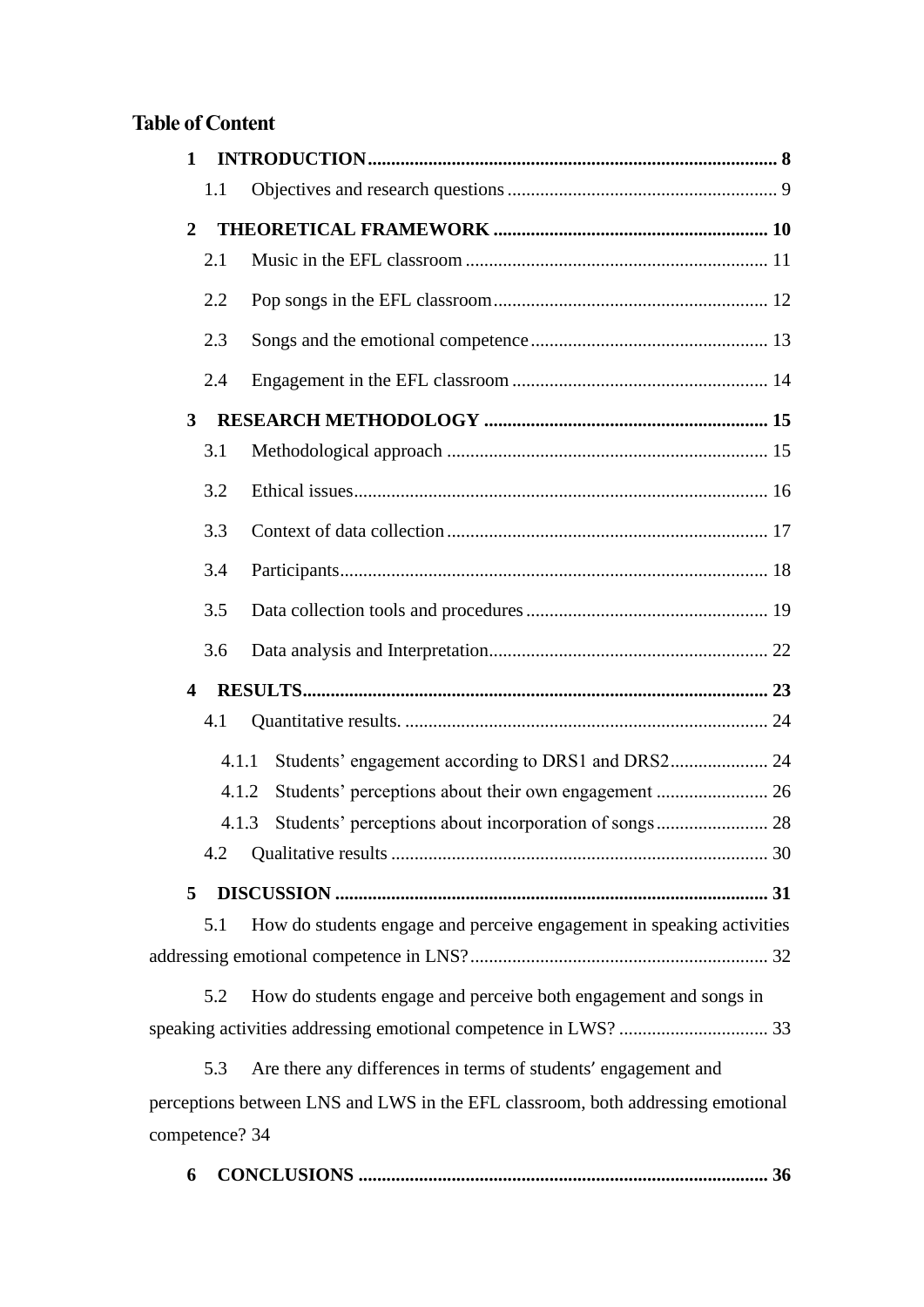| 7  |        |                                                                         |  |
|----|--------|-------------------------------------------------------------------------|--|
| 8  |        |                                                                         |  |
| 9  |        |                                                                         |  |
| 10 |        |                                                                         |  |
|    | 10.1   |                                                                         |  |
|    | 10.2   |                                                                         |  |
|    | 10.3   |                                                                         |  |
|    | 10.4   |                                                                         |  |
|    | 10.5   | Appendix 5 - Access to the PowerPoints created for the sessions 57      |  |
|    | 10.5.1 |                                                                         |  |
|    | 10.5.2 |                                                                         |  |
|    |        |                                                                         |  |
|    | 10.6.1 | Information displayed to students in the first session (LNS)  57        |  |
|    | 10.6.2 |                                                                         |  |
|    | 10.6.3 |                                                                         |  |
|    | 10.6.4 |                                                                         |  |
|    |        |                                                                         |  |
|    | 10.7.1 |                                                                         |  |
|    | 10.7.2 |                                                                         |  |
|    |        | 10.8 Appendix 8 – Examples of students' answers without translation  63 |  |

# **Table of Figures**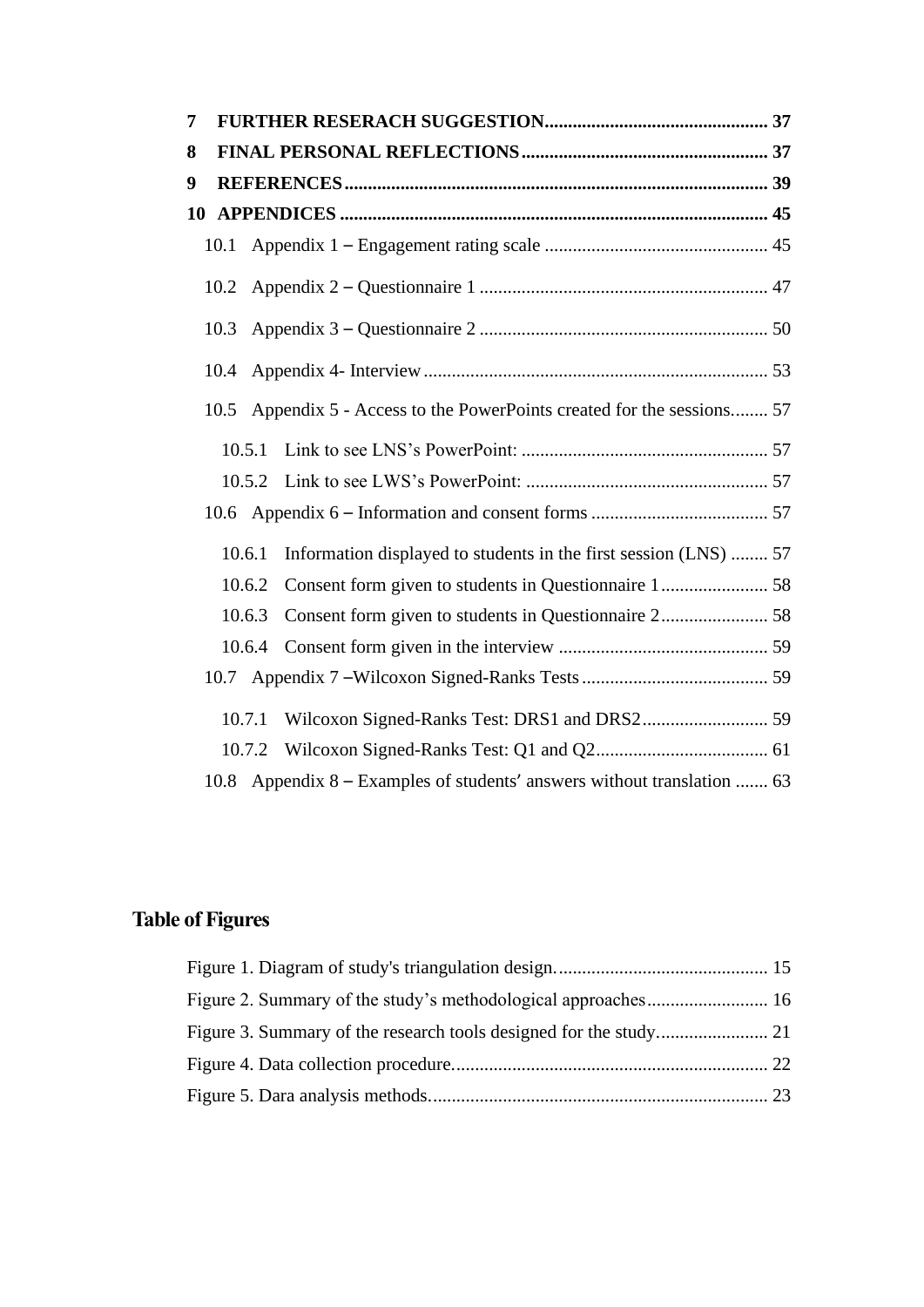# **Table of Graphics**

# **Table of Tables**

| Table 1. Students' engagement results according to DRS1 and DRS2 24        |  |
|----------------------------------------------------------------------------|--|
|                                                                            |  |
|                                                                            |  |
| Table 4. Students' perceptions towards their engagement - class average 27 |  |
| Table 5. Table summarizing students' average marks on engagement and       |  |
|                                                                            |  |
|                                                                            |  |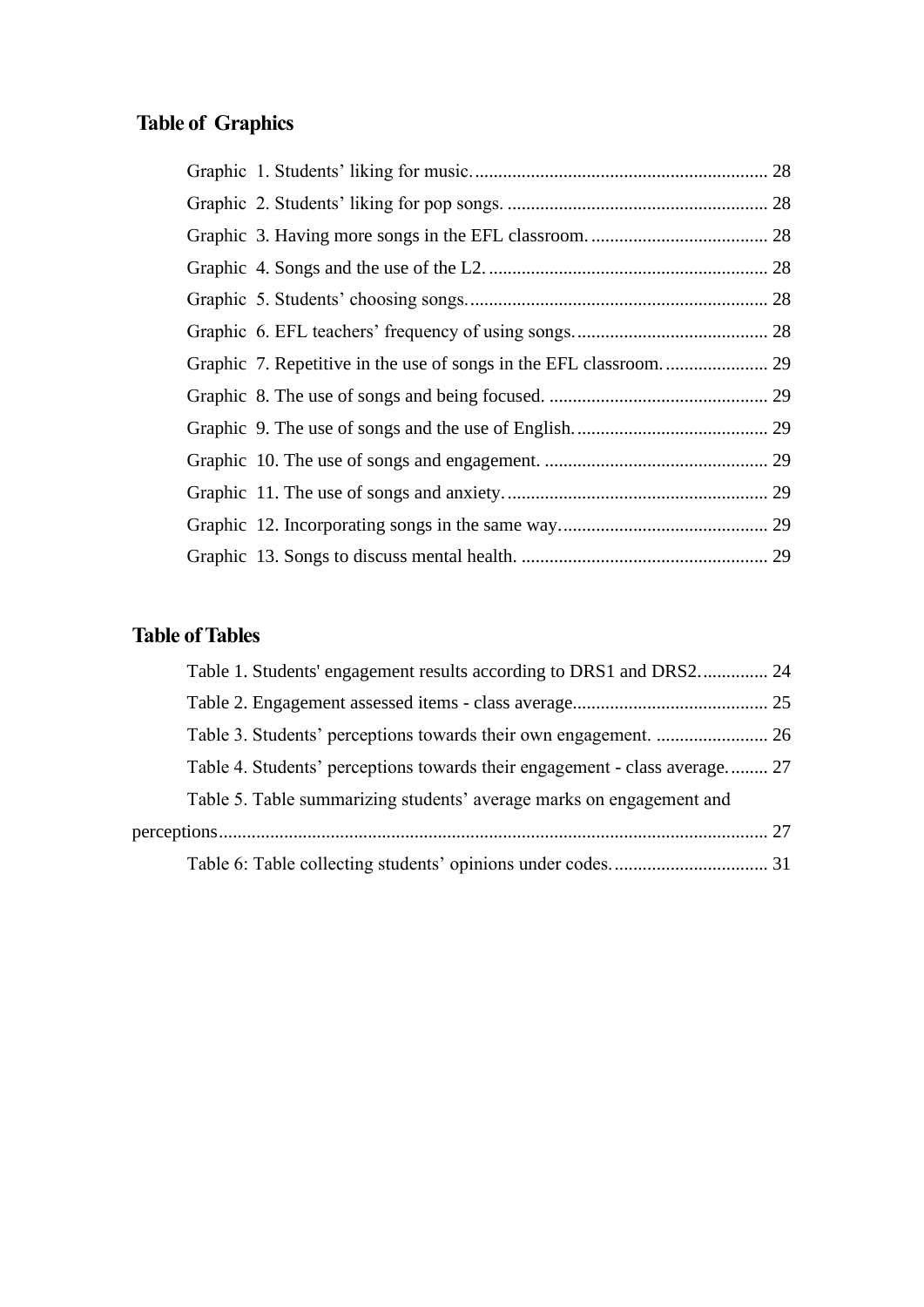### <span id="page-7-0"></span>**1 INTRODUCTION**

This master's dissertation aims to analyze the effects of music on students' engagement and their perceptions towards it and songs when they are incorporated in first-Baccalaureate EFL speaking lessons addressing emotional competence. To carry out this investigation, students will attend two different types of speaking lessons: one speaking lesson in which students will be discussing the topic chosen without songs being played (LNS), and one speaking lesson in which students will be talking about the topic by listening to songs related to the topic and analyzing their lyrics and video clip (LWS). The topic in both LNS and LWS is mental health, one of the sustainable development goals of the UN 2030 Agenda. According to WHO<sup>1</sup> (2020), "half of all mental health conditions start by 14 years of age, but most cases are undetected and untreated". Thus, it is pivotal to raise mental health awareness in schools to teach our students to detect any possible cases of mental illnesses in the classroom. The consequences of not addressing this topic, and therefore not detecting cases, can limit our students' opportunities "to lead fulfilling lives" (WHO, 2020).

EFL is considered one of the most important subjects in the Spanish curriculum (Torras-Vila, 2016). Nonetheless, the CIS<sup>2</sup> (2016) indicates that 59.8 % of the Spanish adults had claimed that they were not able to communicate in English, be it oral or written, although 64.2 % of the surveyed ones stated that learning a foreign language is of the uttermost importance nowadays. One of the possible reasons for this high percentage of the population unable to communicate in English could be disengagement, which is one of the main problems in our educational system. Related to this, Andreas Schleicher affirmed in an interview that success in education can only be achieved when students are highly engaged (Valle et al., 2006).

According to Fonseca and Toscano (2012), music is one of the areas of interest present in all stages in life. Thereafter, it stands to reason that music has a prominent role in plenty of our life activities. Because of its near ubiquity, using music, and therefore songs, in the EFL

<sup>&</sup>lt;sup>1</sup> World Health Organisation

<sup>2</sup> Centro de Investigaciones Sociológicas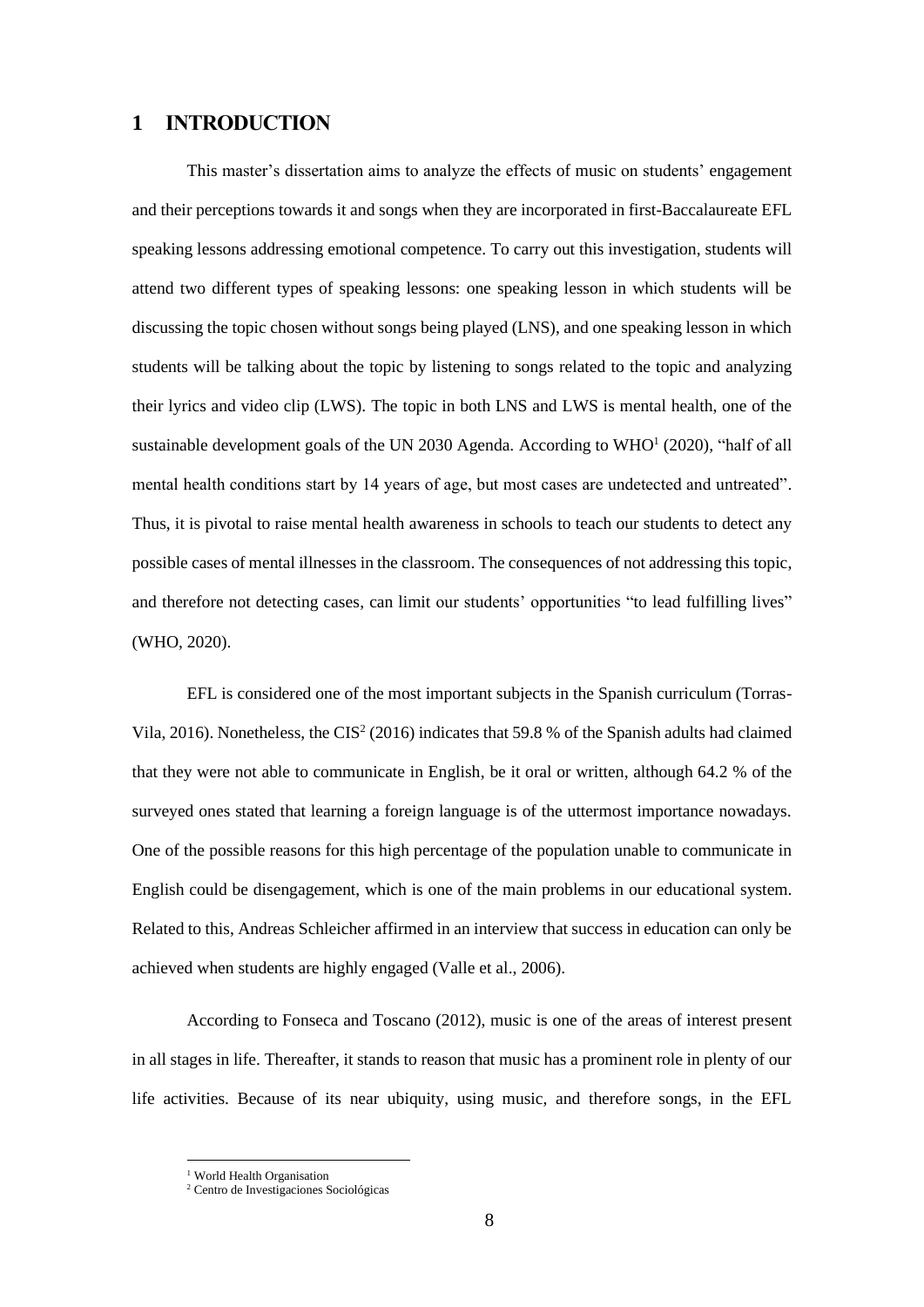classrooms should be no exception. Although there seems to be a lack of musical resources in the EFL classrooms and music tends to be incorporated as a mere fun, research claims that the incorporation of songs in the foreign language curricula has undeniably numerous advantages (Casals & Suárez, 2011; Degrave, 2019; Engh, 2013; Lee, 2009).

It is undeniable that English teachers are constantly implementing new classroom practices to enhance students' engagement, get secondary-school students to participate in the EFL classrooms, and meet their needs. Participants in this particular study assured in informal talks with the researcher not to be engaged in the EFL as the content and the activities in class were repetitive. As songs can be used as authentic communicative performances (Guevara & Ordoñez, 2012), and students' engagement and participation in the EFL classroom can be encouraged through songs that may enable students to freely express their opinions and feelings (Palacios & Chapetón, 2014), there are strong reasons to think that music facilitates students' engagement in the EFL speaking lessons, and this study aims to shed some light on this.

#### **1.1 Objectives and research questions**

<span id="page-8-0"></span>The main aim of this master's dissertation is to see if students' engagement and perceptions in the EFL speaking lessons may differ due to the incorporation of songs. The results of this study can be potentially useful for any teacher to tackle their students' lack of engagement and understand students' perceptions to a higher degree.

As a consequence of comparing LNS and LWS, the following research questions will address and evaluate the implementation:

- 1. How do students engage and perceive engagement in speaking activities addressing emotional competence in LNS?
- 2. How do students engage and perceive both engagement and songs in speaking activities addressing emotional competence in LWS?
- 3. Are there any differences in terms of students' engagement and perceptions between LNS and LWS in the EFL classroom, both addressing emotional competence?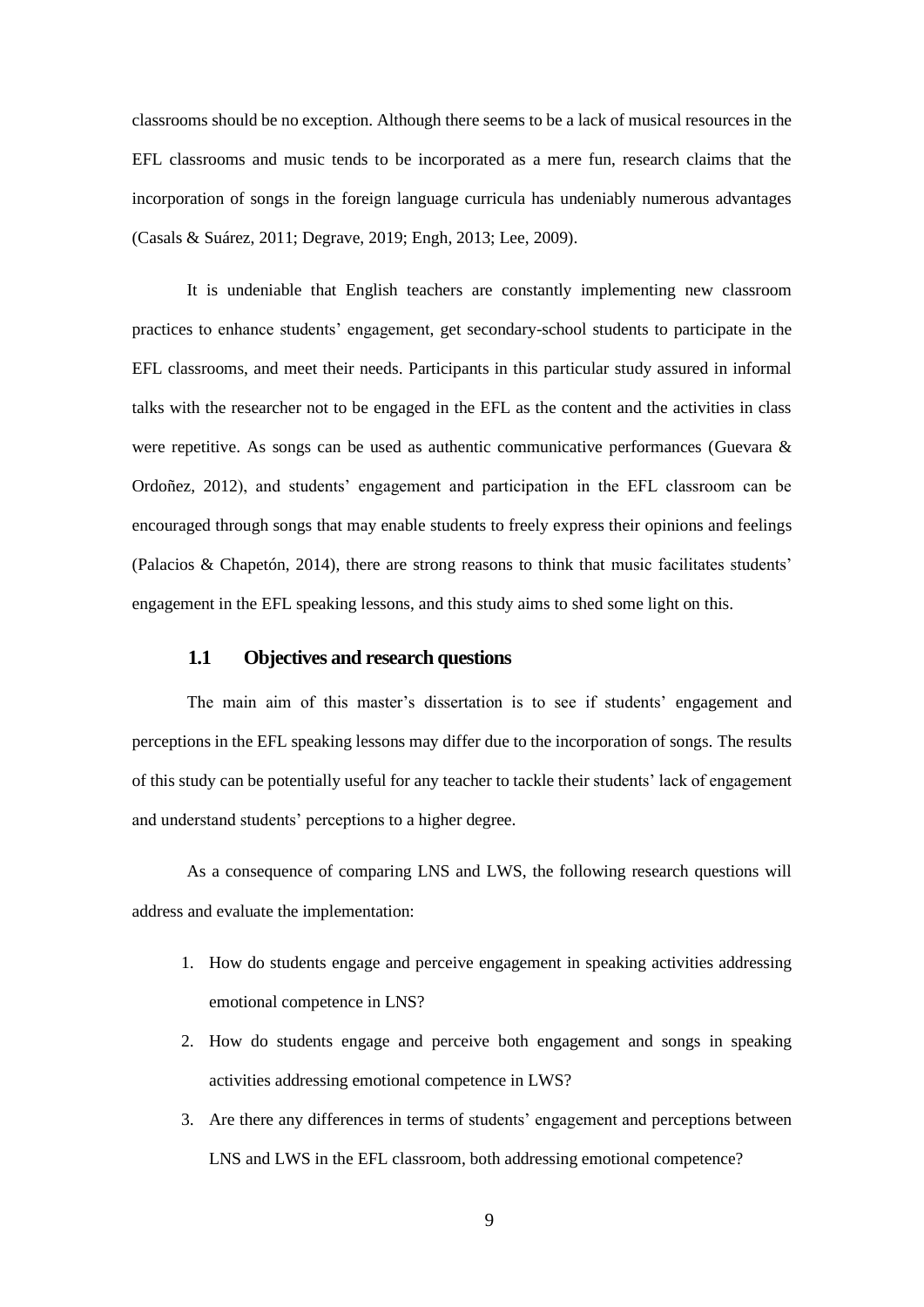Research questions in this study aim to analyze students' engagement and perceptions in both lessons (LNS and LWS) in order to compare the results obtained and prove that songs have a positive impact on students' engagement and perceptions.

On the basis of the theoretical framework presented and the analysis of data, this study seeks to demonstrate that songs enhance students' engagement, and signal possible paths for future implementation.

# <span id="page-9-0"></span>**2 THEORETICAL FRAMEWORK**

The use of music and songs in the EFL classroom is not new as it is commonly believed that it has numerous benefits for language learners, and it plays a significant role in culture and communication by adding meaning to people's lives (Abbott, 2002). Not only do music and language share their evolution origin (Brown, 2001, as cited in Fonseca & Toscano, 2012), but also striking similarities (Fonseca-Mora, Toscano-Fuentes & Wermke, 2011, as cited in Fonseca & Toscano, 2012). Although most foreign language teachers are positive about the incorporation of music in their classes (Degrave, 2019; Abbott, 2002), teachers tend to incorporate songs without being aware of a solid theoretical framework supporting that choice of activity (Engh, 2013). Thereafter, some teachers and, consequently students, may feel unable to argue in favor of using music in the EFL classroom, and music simply becomes a mere fun activity without any pedagogical implications. Nonetheless, songs are a "proper educational tool and highly advisable to be used" (Fonseca & Toscano, 2012, p.209). Music can enrich lessons, making them an unforgettable and pleasing event (Abbott, 2002).

Torras-Vila (2021) and Casals and Viladot (2011) address a reality: there are endless possibilities in the use of music in the EFL classroom that can help teachers to work in interdisciplinary ways. "Despite an organization of the curriculum where these subjects are considered separately, it is necessary to overcome the temptation to work on them in isolation" in order to achieve holistic education (Viladot & Casals, 2018, p.38).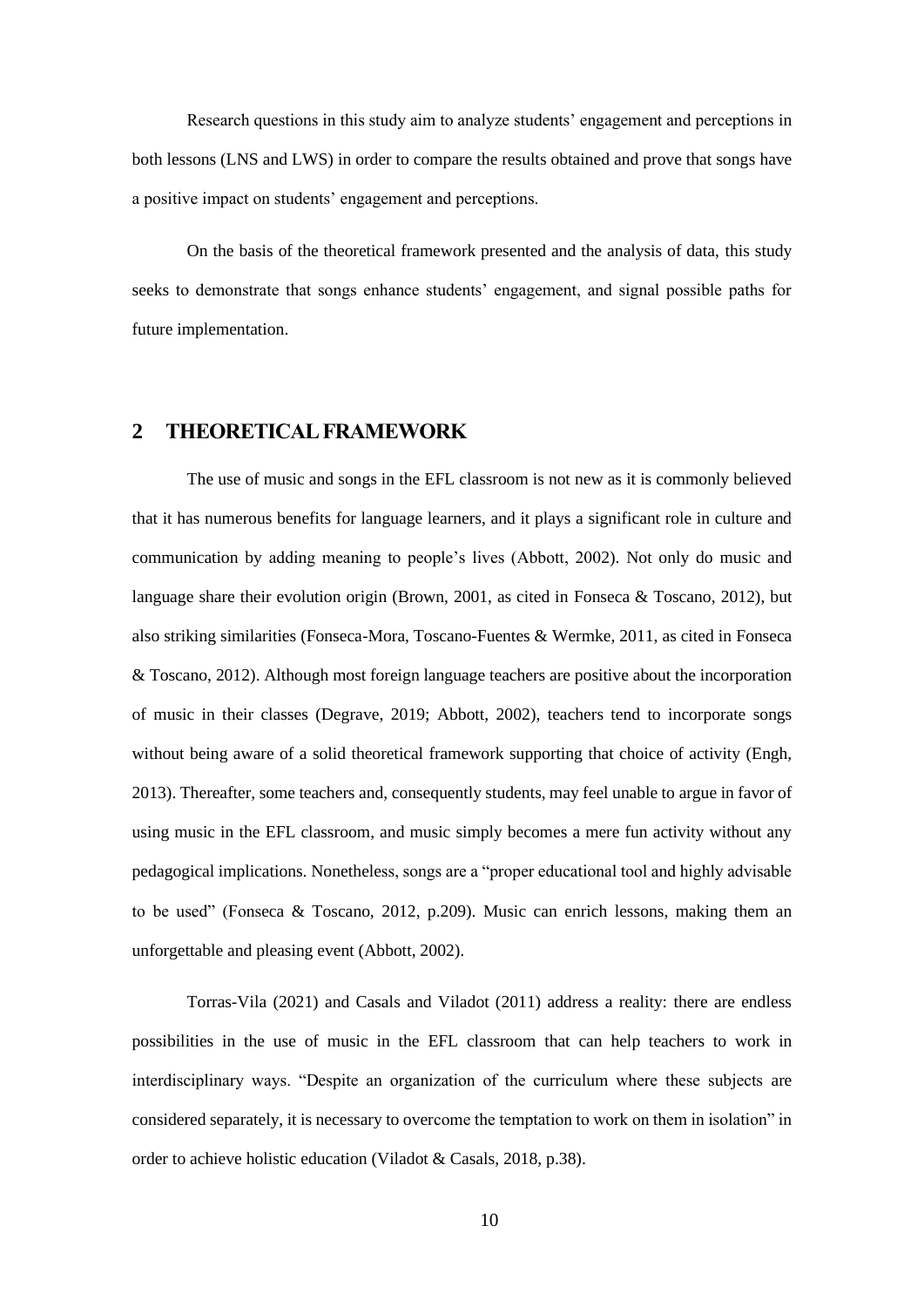#### <span id="page-10-0"></span>**2.1 Music in the EFL classroom**

In 1864, the French scientist Paul Pierre Broca identified the Broca's area, which is a region in the left hemisphere of the human brain linked to speech production. Years later, researchers found that musical syntax occurs in exactly the same area (Lems, 2018). Not surprisingly, there are examples in literature that argue that music and language share relationships at neurological levels. Music and language share a number of striking commonalities, such as being exclusively human abilities and acquired by children without explicit instruction (Roberts, 2012). These connections between music and language have encouraged educators and researchers to promote the use of music and songs in the classroom (Engh, 2013). For instance, music had been used with the Audiolingual Method in language classrooms to reduce boredom among students (Bartle, 1962; Kanel, 2000, as cited in Engh, 2013), and with the Suggestopedia methodology, in which classical music is played as background music for students to relax while learning a language (Lems, 2018). However, pedagogical material using songs experienced a sudden rise in demand by language-learning teachers when Communicative Language Teaching (CLT) and Task-Based Learning (TBL) approaches became more universal (Griffee, 2010, as cited in Engh, 2013).

Literature assures that music offers special benefits for foreign-language learning and teaching as music and language are strongly connected. According to Degrave (2019), Engh (2013), Fonseca and Toscano (2012), Torras-Vila (2021), Griffee (1992), Lems (2005), and Abbott (2002), music can be beneficial for both linguistic and non- linguistic aspects: improvement in different language skills, distinguishment of new sounds and intonation patterns in a new language, memory and vocabulary acquisition, reduction of foreign language anxiety, increase in confidence, bridge gaps between the 'formal' learning and the 'informal' experience, high engagement by students, a motivational tool for communicating emotions, historical and social-cultural context to the language, and, last but not least, the promotion of a lively classroom atmosphere enhancing a sense of community developing both social and affective factors. According to scholars, and related to this master's dissertation, the incorporation of music seems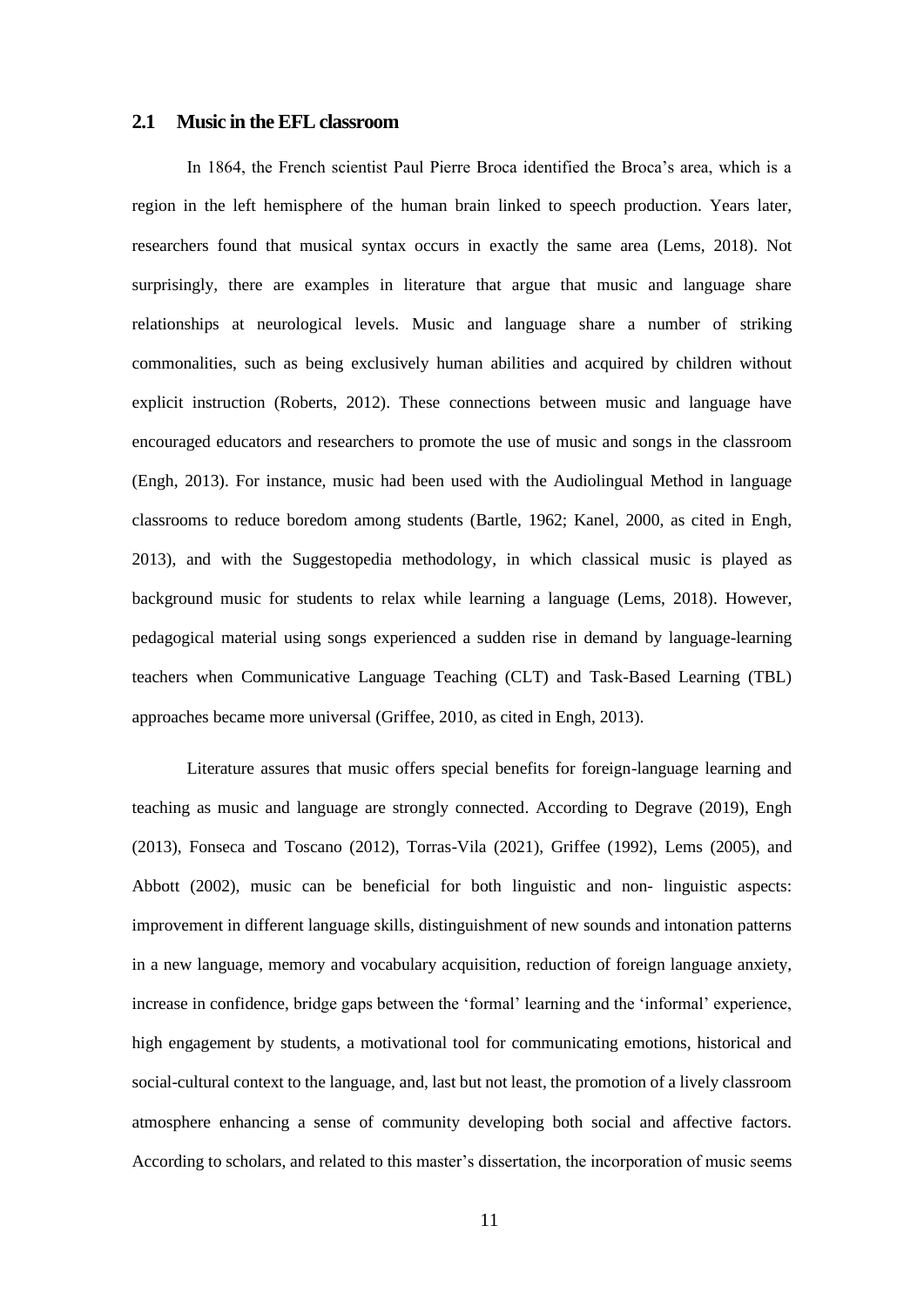to highly engage English learners to express their feelings and emotions in a more secure atmosphere. Therefore, the incorporation of music in speaking activities is proven to be a productive and highly advisable educational tool that may help teachers to design non-threatening activities (Casals & Suárez, 2011; Degrave, 2019; Duarte et al., 2012; Lee, 2009; Fonseca & Toscano, 2012). As Engh (2013) remarks, "music and language not only can, but should be studied together." (p.121)

#### <span id="page-11-0"></span>**2.2 Pop songs in the EFL classroom**

Murphey (1984) assures that pop music can be a proper educational material as it generally plays a big role during adolescence. Pop songs are an "important form of socio-cultural communication which greatly affect their behavior" as they are more intensively sensitive (Murphey, 1984, p.18). Murphey suggests that English teachers are "multisubject" teachers who do not have to strictly stick to a curriculum but adapt, innovate, improvise, and channel students' motivation. Furthermore, in a later article, Murphey and Alber (1985) indicate that pop songs lead listeners to "a type of pseudo-dialogue or conversation" (p. 794) due to the "I" pronoun. In pop songs, the "I" becomes "I the listener", giving the impression that the singer's words are the listener's (p. 795). One of this study's aims of using pop songs in the EFL classroom was that students could closely identify with the aforementioned "pseudo-dialogue" so that they would be eager to express their opinions, ideas, concerns, and feelings. Additionally, it sought to provide them with plenty of opportunities to connect the English they learn in classroom settings with the real-world English by going beyond the traditional practices, such as using the textbook. Consequently, pop songs could be an engaging educational material that may affect students' behavior, and lead them to having conversations about the song's topics, with which they may feel identified (Murphey, 1984; Murphey & Alber, 1985).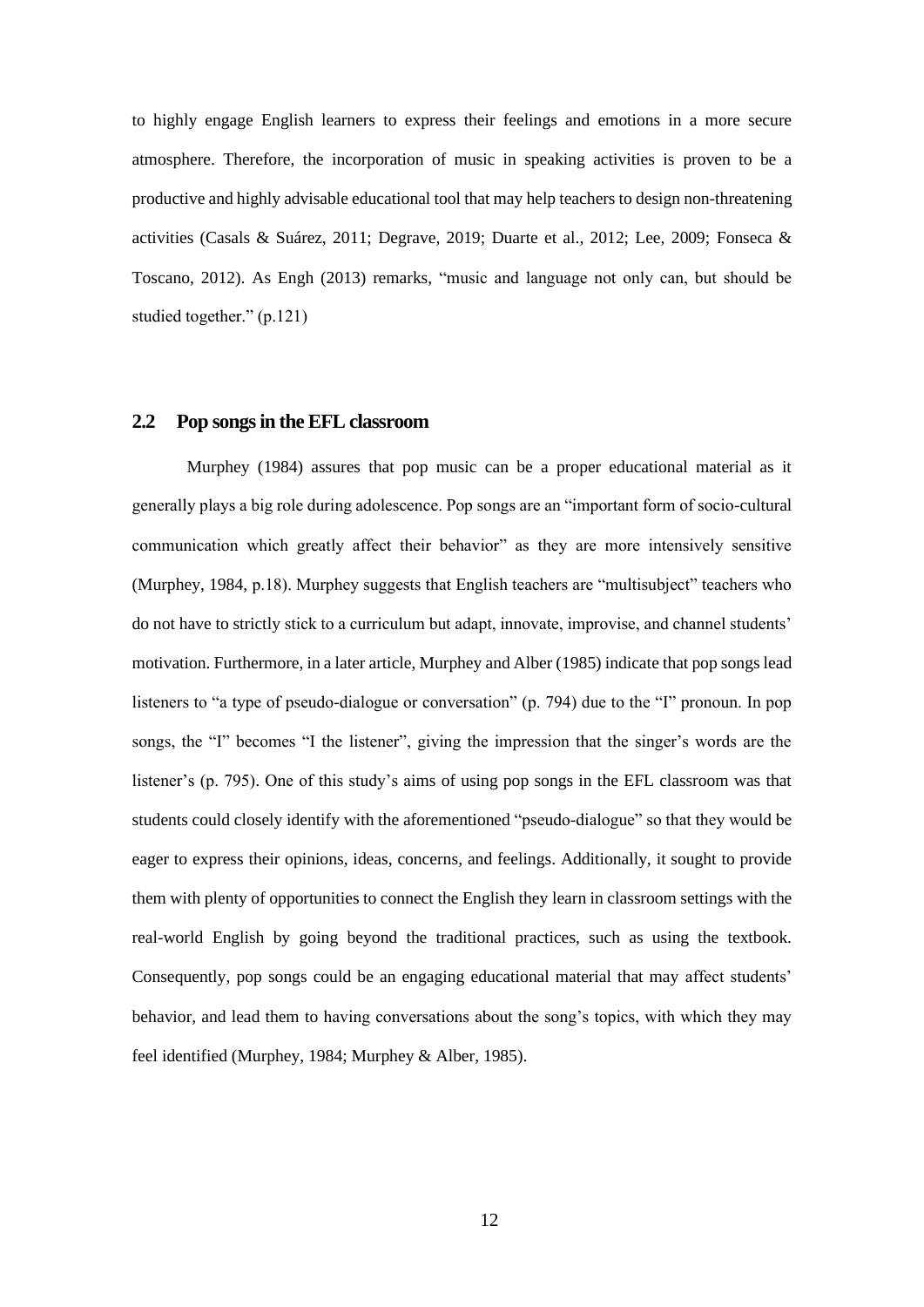#### <span id="page-12-0"></span>**2.3 Songs and the emotional competence**

Since Salovey and Mayer exposed their emotional intelligence theory in 1990, it has been observed the vital need to educate the emotional intelligence (EI) of new generations to pursue the full development of our students' personalities. Consequently, emotional education models and the inclusion of emotional competence in the Spanish curriculum have been proposed (Sala & Abarca, 2001). Emotional competence helps our students to process, understand, and successfully handle their emotions so that they can adopt a more positive attitude in life and in class, as well as being able to self-engage themselves to a higher degree (Miniland, 2019). Emotions can influence the learning process as those learning experiences related to a strong emotion are better reinforced and consequently remembered (Sala & Abarca, 2001). De Andrés (2005) states that the emotional understanding among teenagers is complex, so schools should raise awareness of emotional development, and should provide enough educational tools to treat emotions from the beginning. Music can be one of these tools.

Since we are born, or even before, music is present in our lives and it has the capacity to cause emotional responses in human beings (Soria-Urios et al., 2011). According to Bernal and Gil (2019), music, and therefore songs, can influence the emotional development of human beings since music can modify our behavior and brain function. Therefore, music and songs can be a powerful educational tool as incorporating them in the classrooms has different advantages in our emotional intelligence, such as the creation of emotional ties that enhance classroom interaction, self-esteem reinforcement, and creativity development. Thereafter, music can facilitate good management of emotions while helping students express themselves in a comfortable way (Palacios & Chapetón, 2014). Listening to some music genres is often tied to happiness and relaxation; therefore, music activities can "excite, move, and soothe learners in the language classroom." (Abbott, 2002, p.10)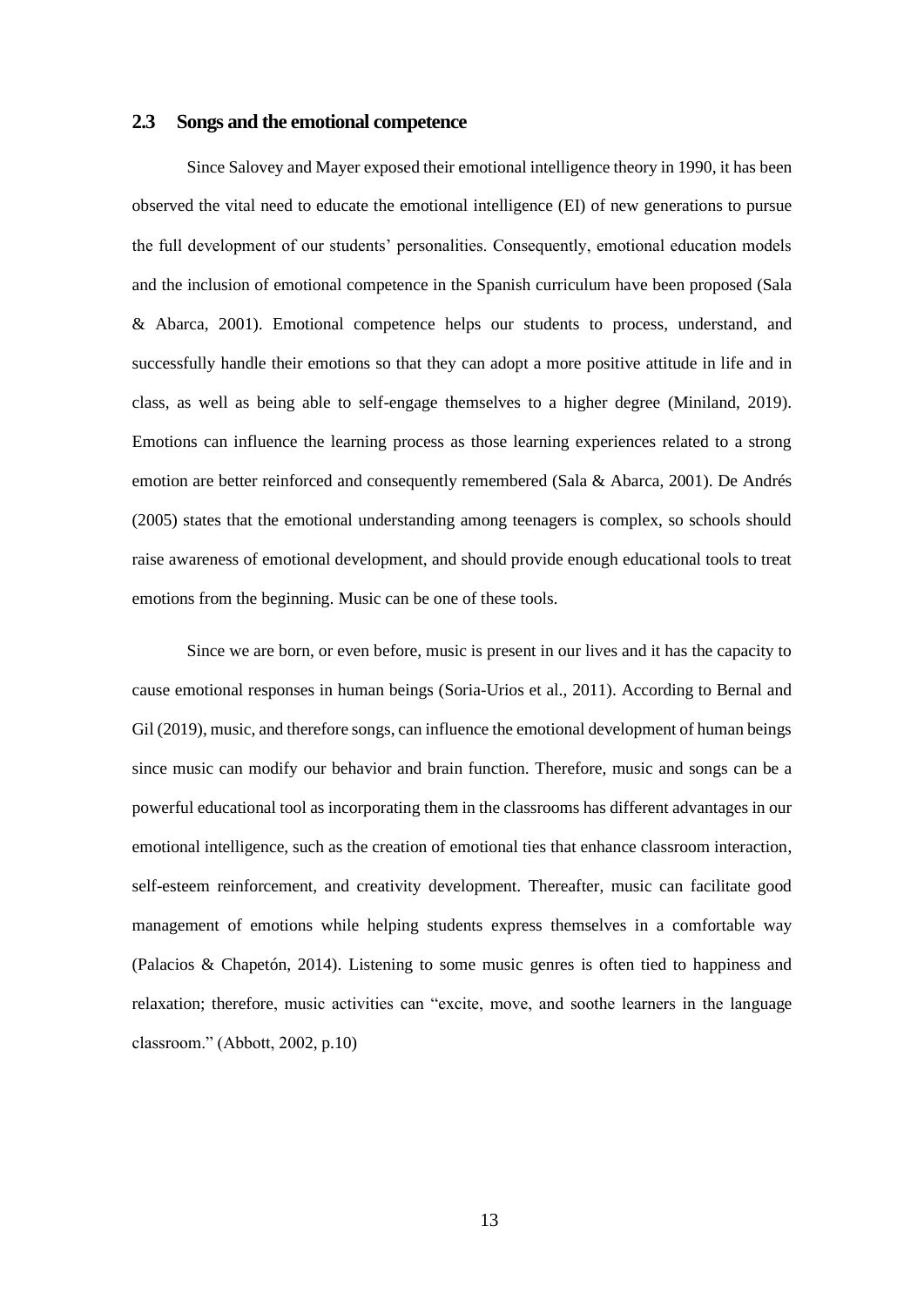#### <span id="page-13-0"></span>**2.4 Engagement in the EFL classroom**

The definition of engagement is complex although it has become a studied feature of foreignlanguage learning, and it is considered crucial to achieving successful language learning. However, engagement could be broadly defined as "the ways in which, and the extent to which, students are committed to or involved in school, and represents daily interactions between students and their learning contexts" (Capella et al., 2013, p.367). Highly-engaged students are students who "stay in school longer, learn more, feel better about themselves, and continue their education after high school" (Skinner & Belmont, 1993, p. 571). Nevertheless, as portrayed in some books (Burkett, 2002; Pope, 2002, as cited in Skinner & Belmont, 1993), students tend to consider school, and foreign-language classes, as boring or a grading game, in which they invest little effort. Thereby, one of the main challenges English teachers face in their daily classes is to sustain students' engagement in creative ways. Fortunately, music and songs can provide teachers with rich and authentic material to promote student engagement in the EFL classroom.

The multifaceted nature of engagement is extensively reflected in research literature, in which engagement is usually divided into different theoretical dimensions. Some scholars argue for two dimensions: behavioral and emotional (Skinner & Belmont, 1993), and other scholars argue for three dimensions: behavioral, emotional, and cognitive (Fredricks et al., 2004). This research mainly focused on behavioral engagement, which encompasses students' positive or disruptive behaviors in class, and class participation in the lessons in terms of students' concentration, attention, asking questions to the teacher, and contributions (whether the teacher asks the students to participate or they participate voluntarily) (Frendricks et al., 2004; Skinner & Belmont, 1993; Suarez-Orozco et al., 2009).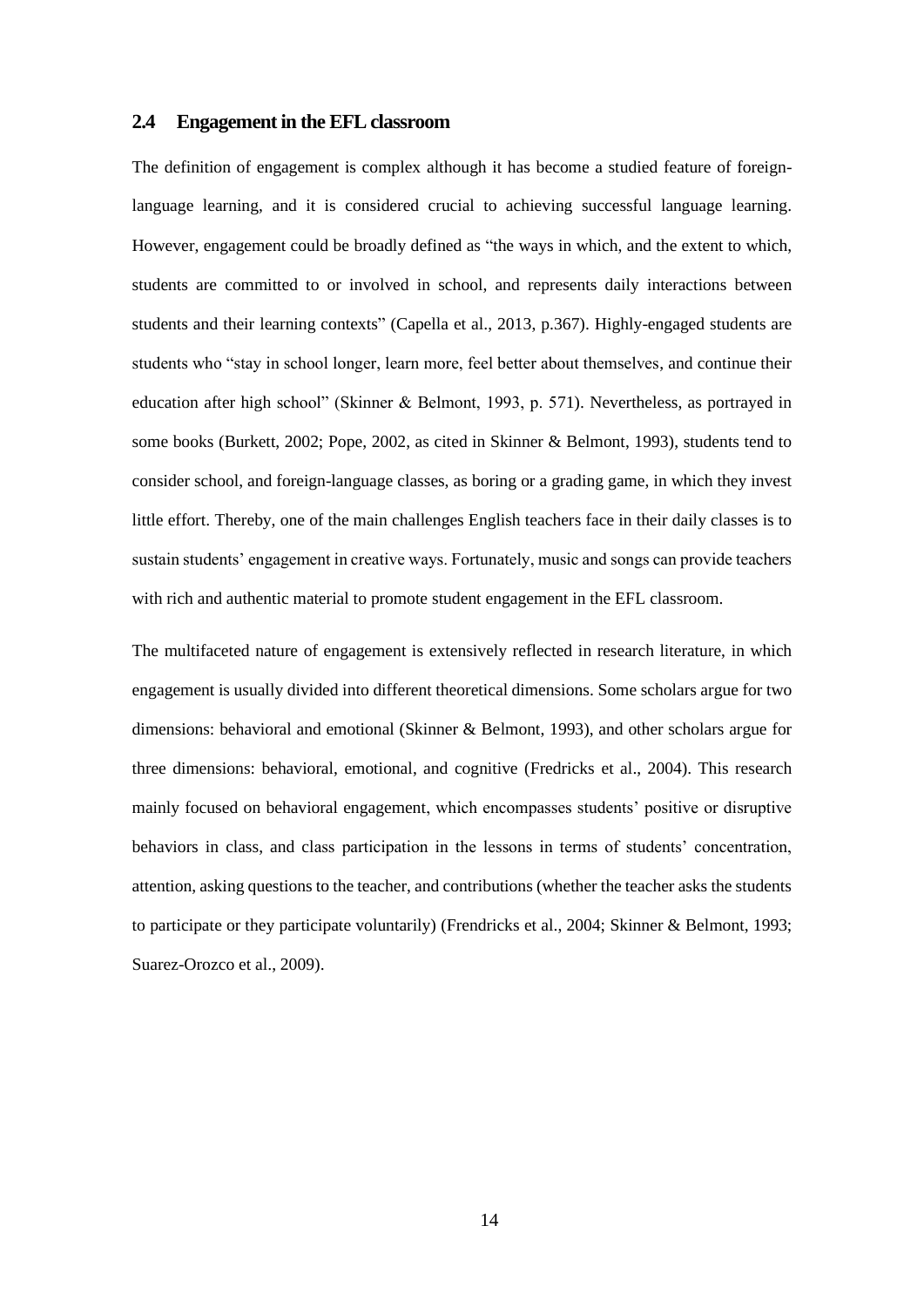# <span id="page-14-0"></span>**3 RESEARCH METHODOLOGY**

#### <span id="page-14-1"></span>**3.1 Methodological approach**

This study is a mixed methods research that gathers data from a descriptive rating scale regarding participants' engagement (quantitative data) and students' questionnaires (both qualitative and quantitative data) to gain better insight into behavioral engagement and student's perceptions towards it. According to Johnson et al. (2007), "mixed methods research […] combines elements of qualitative and quantitative research approaches […] for the broad purposes of breadth and depth of understanding and corroboration" (p. 123). This study uses a triangulation design (Creswell & Plano Clark's, 2007), in which the data sources help to expand and strengthen a further understanding and perspective on how students' engagement and perceptions of the EFL speaking lessons may vary in front of the incorporation of songs. According to Morse (1991, p.122), triangulation design is a well-known approach "to obtain different, but commentary data on the same topic to best understand the research problem."



*Figure 1. Diagram of study's triangulation design.*

<span id="page-14-2"></span>Furthermore, this study is also an action research study as the researcher herself was in charge of implementing both lessons in the class. The researcher sought to find out "a quest for knowledge about how to improve" (Ferrance, 2000, p.2) in her practices in the future as "research and reflection allow teachers to grow and gain confidence in their work" (Ferrance, 2000, p.14). Moreover, the researcher aimed to tackle one of the major problems in education nowadays: disengagement (see Introduction for more details). The incorporation of songs in this study helped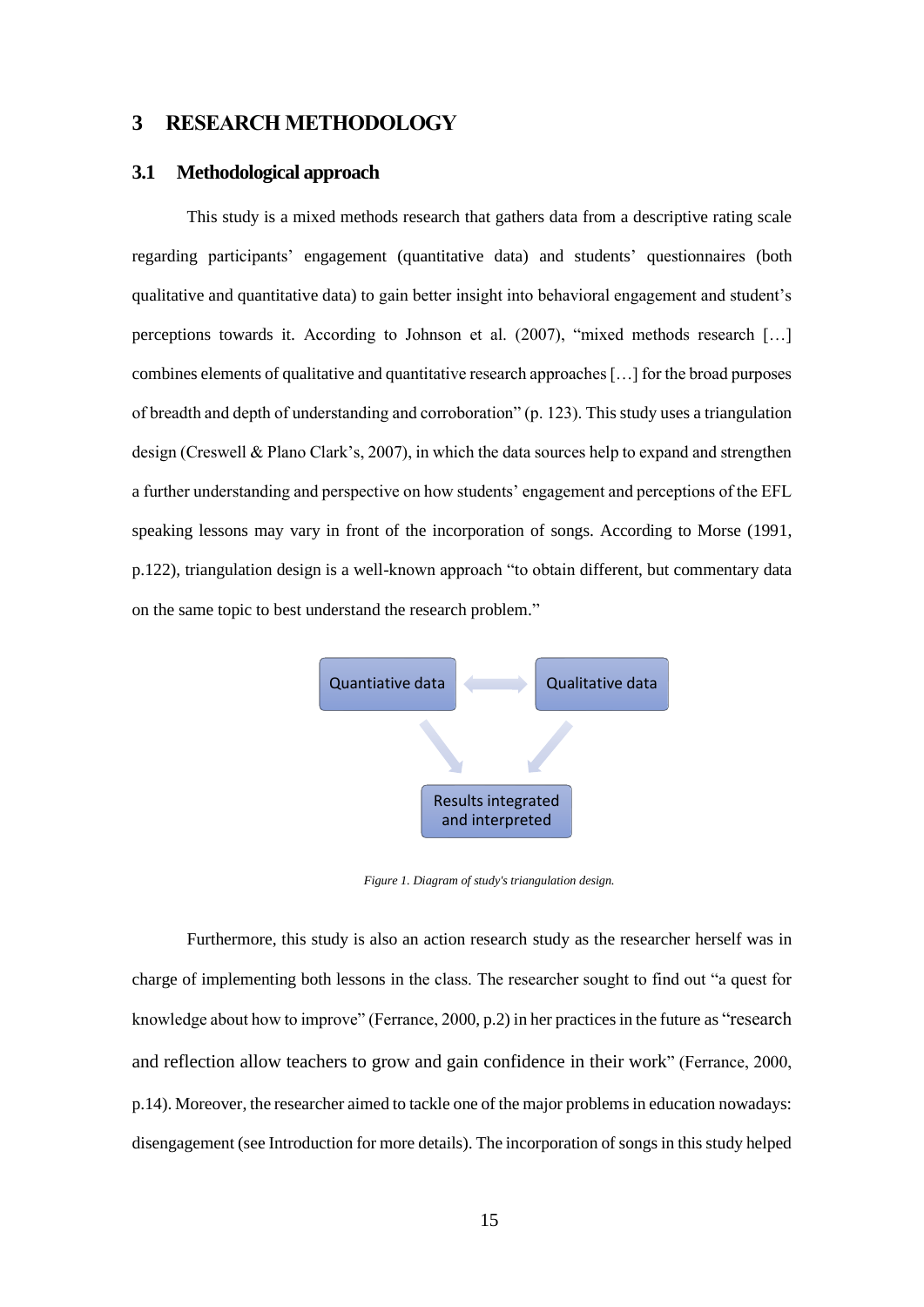the researcher change her instructions and strategies to impact the students and, thus, taste their engagement.



*Figure 2. Summary of the study's methodological approaches.*

#### <span id="page-15-1"></span><span id="page-15-0"></span>**3.2 Ethical issues**

Data has been collected by the researcher, Laura (the students' main teacher), and Sonia (a trainee teacher), although none of the names stated in this study is real as they have been changed so as not to disclose any name.

Owing to the ethical nature of the research, the headteacher of the school had to sign an authorization at the very start of the internship that allowed the researcher to collect and record data. The respondents and the participants have been informed about the study details before the study implementation, and they have been given assurance about anonymity and confidentiality, which they all accepted, in order to "maximize protection of participants' identities and maintaining the value and integrity of the data" (Saunders et al., 2015, p.617). Anonymization is vital in this study as not only were participants under legal age (see 3.4 for further details), but they also shared sensitive and personal information throughout the implementation. With this in mind, this study keeps participants' identities hidden by changing their names to pseudonyms (e.g., teacher Laura, Student 1…) and the names of anyone else they mention, as well as particular identifying details. The data obtained from this study is only shared for academic purposes.

Before attending the very first session (LNS), the researcher explained the study characteristics to the participants (see Appendix 6 to see what the researcher displayed). Then, students were fully informed of the procedure, and they agreed to voluntarily participate.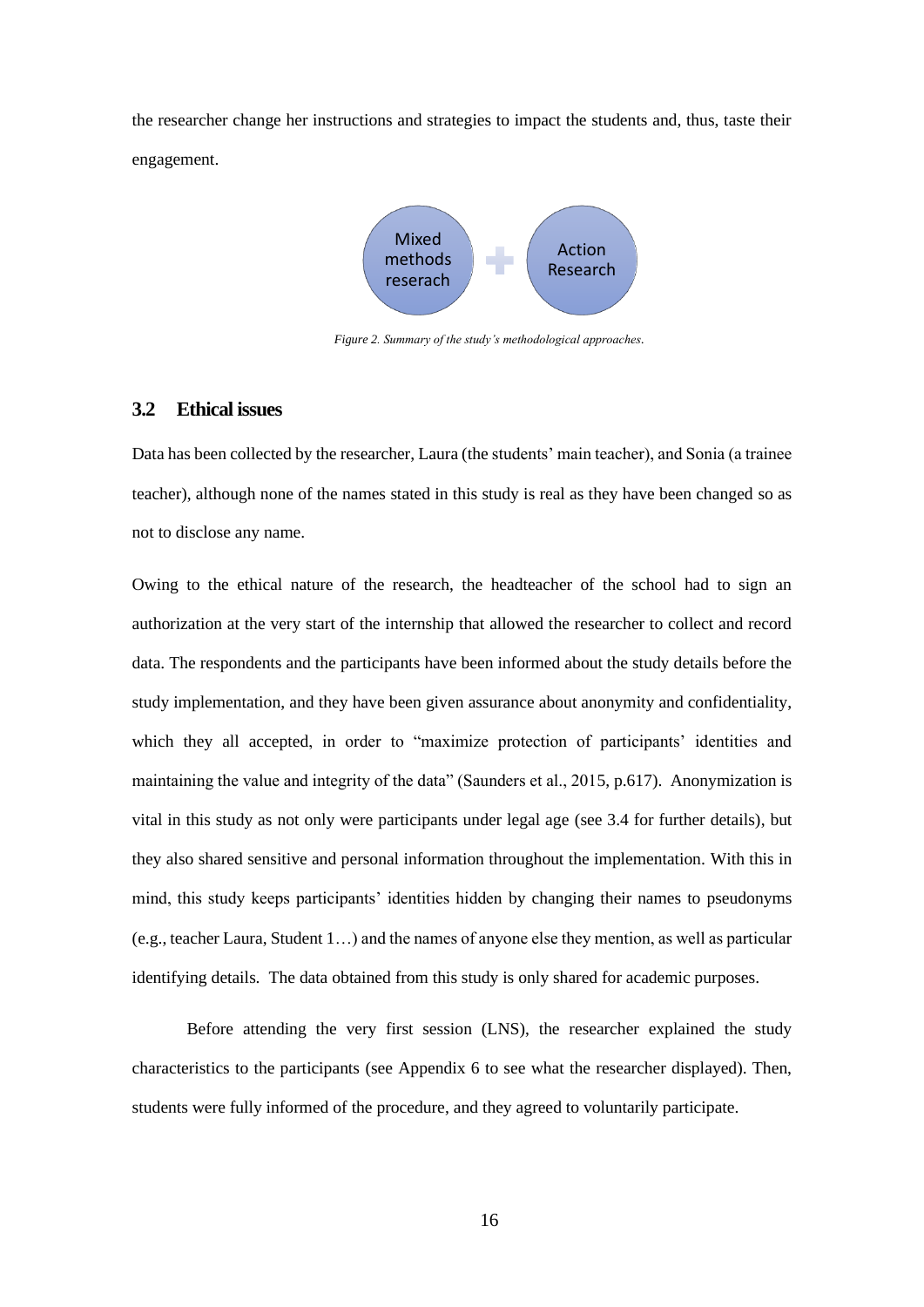Furthermore, consent forms were given to the participants and respondents. Before answering the questionnaires, students had to agree on the contest form presented in order to move forward. Moreover, the interview was only possible after the main teacher, Laura, agreed on the consent form presented orally (see Appendix 6 to see consent forms).

#### <span id="page-16-0"></span>**3.3 Context of data collection**

This research was carried out with a sample of 22 first-year-of-Baccalaureate students from a public secondary school in one of the wealthiest neighborhoods in Barcelona, where the researcher had the opportunity to do the master's internship.

According to the Educational Plan of the Center (PEC), this public school currently offers three Baccalaureate specializations (performing arts, social-humanistic, and scientifictechnological) as well as CFGM and CFGS (acronyms for Low- and High-Level Education Cycles in Spanish) in the field of informatics and communication. Moreover, the European Baccalaureate will be soon implemented, improving and growing its educational provisions.

The school also attaches great importance to foreign-language learning, for which different languages are taught (English, French, German, and Italian). Although English is a compulsory subject, all the other languages are optional subjects. The school also facilitates students the necessary preparation to obtain official language certificates, but one of the outstanding features of the center is its exchange and stays aboard programs in which students have the opportunity to visit foreign countries every year.

The school has a total number of 1,523 students; albeit, the ratio of students in speaking classes (one hour per week) is low so as to give all the students individualized feedback and greater opportunities to interact and improve their English. Furthermore, thanks to a joint collaboration between English teachers and teachers of other subjects, students learn different subjects (P.E., History, etc.) in English (CLIL). Consequently, a students' exposure to the English language is significant, meaning that their language acquisition is faster.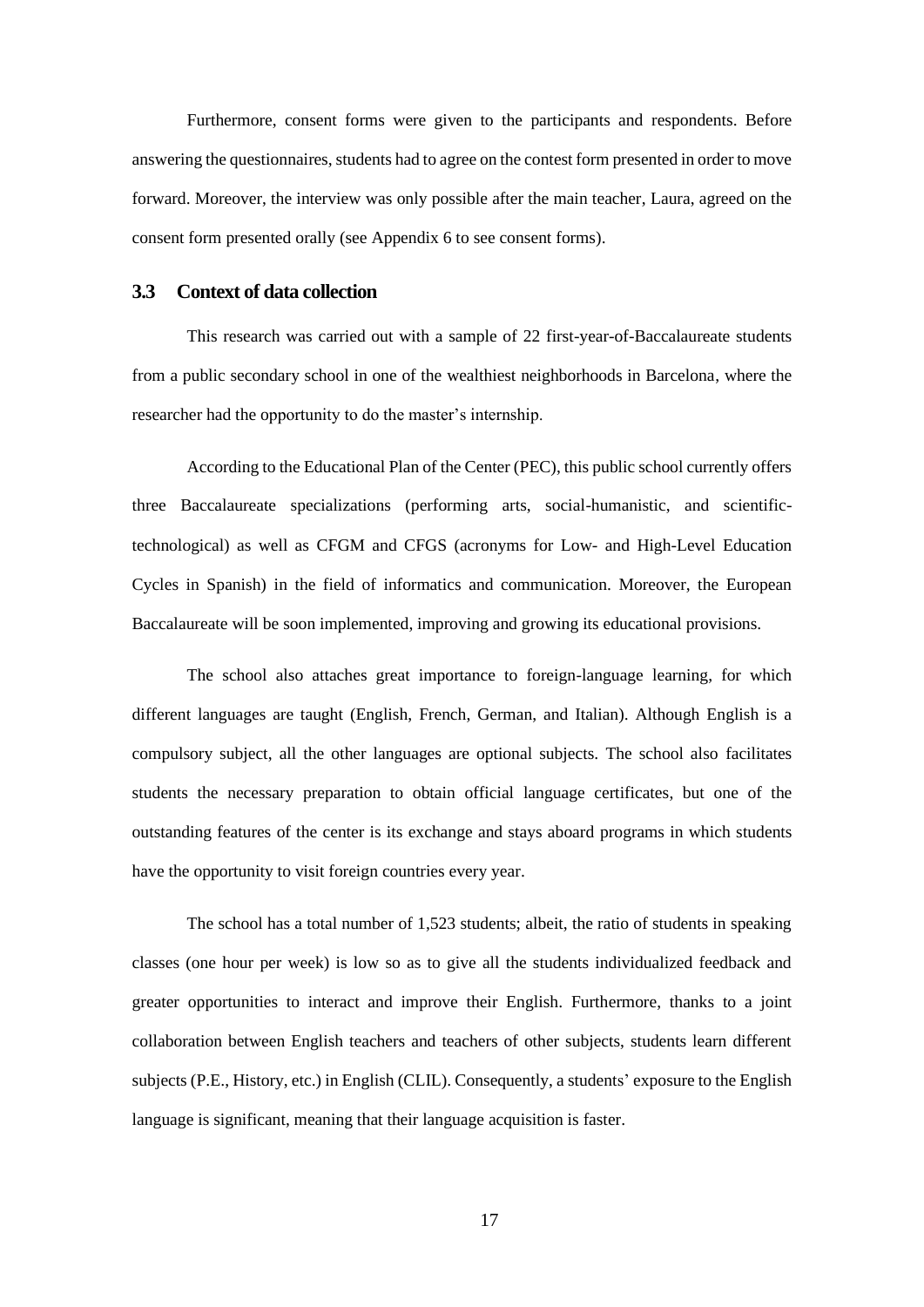The researcher decided to implement two sessions addressing emotional competence because, as presented in section 3.2, it is an important competence to work on in education. As already stated in section 1, mental health is an important topic to be presented in EFL classrooms as taking about it could enhance our students' life quality. In order to discuss about the topic in both sessions that lasted one hour each, the researcher created two PowerPoints, one for LNS and another one for LWS, with different activities which aimed students to participated during the class (see Appendix 5 to access the PowerPoints). Activities were different (class discussion, using Mentimeter…), but they all involved speaking by interacting with both the researcher and peers.

#### <span id="page-17-0"></span>**3.4 Participants**

Participants in this study were 22 students (13 females and 8 males) between 16-17 years of age in their 1st year of scientific Baccalaureate in Catalonia. Although the class itself consists of a total number of 29 students enrolled in the course, there were students missing in both sessions for and, therefore, their engagement and perceptions cannot be analyzed nor compared as they could not attend one of the mandatory sessions in this study. Moreover, it is imperative to mention that none of the participants suffered from a mental illness that could have created an anxious classroom atmosphere, and their engagement and perceptions may have been biased. According to the interview carried out with the Laura (see Appendix 4), the participants did not have any song activity during the academic year 2020-2021. Most of them, according to the data gathered in the first questionnaire handed out to the participants (see Appendix 2), seem to like participating in the EFL speaking classrooms (68.2%), although the majority of them have also claimed to find the EFL speaking lessons boring (59.1%).

Questionnaire 1 (see Appendix 2) shows that 52.9% of the participants have reported to be extrovert. However, 23.8% of the participants claimed to be shy. Nonetheless, the 23.3% remaining stated that how they are depends on the situation, which may vary depending on the speaking session or the teacher. A teacher has to provide a balance that suit both introvert and extrovert students, and recognize their needs. Condon and Ruth-Sahd (2013) stated that 'it is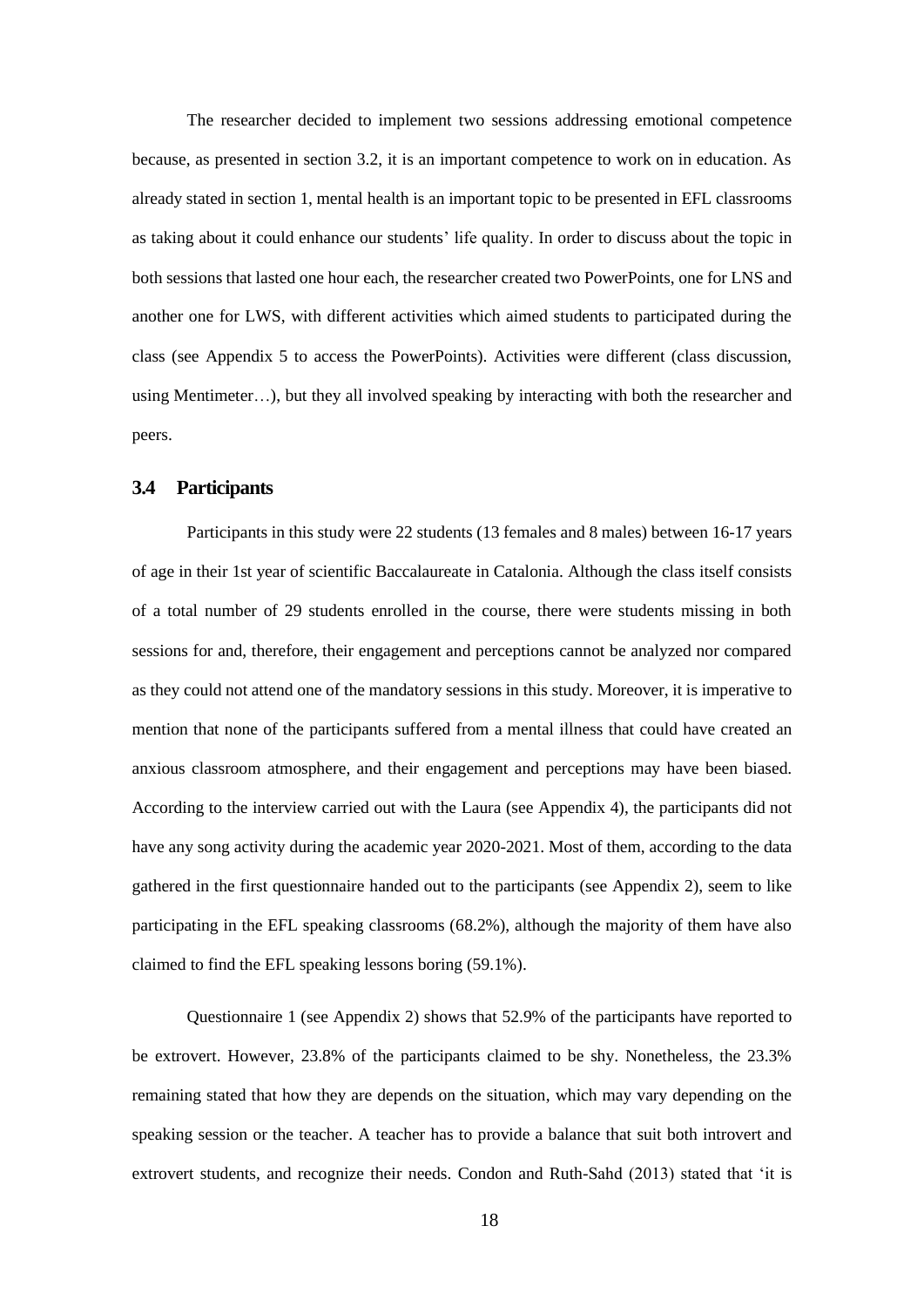difficult for educators to discern whether they [*educators*] are reaching such students [*introvert students*] or whether they are engaged or bored." (p. 503). Shy students may differ from more extrovert ones in different points, such as classroom behavior or preferences in activities (Condon & Ruth-Sahd, 2013). "Participating in full-class discussions tends to be unpleasant" for introvert students, having a negative impact on their engagement in the lessons created for this study (Condon & Ruth-Sahd, 2013, p. 507). Also, not only can shyness and introversion "inhibit social interaction", but also "lower self-esteem", leading to possible "depression and anxiety" (Condon & Ruth-Sahd, 2013, p. 503), and consequently, emotional competence plays an important role in such situations.

#### <span id="page-18-0"></span>**3.5 Data collection tools and procedures**

The two sessions created were implemented on different dates. While the first session (LNS) was implemented on the 9<sup>th</sup> of March, the second one (LWS) was implemented on the 6<sup>th</sup> of April. Sessions were distant in time with the aim of not interfering with each other, and students not remembering the previous session. Thereby, students were believed to be more objective with each of the sessions and with their perceptions.

To shed light on the aforementioned research questions in section 1.1, different tools have been designed for the data collection to ensure validity as the use of "multiple sources lead to a fuller understanding of the phenomena." (Bogdan & Biklen, 2006, p. 115-116)

1. A **descriptive rating scale** from 4 (very good) to 1 (poor) (see Appendix 1) evaluates the quality of students' engagement in the study in both sessions **(DRS1 and DRS2)** from an objective point of view. The rating scale has been designed integrating the criteria of Skinner and Belmont (1993), Fredricks et al. (2004), and the researcher herself in relation to behavioral engagement. This tool also incorporates the use of the second language (L2) in the sessions to see whether the engagement can be related to it. The same rubric was used during both sessions, and both the main teacher, Laura, and the trainee teacher, Sonia, were in charge of assessing students' engagement according to in situ observation. Taherdoost (2016) states that rating scales "evaluate a person […] along a continuum or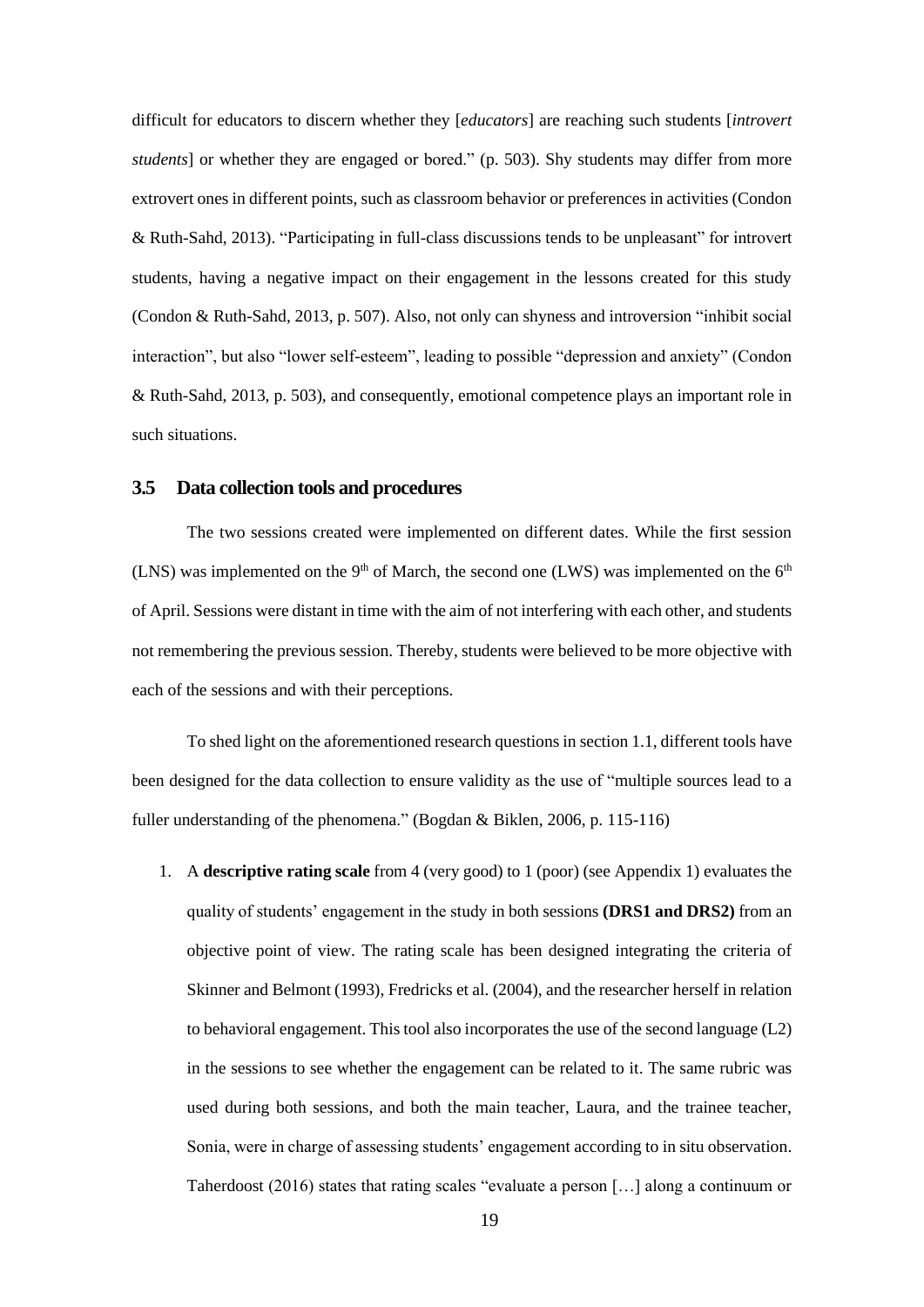in a category." (p.2) Scales are often designed to investigate and measure respondents' attitudes (Fauvelle, 2002); thereafter, a rating scale in this study helped to evaluate the quality of students' engagement during the lessons attended.

- 2. **Questionnaire 1 (Q1)** with both open- and close- questions (see Appendix 2), created and distributed through Google Forms, was handed to the participants to build a brief student's profile and learn about their perceptions regarding their own engagement after the first session (LNS), the use of the L2, and the emotional competence. Questionnaires are a famous source of data collection as they are easy to elaborate on and highly adaptable to give answers to the research questions related to students' perceptions. As this study aims to seek "opinions and perspectives of a small number of respondents" (Gray, 2004, p.187), a semi-structured questionnaire seemed to be an appropriate research tool to collect a standardized analysis of students' perceptions of their engagement, as well as the possibility of revealing new aspects. Canga-Alonso & Rubio-Goitia stated that "learners' opinions are a reliable source […] since nobody could have a more objective awareness of what one learns -or how they learn than the learners themselves." (2016, p.136) Students were asked to answer this questionnaire 10-15 minutes before finishing the class (T1), so they had enough time to answer it in class. Allowing the participants to answer the questionnaire in class seemed the most convenient situation as they could ask any question to the researcher regarding it as well as the researcher could help those students having technical problems to complete the questionnaire.
- 3. **Questionnaire 2 (Q2**) with both open- and close- questions (see Appendix 3), created and distributed through Google Forms, was handed to the participants to learn about their perceptions regarding their own engagement after the second sessions (LNS), the incorporation of the L2, and how the perceived the incorporation of songs in the EFL classroom. Students were asked to answer this questionnaire 10-15 minutes before finishing the class (T2), so they had enough time to answer it in class.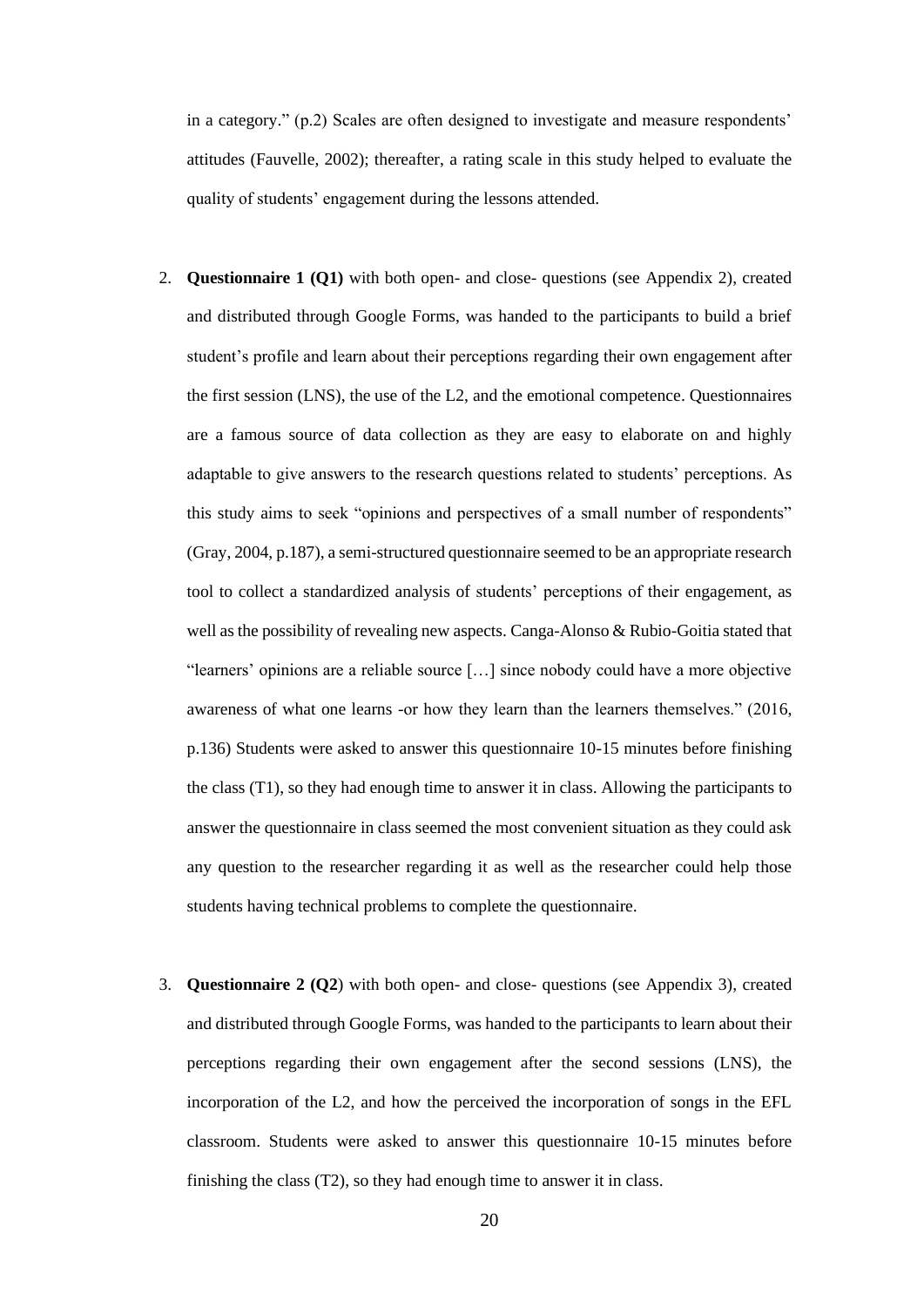Leaving aside the aforementioned tools, a one- to-one semi-structured interview with open questions with the students' main teacher, Laura, was carried out. Although the interview itself did not help in answering the study's research questions, the researcher thought that the interview with the participants' teacher would be convenient to explore her opinions, perceptions, and feeling about the process. The interview gave a general view of how the students' principal teacher attending the sessions perceived classroom engagement when songs were incorporated, as well as providing background information about her thoughts regarding songs and the emotional competence. Interviews are "a powerful tool for eliciting rich data on people's views" (Gray, 2004, p.213), that enabled the researcher to "develop insights on how subjects interpret some piece of the world" (Bogdan & Biklen, 2006, p. 103). This interview, although not answering the research questions in the study and therefore not being a research tool as such, helped "to approach [...] questions from a different angle." (Mason, 2002, p. 66)



*Figure 3. Summary of the research tools designed for the study.*

<span id="page-20-0"></span>The first data collection process took place on the 9<sup>th</sup> of March, with the implementation of the first session (LNS), and the last data collection process took place on the  $6<sup>th</sup>$  of April, with the implementation of the second session (LWS). The process included two distinguishable phases. Thus, the data analysed were gathered at two different times: **From the first session (DNS1)** and the first semi-structured questionnaire 1<br>
The first data collection process took place on the 9<sup>th</sup> of March, with the implem<br>
tession (LNS), and the last data collection process took

• **Time 1 (T1):** 9<sup>th</sup> of March. In T1, participants attended the LNS in which mental health and addictions were explained. Two data sets were collected: engagement rating scale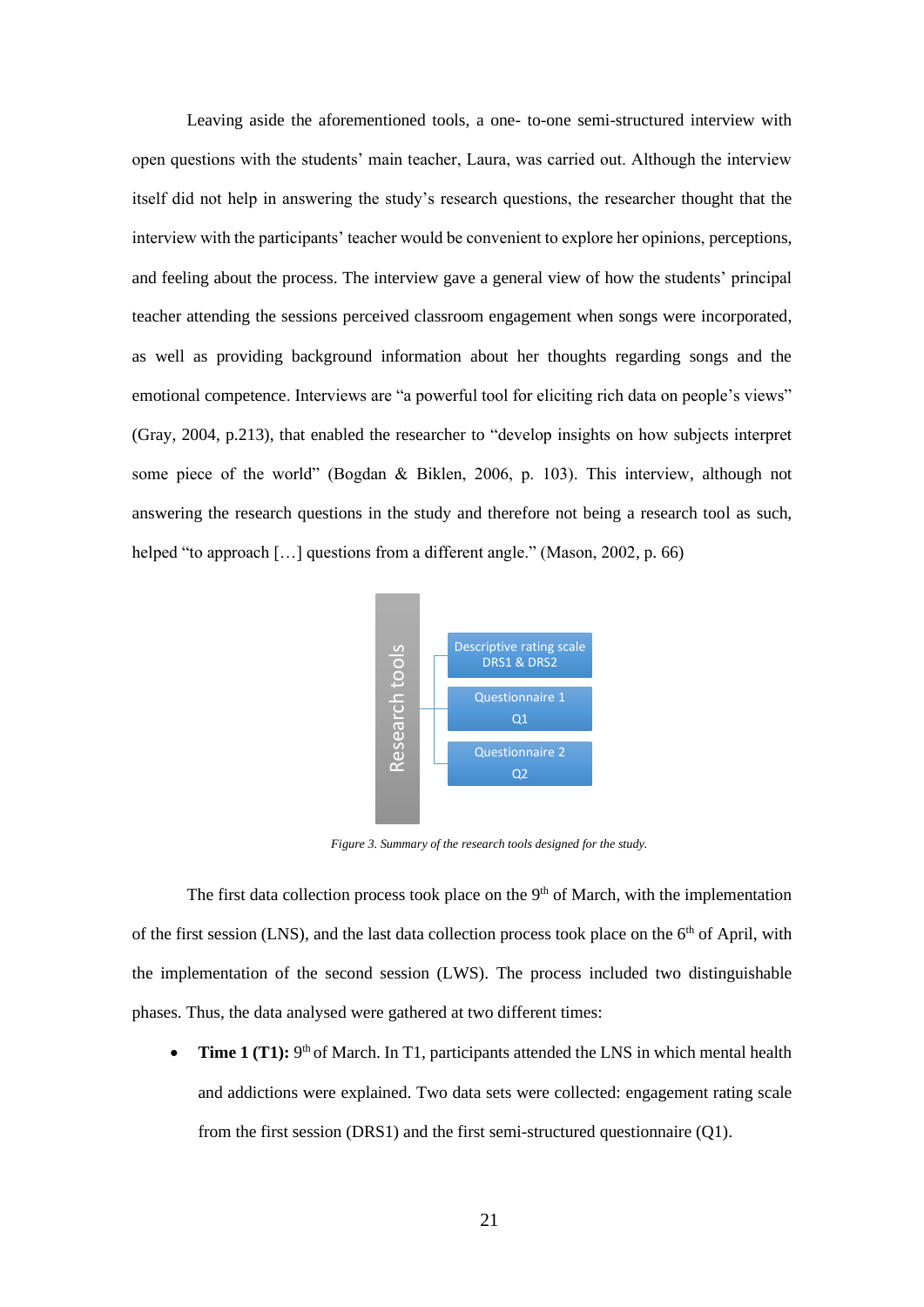• Time 2 (T2): 6<sup>th</sup> of April. Participants attended the LWS regarding suicide and eating disorders. In T2, two data sets were collected: engagement rating scale from the second session (DRS2) and the second semi-structured questionnaire (Q2).



*Figure 4. Data collection procedure.*

#### <span id="page-21-1"></span><span id="page-21-0"></span>**3.6 Data analysis and Interpretation**

With the aim of gaining insights from the data gathered, this study used different approaches for data analysis.

The quantitative data in this study included the descriptive rating scale (DRS1 and DRS2), and closed-ended questions from Q1 and Q2. In order to analyze quantitative data, a descriptive statistic using mean (average) was used to determine the tendency of students' engagement and perceptions of their engagement in isolation. Descriptive statistics was an ideal method in this study as it "is a method of data analysis that is often useful when research is based on small sample [...]" (UK Dissertation Writers, 2021). Therefore, the analysis helped in describing "what is or the data shows" as it is "used to describe the basic feature of the data" (Trochim, 2021) Nonetheless, an interferential statistic was also imperative to depict the relationship between the incorporation of songs and engagement and, consequently, "reach conclusions that extend beyond the immediate data alone" (Trochim, 2021) This quantitative analysis was carried out in an Excel Form and SPSS<sup>3</sup>, and it will be presented through an interpretative analysis in the section below.

As it can be seen in Appendix 1, it is worth highlighting that the descriptive rating scale assessed students' engagement from 1 to 4 according to the criteria defined. On the other hand,

<sup>&</sup>lt;sup>3</sup> SPSS is short Statistical Package for the Social Science and it is used for complex statistical data analysis.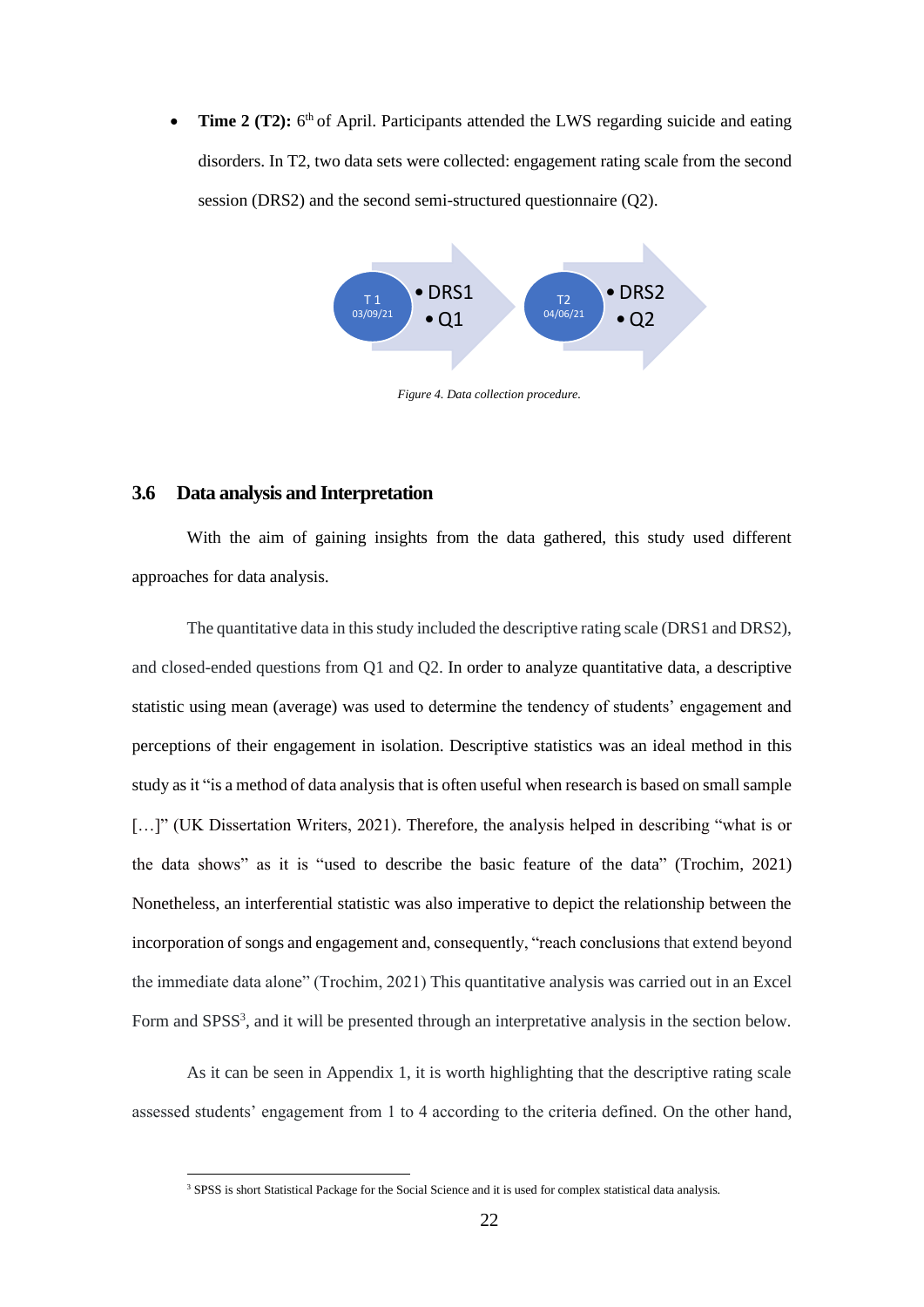participants had multiple questions (according to the criteria defined by the rating scale) in the questionnaires handed out that assessed the same items rather than a general item to be assessed. Thus, with the purpose of comparing the data obtained from the questionnaires to the one obtained from the scale, an average of the questions from the questionnaire was made according to the main items established in the rating scale. Thereafter, the numbers obtained in students' perceptions can be decimals.

The qualitative data included textual data in written form coming from open-ended questions in Q1 and Q2, and it was analyzed through content analysis (inductive coding), which is a process of process of "labeling and organizing your qualitative data to identify themes" (Medelyan, 2020). "Coding helps to reduce data" in qualitative analysis, and the data is therefore "easier to interpret" (Medelyan, 2020).

> Quantitative analysis •Descriptive statistics •Interferential statistic

Qualitiative analysis

•Content analysis (inductive coding)

<span id="page-22-1"></span> *Figure 5. Dara analysis methods.* 

#### <span id="page-22-0"></span>**4 RESULTS**

This study sought to discover how students' engagement and perceptions were in each session so as to compare them to see the benefits of incorporating songs. The results obtained were classified in two sections: quantitative and qualitative results. However, main themes emerged from the analysis of the data of these two different results. Quantitative data is divided into student's engagement, students' perceptions towards their own engagement and the incorporation of songs. On the other hand, qualitative data is divided into: what students liked the most about the lessons, choosing their favourite lesson and the reasons for such a choice, and the benefits of incorporating songs in the EFL classroom.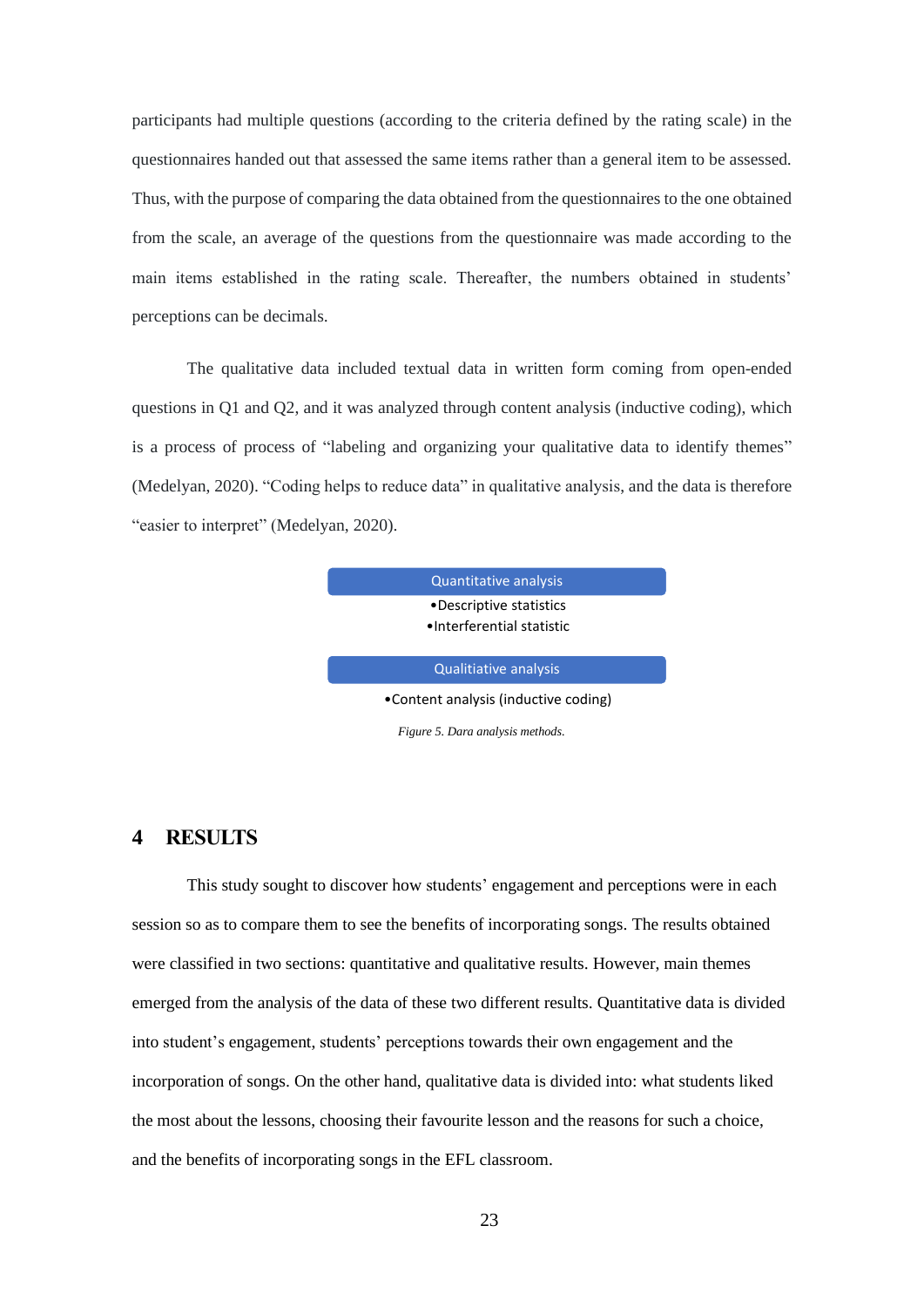#### <span id="page-23-0"></span>**4.1 Quantitative results.**

#### <span id="page-23-1"></span>**4.1.1 Students' engagement according to DRS1 and DRS2**

The following table gathers the data collected in T1 and T2 using DRS1 and DRS2 regarding students' engagement and the use of the L2. This table displays the marks given by the teachers to each of the student attending the sessions of the different items assessed in the descriptive rating scale in order to see whether there were any important changes between LNS (variables 1) and LWS (variables 2) in terms of engagement. The numbers represent the marks given from 1 to 4 to the students' engagement according to teachers' criteria following the DRS in both lessons. According to the data collected and displayed in the table below, higher marks were given to the students in the LWS (2), showing an important enhancement in the items assessed when songs were introduced. For instance, Student-01's mark for Behavior 1 was a 3 out of 4, but a 4 out of 4 in Behavior 2.

| <b>Students</b> | <b>Behavior</b><br>$1***$ | Behavior 2     | Language 1<br>Body | Language 2<br>Body | ı<br>Attention | Attention 2    | Interaction<br>teacher 1<br>with the | <b>I</b> Interaction<br>teacher <sub>2</sub><br>with the | with peers 1<br>Interaction | with peers 2<br>Interaction | Interaction<br>content <sub>1</sub><br>with | Interaction<br>content 2<br>with | L2 Use 1       | L2 Use 2       |
|-----------------|---------------------------|----------------|--------------------|--------------------|----------------|----------------|--------------------------------------|----------------------------------------------------------|-----------------------------|-----------------------------|---------------------------------------------|----------------------------------|----------------|----------------|
| S <sub>01</sub> | $3*$                      | $\overline{4}$ | 2                  | 4                  | $\overline{2}$ | 3              | $\overline{2}$                       | $\overline{2}$                                           | $\overline{2}$              | $\overline{4}$              | 3                                           | $\overline{4}$                   | $\overline{2}$ | 3              |
| $S-02$          | 4                         | 4              | 4                  | 4                  | 3              | 4              | $\overline{2}$                       | $\overline{2}$                                           | $\overline{2}$              | 4                           | $\overline{2}$                              | 4                                | $\overline{2}$ | 3              |
| $S-03$          | 3                         | 4              | 3                  | 3                  | $\mathbf{1}$   | 2              | $\overline{2}$                       | $\overline{2}$                                           | $\overline{2}$              | $\overline{2}$              | $\mathbf 1$                                 | $1\,$                            | 2              | 3              |
| $S-04$          | $\mathbf{1}$              | 3              | 1                  | 3                  | 2              | 3              | 1                                    | 3                                                        | $\mathbf{1}$                | 4                           | $\overline{2}$                              | 4                                | 2              | 3              |
| S <sub>05</sub> | $\overline{4}$            | 4              | 4                  | 4                  | 3              | 4              | $\overline{2}$                       | 3                                                        | $\overline{4}$              | $\overline{4}$              | $\overline{4}$                              | $\overline{4}$                   | $\overline{2}$ | 3              |
| $S-06$          | 3                         | 4              | 3                  | 4                  | $\overline{2}$ | $\overline{2}$ | $\overline{2}$                       | $\overline{2}$                                           | $\overline{2}$              | 3                           | 1                                           | 1                                | 1              | 3              |
| $S-07$          | $\overline{4}$            | 4              | $\overline{2}$     | 3                  | $\mathbf{1}$   | 3              | $1\,$                                | $1\,$                                                    | $\mathbf{1}$                | $\overline{2}$              | $\mathbf{1}$                                | $\overline{2}$                   | $\mathbf{1}$   | $\mathbf 1$    |
| $S-08$          | 4                         | 4              | $\overline{2}$     | 3                  | 4              | 4              | 3                                    | 4                                                        | 3                           | 4                           | 3                                           | 4                                | 2              | 4              |
| $S-09$          | 4                         | 4              | $\overline{2}$     | 3                  | 3              | 3              | $\mathbf 1$                          | 3                                                        | $\mathbf 1$                 | 3                           | $\overline{2}$                              | $\overline{2}$                   | $\overline{2}$ | 3              |
| $S-10$          | 4                         | 4              | 3                  | 4                  | 3              | 4              | 3                                    | 3                                                        | 3                           | 3                           | 4                                           | 4                                | 2              | 4              |
| $S-11$          | $\overline{4}$            | 4              | 4                  | 4                  | 4              | 4              | 3                                    | $\overline{4}$                                           | 3                           | 3                           | $\overline{4}$                              | $\overline{4}$                   | 4              | 4              |
| $S-12$          | 4                         | 4              | 4                  | 4                  | 2              | 2              | $\overline{2}$                       | $\overline{2}$                                           | $\overline{2}$              | $\overline{2}$              | $\overline{2}$                              | $\overline{2}$                   | 2              | $\overline{2}$ |
| $S-13$          | 3                         | 3              | $\overline{2}$     | 3                  | 4              | 4              | 3                                    | 4                                                        | $\overline{\mathbf{4}}$     | 4                           | 3                                           | 4                                | $\mathbf{1}$   | $\overline{2}$ |
| $S-14$          | 3                         | 4              | 4                  | 4                  | 4              | 4              | 4                                    | 4                                                        | 4                           | 4                           | 4                                           | 4                                | 3              | 4              |
| $S-15$          | $\overline{4}$            | 4              | 4                  | 4                  | 3              | 3              | $\overline{2}$                       | 3                                                        | $\overline{2}$              | $\overline{4}$              | $\overline{3}$                              | 3                                | $\overline{2}$ | $\overline{2}$ |
| $S-16$          | 4                         | 4              | 4                  | 4                  | 3              | 4              | 3                                    | 4                                                        | 3                           | 4                           | 3                                           | 4                                | 2              | 3              |
| $S-17$          | $\overline{4}$            | $\overline{4}$ | 4                  | 4                  | 4              | 4              | 4                                    | 4                                                        | 3                           | $\overline{4}$              | $\overline{4}$                              | $\overline{4}$                   | 3              | 4              |
| $S-18$          | $\overline{2}$            | 4              | 2                  | 3                  | 2              | 3              | 1                                    | $\overline{2}$                                           | 3                           | 3                           | $\overline{2}$                              | $\overline{2}$                   | 1              | 3              |
| $S-19$          | $\overline{4}$            | 4              | 4                  | 4                  | 3              | 4              | $\overline{2}$                       | 3                                                        | 3                           | $\overline{3}$              | $\overline{2}$                              | $\overline{2}$                   | $\overline{2}$ | 3              |
| $S-20$          | 4                         | 4              | 4                  | 4                  | $\overline{2}$ | 3              | $\overline{2}$                       | 3                                                        | $\overline{2}$              | $\overline{2}$              | 1                                           | $\overline{2}$                   | $\overline{2}$ | 3              |
| $S-21$          | 4                         | $\overline{4}$ | 4                  | 4                  | 3              | 4              | $\overline{2}$                       | $\overline{4}$                                           | 3                           | $\overline{4}$              | $\overline{4}$                              | $\overline{4}$                   | $\overline{2}$ | 3              |
| $S-22$          | 3                         | 4              | 3                  | 3                  | 3              | 4              | 4                                    | 4                                                        | 3                           | 4                           | 3                                           | 4                                | $\overline{2}$ | 4              |

*Table 1. Students' engagement results according to DRS1 and DRS2.*

<span id="page-23-2"></span>*\* Numbers 1 to 4 were used to assess students' engagement in the sessions (see Appendix 1 for better understanding)*

*\*\* Numbers 1 and 2 in this first row refers to the sessions. Number 1 makes reference to the first session attended (LNS), and number 2 makes reference to the second one (LWS).*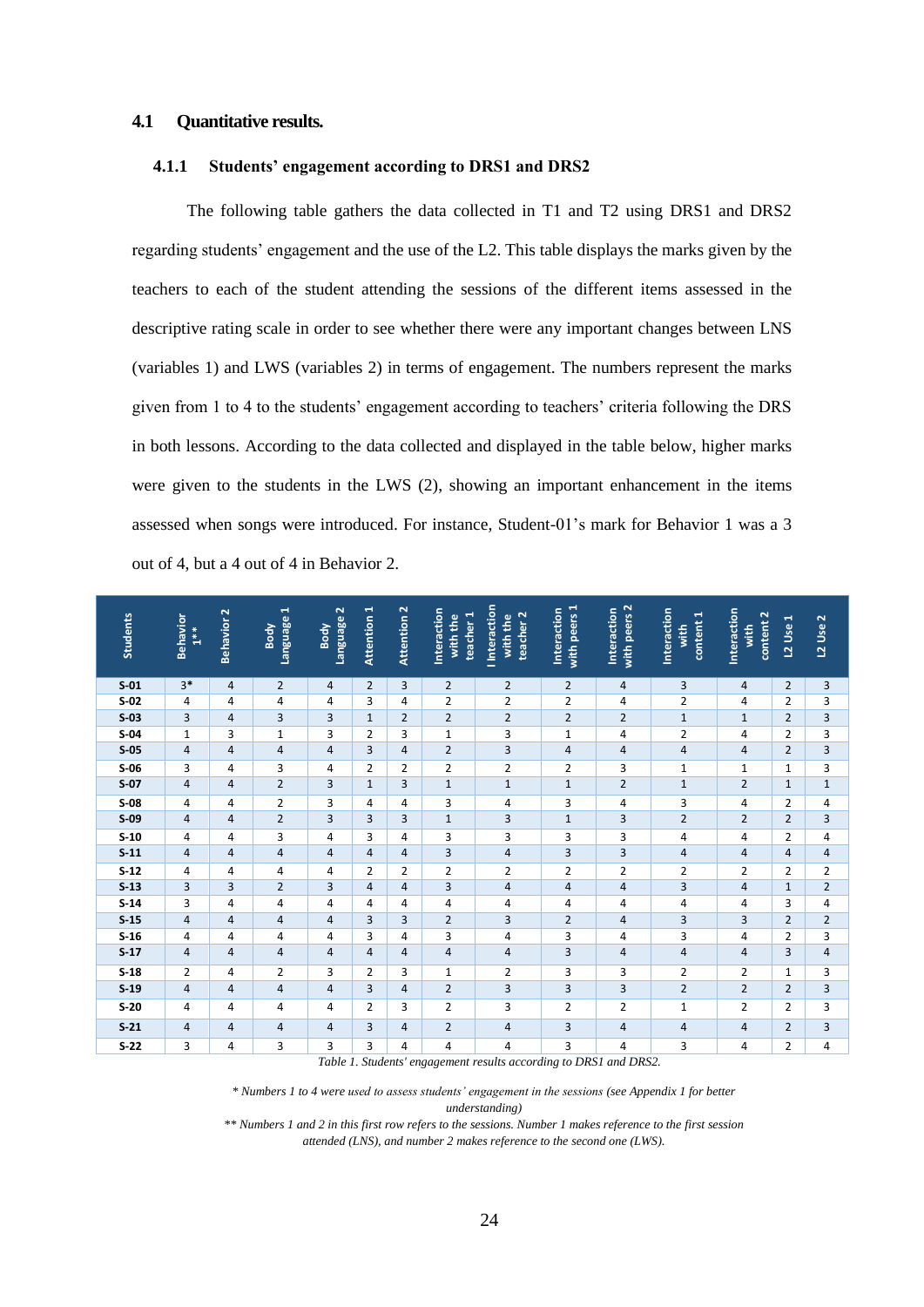The following table displays the average marks obtained by the whole class of the assessed items from DRS1 and DRS2 regarding students' engagement and the use of the L2. The average marks ease the readability of the results above presented as they show a general interpretation of students' engagement in each lesson in a simpler way. As aforementioned, average marks below presented also show an important enhancement in the LWS (2) in all the items assessed regarding students' engagement. Therefore, the class as a whole improved its engagement when songs were incorporated.



<span id="page-24-0"></span>*\* Numbers 1 and 2 in this first row refers to the sessions. Number 1 makes reference to the first session attended (LNS), and number 2 makes reference to the second one (LWS).*

#### **4.1.2 Students' perceptions about their own engagement**

The following table gathers the data collected in T1 and T2 using Q1 and Q2 regarding students' perceptions towards their own engagement and the use of the L2 in relation to the DRS. This table displays the average marks students gave themselves regarding the different items assessed in the descriptive rating scale after each session in order to see whether there were any important changes between LNS (variables 1) and LWS (variables 2) in terms of students' perceptions towards engagement. The numbers represent each student's average mark obtained from students' answers in the Q1 and Q2. According to the data collected and displayed in the table below, students gave themselves higher marks in the LWS (2), showing that the students also perceived an important enhancement in the variables assessed when songs were introduced in their classroom. For instance, Student-01's average mark for Behavior 1 was a 3,4 out of 4, but a <sup>1</sup> **i b 1 b i b e b i b e b i c b i c d i c d c d c d c d c d c d c d c d c d c d c d c d c d c d c d c d c d c**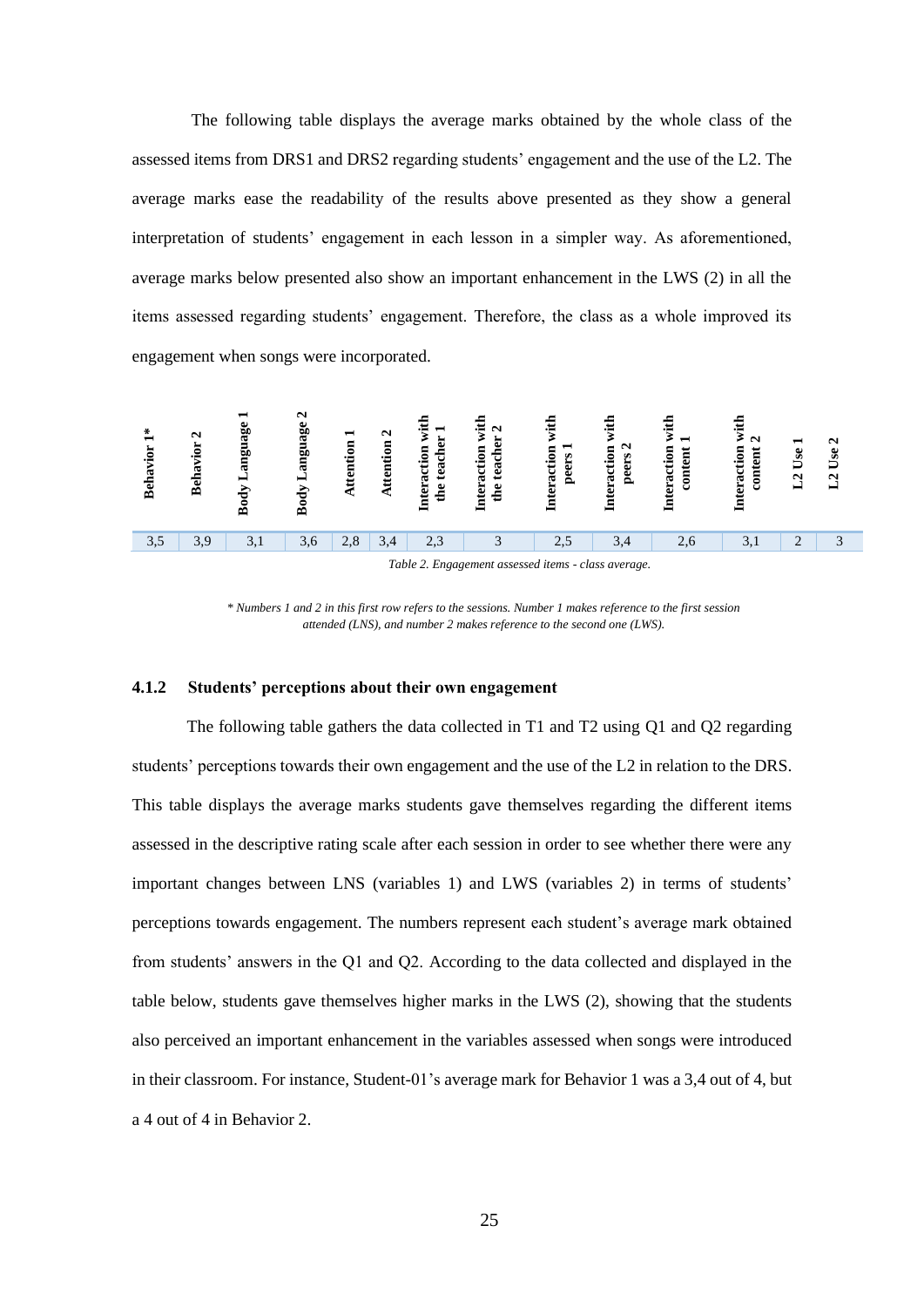<span id="page-25-0"></span>

| <b>Students</b>                              | Behaviour 1**                                                                                                                                                                                                                                                                                               | Behaviour <sub>2</sub> | Language 1<br>Body | Language 2<br>Body    | Attention 1         | Attention 2                      | Intentraction<br>teacher 1<br>with the | nteraction<br>teacher 2<br>with the | with peers 1<br>Interaction | with peers 2<br>Interaction | with content<br>Interaction | with content<br>Interaction<br>$\mathbf{\tilde{N}}$ | <b>L2 Use 1</b>     | L2 Use 2            |
|----------------------------------------------|-------------------------------------------------------------------------------------------------------------------------------------------------------------------------------------------------------------------------------------------------------------------------------------------------------------|------------------------|--------------------|-----------------------|---------------------|----------------------------------|----------------------------------------|-------------------------------------|-----------------------------|-----------------------------|-----------------------------|-----------------------------------------------------|---------------------|---------------------|
| S <sub>01</sub>                              | $3,4*$                                                                                                                                                                                                                                                                                                      | 4                      | 2,5                | 3,5                   | 2,5                 | 4                                | 3                                      | 3,6                                 | 2,6                         | 3,6                         | 3                           | $\overline{4}$                                      | $\overline{2}$      | 3                   |
| $S-02$                                       | 3,8                                                                                                                                                                                                                                                                                                         | 3,8                    | 2,5                | 3                     | 3                   | 3                                | 2,3                                    | 3                                   | 3                           | 3,6                         | 2,5                         | 3,5                                                 | $\overline{2}$      | 3                   |
| $S-03$                                       | 3                                                                                                                                                                                                                                                                                                           | 3,2                    | 3                  | 2,5                   | 3                   | $\overline{2}$                   | $\overline{2}$                         | 1,6                                 | 3                           | 3                           | $\overline{2}$              | 2,5                                                 | $\overline{2}$      | 3                   |
| $S-04$                                       | 3,4                                                                                                                                                                                                                                                                                                         | 3,4                    | 3                  | 3                     | 4                   | 4                                | 3,3                                    | 3                                   | 3                           | 3                           | 3                           | 3                                                   | 3                   | 3                   |
| $S-0.5$                                      | 3,4                                                                                                                                                                                                                                                                                                         | 3,6                    | 3,5                | $\overline{4}$        | 3                   | $\overline{4}$                   | 3                                      | 3,3                                 | 3,6                         | 4                           | 3                           | $\overline{4}$                                      | $\overline{2}$      | 3                   |
| $S-06$                                       | 3,4                                                                                                                                                                                                                                                                                                         | 3,6                    | 3,5                | 4                     | 4                   | 4                                | 2,6                                    | 3,3                                 | $\overline{2}$              | 4                           | $\overline{2}$              | 4                                                   | 2                   | 3                   |
| S <sub>07</sub>                              | 3<br>3,6<br>2,5<br>3<br>$\overline{4}$<br>$\overline{2}$<br>3<br>$\overline{2}$<br>3<br>$\overline{2}$<br>3<br>$\overline{2}$<br>$\overline{2}$<br>3<br>3<br>4<br>4<br>4<br>3<br>4<br>3                                                                                                                     |                        |                    |                       |                     |                                  |                                        |                                     |                             |                             |                             | 3                                                   |                     |                     |
| $S-08$<br>3,8<br>3,8<br>3,3<br>3,3<br>4<br>4 |                                                                                                                                                                                                                                                                                                             |                        |                    |                       |                     |                                  |                                        |                                     |                             |                             |                             |                                                     |                     |                     |
| $S-09$                                       | 3,8<br>3,8<br>3<br>$\overline{4}$<br>3<br>3<br>3<br>3<br>3<br>3,5<br>4<br>2,6<br>3,6<br>3,6                                                                                                                                                                                                                 |                        |                    |                       |                     |                                  |                                        |                                     |                             |                             |                             |                                                     |                     |                     |
| $S-10$                                       | 3,2                                                                                                                                                                                                                                                                                                         | 3,6                    | 3                  | 4                     | 3                   | 4                                | 2,6                                    | 3                                   | 2,6                         | 2,3                         | 3,5                         | 3,5                                                 | 2                   | 4                   |
| $S-11$                                       | 3,6                                                                                                                                                                                                                                                                                                         | 3,6                    | 2,5                | 3                     | 3,5                 | 3,5                              | 2,6                                    | 3,3                                 | $\overline{2}$              | $\overline{3}$              | 3                           | $\overline{4}$                                      | $\overline{2}$      | 3                   |
| $S-12$<br>$S-13$                             | 4<br>3,4                                                                                                                                                                                                                                                                                                    | 4<br>3,6               | 4<br>2             | $\overline{4}$<br>2,5 | 4<br>$\overline{2}$ | 4<br>3,5                         | 3,3<br>3,6                             | 4<br>3,6                            | 4<br>3,6                    | 4<br>3,3                    | 4<br>3,5                    | 4<br>3,5                                            | 4<br>3              | 4<br>3              |
| $S-14$                                       | 4                                                                                                                                                                                                                                                                                                           | 4                      | 4                  | 4                     | 3,5                 | 4                                | 3,6                                    | 3,6                                 | 3                           | 3,6                         | 3,5                         | 4                                                   | 3                   | 3                   |
| $S-15$                                       | 3,8                                                                                                                                                                                                                                                                                                         | 3,8                    | 3                  | 3,5                   | 3                   | $\overline{2}$                   | 1,6                                    | 3,3                                 | 2,6                         | 3                           | 3                           | 3                                                   | $\overline{2}$      | 3                   |
| $S-16$                                       | 4                                                                                                                                                                                                                                                                                                           | 4                      | 4                  | 4                     | 4                   | 4                                | 2,3                                    | $\overline{2}$                      | 2,6                         | 4                           | 2,5                         | 3                                                   | 3                   | 4                   |
| $S-17$                                       | $\overline{4}$                                                                                                                                                                                                                                                                                              | 4                      | 4                  | 4                     | 4                   | $\overline{4}$                   | 3                                      | 4                                   | 3                           | 3,6                         | 3                           | $\overline{4}$                                      | 3                   | 3                   |
| $S-18$                                       | 3                                                                                                                                                                                                                                                                                                           | 3,6                    | 2                  | 3,5                   | 3                   | 3,5                              | 1,3                                    | 2                                   | $\overline{2}$              | 3,6                         | 3                           | 3                                                   | 2                   | 3                   |
| $S-19$                                       | $\overline{4}$                                                                                                                                                                                                                                                                                              | 4                      | 4                  | 4                     | 3                   | 4                                | 3                                      | 4                                   | 3                           | 4                           | 3                           | 4                                                   | $\overline{2}$      | 3                   |
| $S-20$                                       | 3,6                                                                                                                                                                                                                                                                                                         | 4                      | 3,5                | 4                     | 3,5                 | 4                                | 2,3                                    | 4                                   | 3,6                         | 3,6                         | 3                           | 4                                                   | 4                   | 3                   |
| $S-21$<br>$S-22$                             | 3,8<br>3,4                                                                                                                                                                                                                                                                                                  | 3,8<br>3,6             | 3,5<br>2           | 4<br>4                | 4<br>$\overline{2}$ | $\overline{4}$<br>$\overline{4}$ | $\overline{2}$<br>3,6                  | 3,6<br>3,6                          | $\overline{4}$<br>3,6       | $\overline{4}$<br>3,3       | 3<br>3,5                    | 4<br>3,5                                            | $\overline{2}$<br>2 | $\overline{3}$<br>3 |
|                                              | Table 3. Students' perceptions towards their own engagement.<br>* Numbers 1 to 4 is the average of the students' perceptions towards their own engagement.<br>** Numbers 1 and 2 in this first row refers to the sessions. Number 1 makes reference to the LNS, and<br>number 2 makes reference to the LWS. |                        |                    |                       |                     |                                  |                                        |                                     |                             |                             |                             |                                                     |                     |                     |
|                                              | Table 4 displays the average marks obtained by the whole class of the assessed items<br>regarding students' engagement and the use of the L2 according to the participants' perceptions<br>in Q1 and Q2. The average marks ease the readability of the results above presented as they show                 |                        |                    |                       |                     |                                  |                                        |                                     |                             |                             |                             |                                                     |                     |                     |
|                                              | a general interpretation of students' perceptions towards their engagement in each lesson in a<br>simpler way. As aforementioned, average marks below presented also show how students<br>perceived an important enhancement in the LWS (2) in all the items assessed regarding                             |                        |                    |                       |                     |                                  |                                        |                                     |                             |                             |                             |                                                     |                     |                     |
| engagement when songs were incorporated.     |                                                                                                                                                                                                                                                                                                             |                        |                    |                       |                     |                                  |                                        |                                     |                             |                             |                             |                                                     |                     |                     |

<span id="page-25-1"></span>*<sup>\*</sup> Numbers 1 to 4 is the average of the students' perceptions towards their own engagement. \*\* Numbers 1 and 2 in this first row refers to the sessions. Number 1 makes reference to the LNS, and number 2 makes reference to the LWS.*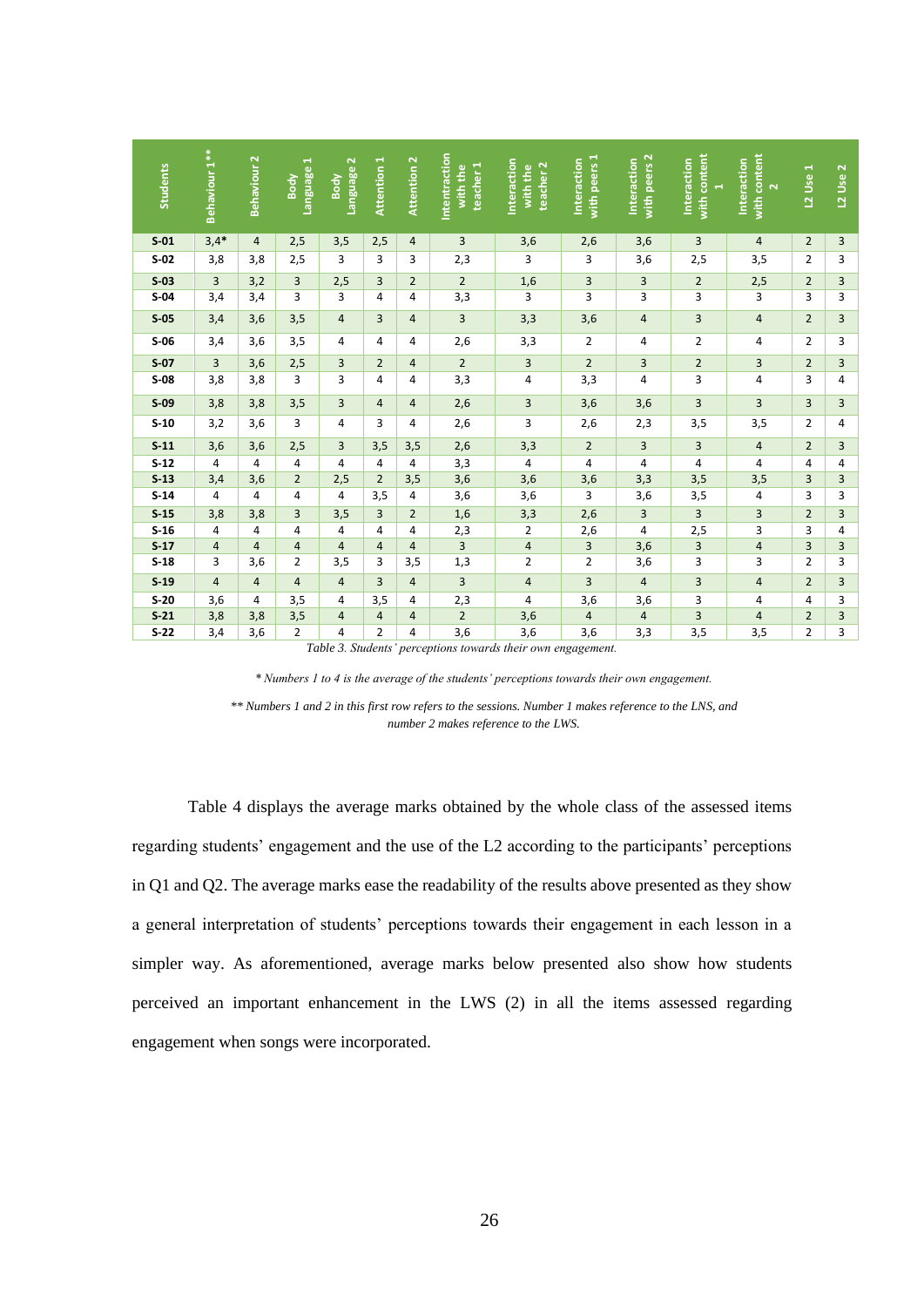

*Table 4. Students' perceptions towards their engagement - class average.*

<span id="page-26-0"></span>*\* Numbers 1 and 2 in this first row refers to the sessions. Number 1 makes reference to LNS, and number 2 makes reference to the LWS.*

In order to prove that the data collected is statistically significant in these related samples, Wilcoxon Signed-Ranks Tests were needed to demonstrate that engagement was enhanced by the incorporation of songs rather than by a random chance. Wilcoxon Signed-Ranks Tests in this study indicate that all means obtained from the items assessed in T2 were statistically significantly higher than the ones in T1 (see Appendix 7 to see the tests generated by SPSS). Therefore, these tests statistically demonstrate that the incorporation of songs if the variable that enhance students' engagement and perceptions.

The following table displays the average group mark of students' engagement in T1 and T2 according to DRS1 and DRS2 (blue) and the students' perceptions average mark of their engagement in T1 and T2 according to Q1 and Q2 (green). Both students' engagement and perceptions towards it were significantly enhanced in T2.



*Table 5. Table summarizing students' average marks on engagement and perceptions*

<span id="page-26-1"></span>*\* Numbers 1 and 2 in this first row refers to the sessions. Number 1 makes reference to the LNS, and number 2 makes reference to the LWS.*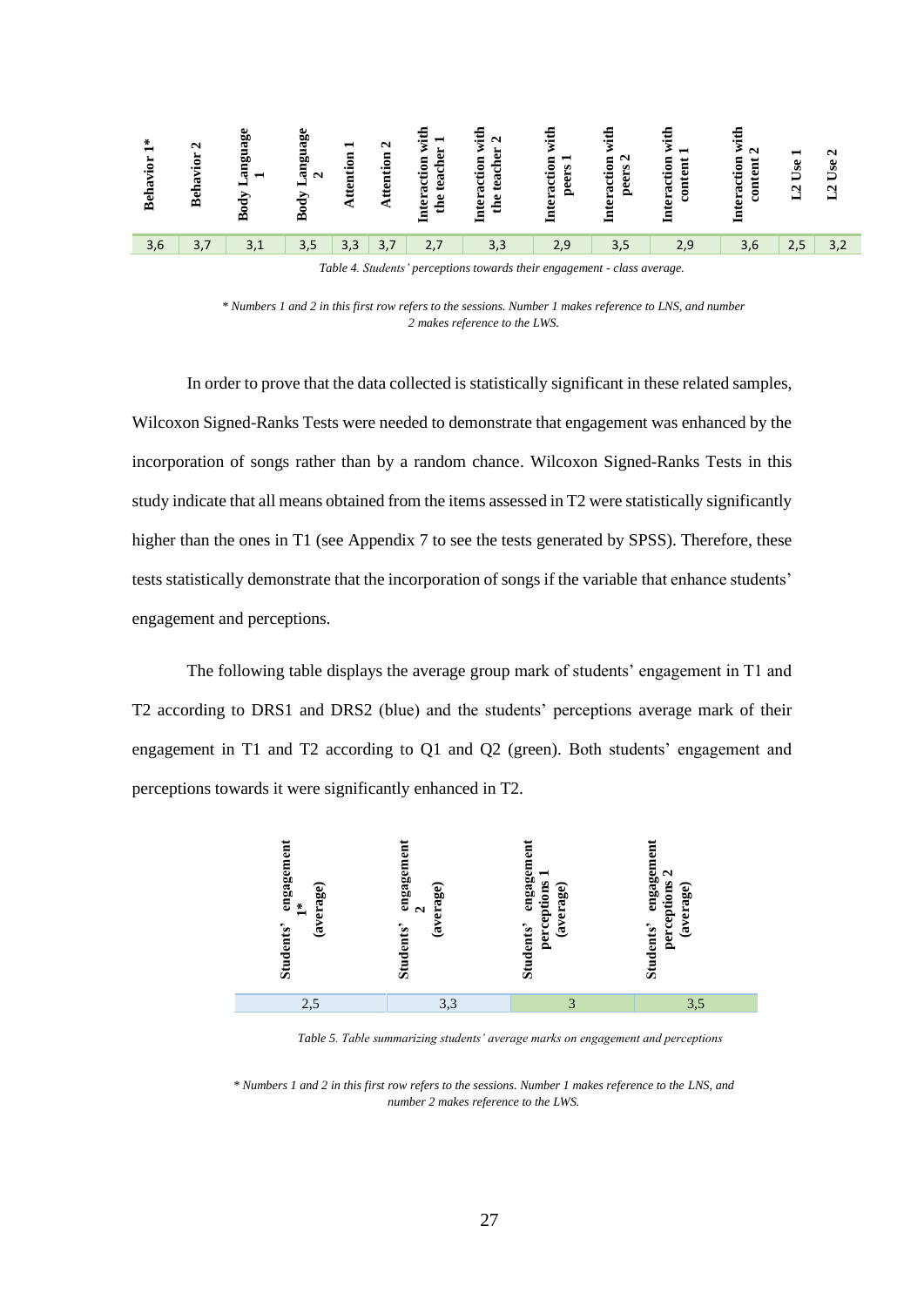#### <span id="page-27-0"></span>**4.1.3 Students' perceptions about incorporation of songs**

The following graphics gather the data collected in T2 using Q2 regarding participants' perceptions towards the incorporation of songs in the EFL classroom. The vast majority of the participants have a positive view towards music in general and the incorporation of pop songs in their EFL classrooms. Generally, participants are aware of the main benefits of introducing songs (less anxiety, more engagement, more participations…), although they also pointed out that choosing the songs to be played themselves would be a factor worth considering in further lessons. Moreover, students seem to agree on the fact that English teachers do not take enough advantage of music in the EFL classrooms as much as they could even though students are eager to have more songs played in their classroom.



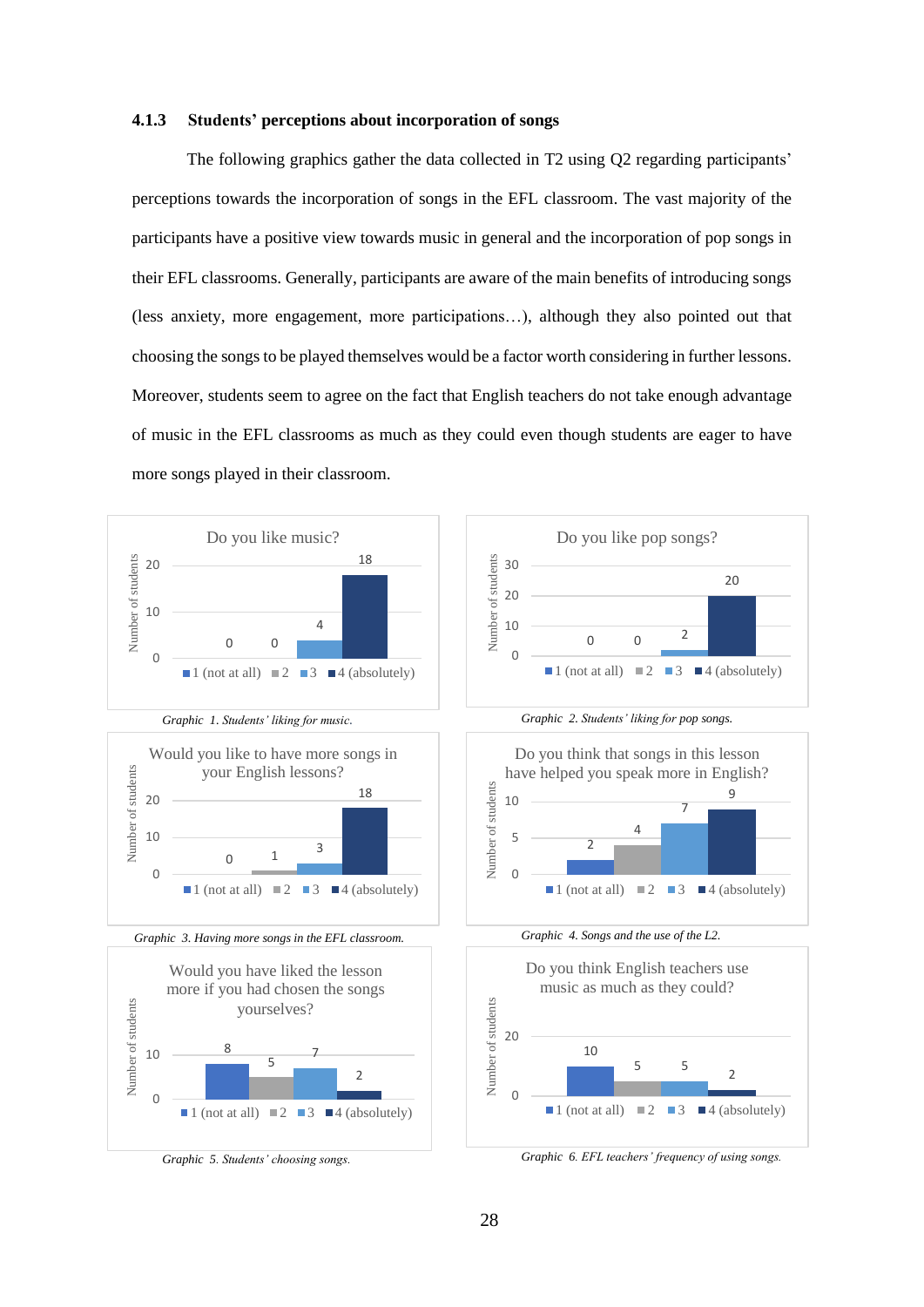



<span id="page-28-0"></span> *Graphic 13. Songs to discuss mental health.*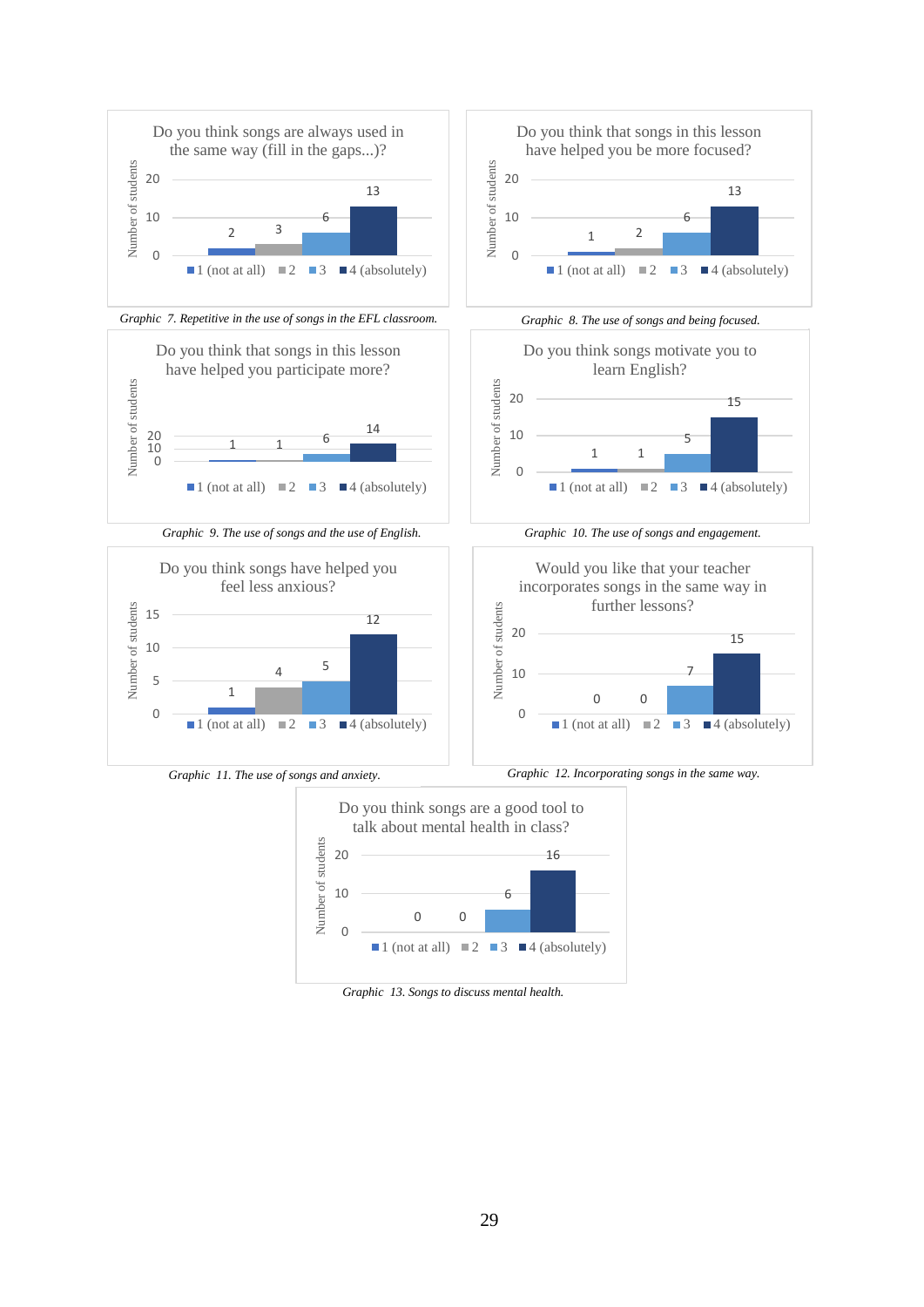### <span id="page-29-0"></span>**4.2 Qualitative results**

Qualitative results in this study helped in understanding the data obtained though the quantitative analysis to a greater extent. Qualitative data enabled the researcher to see whether songs were both: an engaging factor but also a subject of students' interest.

The following table shows what students liked the most about both lessons, as well as choosing one of them as their favorite. Last but not least, the table also gathers the reasons why students consider music a beneficial tool.

| Question                                                                        | Code                            | Frequency<br><b>Example extracted from the students</b>                                                                                                                                     |                |  |  |
|---------------------------------------------------------------------------------|---------------------------------|---------------------------------------------------------------------------------------------------------------------------------------------------------------------------------------------|----------------|--|--|
|                                                                                 | The topic                       | "I liked that we talked about addictions and celebrities"<br>"To talk about important mental health is"                                                                                     | 9              |  |  |
| What did you like<br>the most about the                                         | The teacher                     | "The way she is presenting"<br>"How she explains"                                                                                                                                           | 5              |  |  |
| lesson (LSN)?                                                                   | Sharing<br>opinions             | "We shared opinions without being afraid of what to say"<br>"Talk openly about this hard topic"                                                                                             | 4              |  |  |
|                                                                                 | Entertainment                   | "The class was entertained"<br>"The class was so interesting and entertaining"                                                                                                              | 4              |  |  |
|                                                                                 | The topic                       | "The topic and the way of talking about it with music"<br>"Learning about eating disorders. I see I learned something"                                                                      | 5              |  |  |
| What did you like<br>the most about the                                         | Songs                           | "The songs part!"<br>"Analyzing and talking about songs"                                                                                                                                    | 11             |  |  |
| lesson (LWN)?                                                                   | The teacher                     | "The confidence of the teacher explaining her story"<br>"The sincerity of the teacher"                                                                                                      |                |  |  |
|                                                                                 | Entertainment                   | "I found the class really interesting and entertaining"                                                                                                                                     | 2              |  |  |
|                                                                                 | The first one<br>(topic)        | "Because we talk about addictions that I have"<br>"It was more relax"                                                                                                                       | 2              |  |  |
| Which lesson did                                                                | The second one<br>(songs)       | "Because when you listen to songs, sometimes you don't realize what the<br>songs is about and some of them tell very interesting stories"<br>"Because songs allow us to be more expressive" | 9              |  |  |
| you like the most?<br>Why?                                                      | The second one<br>(Interaction) | "Because it was more interactive"                                                                                                                                                           | 2              |  |  |
|                                                                                 | The second one<br>(topic)       | "Because I'm now interested to know more about the topic"                                                                                                                                   | 7              |  |  |
|                                                                                 | The second one<br>(interesting) | "It has been more interesting"                                                                                                                                                              | $\overline{2}$ |  |  |
| Why do you think<br>music in English<br>lessons could be<br>beneficial? Explain | Learning                        | "Songs help you to learn new vocabulary"<br>"We can improve our listening skills"<br>"We can explain the conditionals with the song 'If I were a boy'"<br>"To learn how to pronounce"       | 10             |  |  |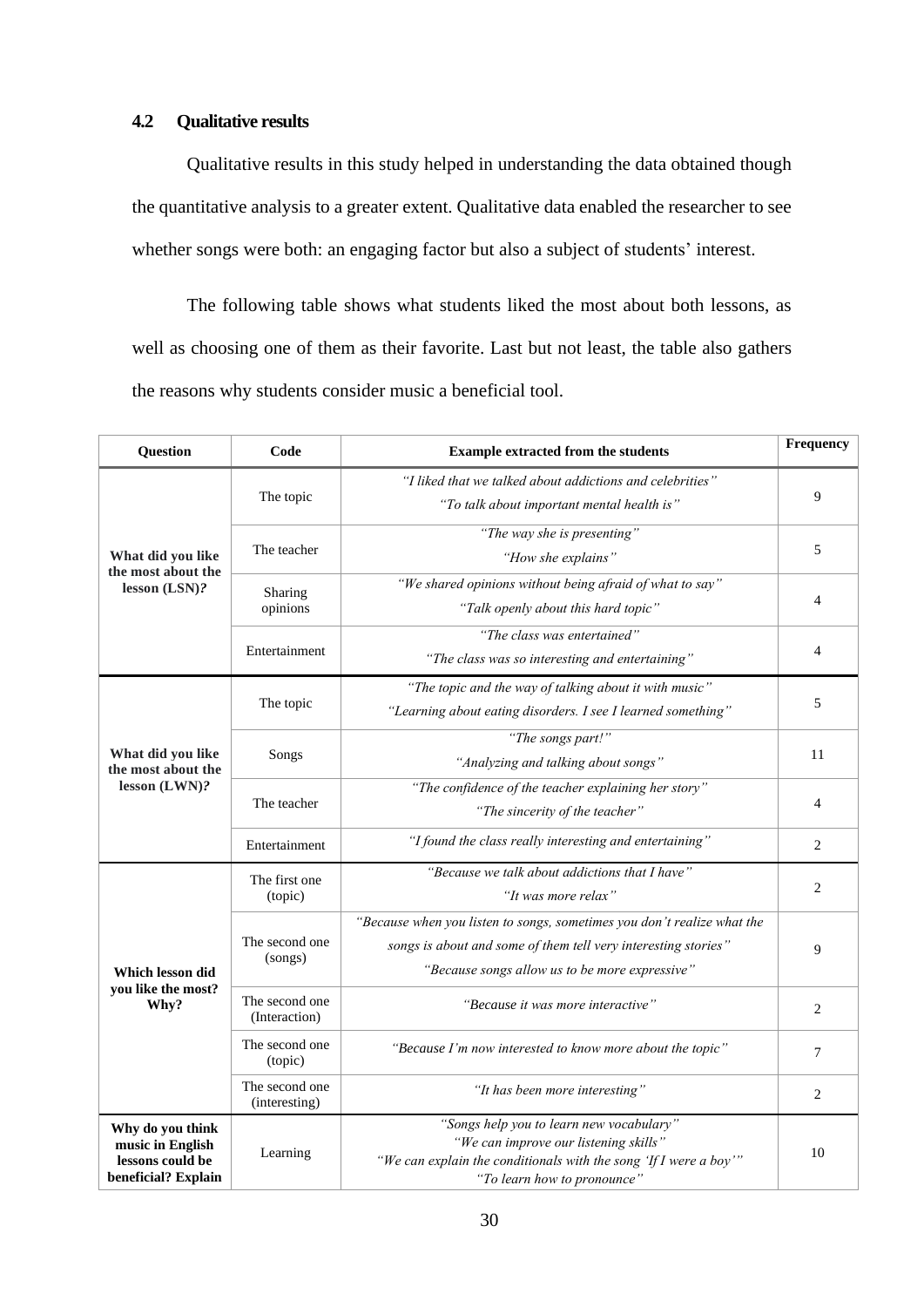| why (you can write<br>in Catalan/<br>Spanish $)$ <sup>4</sup> | Mood       | "Music is really special to me. Music could improve my mood"<br>"Music could relax us in class"<br>"It can stop my sappy and sleepy mood"        |  |
|---------------------------------------------------------------|------------|--------------------------------------------------------------------------------------------------------------------------------------------------|--|
|                                                               | Engagement | "Teenagers love music, so we would be more engaged in class"<br>"Songs would make us arrive to class more engaged as they are usually<br>boring" |  |
|                                                               | Feelings   | "Music has the power to connect people emotionally"<br>"I remember anything connected to emotions more"                                          |  |
|                                                               | Focusing   | "It can help us to be more focused on the lesson"<br>"Songs help me to be more focused"                                                          |  |

<span id="page-30-1"></span> *Table 6: Table collecting students' opinions under codes.*

Although students' answers are varied, most of the students agreed on the topic and the songs played as the best things from the lessons, demonstrating that songs and emotional competence are advantageous in the EFL classroom. Furthermore, the vast majority of the participants claimed that the LWS was their favorite lesson owing to the incorporation of songs. Nonetheless, even though the fact that students are aware of how beneficial music is in the EFL classroom, the majority of them are only aware of the most researched and cognitive benefits such as learning vocabulary or improving their listening skills. Non-cognitive benefits should be therefore emphasized so they are fully aware of songs' potential.

### <span id="page-30-0"></span>**5 DISCUSSION**

In light of the data presented in the previous section, and after analyzing both the quantitative and qualitative data, it is possible to answer the aforementioned research questions presented. In order to do so, this section is divided into three parts, each of them corresponding to each of the research questions.

<sup>&</sup>lt;sup>4</sup> Some students' answers were in Catalan and Spanish, so they have been translated into English in order to keep readability. To see real examples of real answers, see Appendix 8.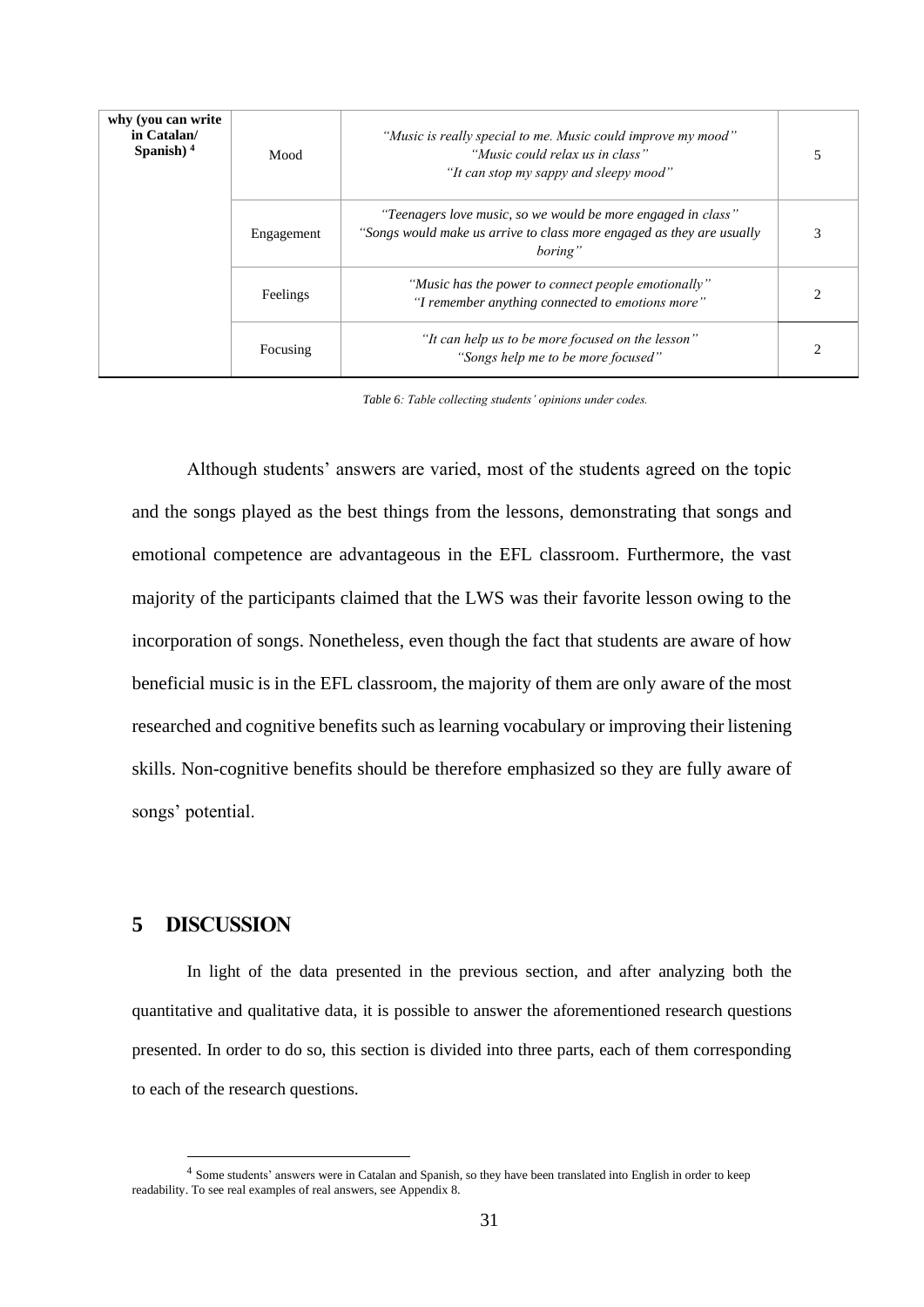# <span id="page-31-0"></span>**5.1 How do students engage and perceive engagement in speaking activities addressing emotional competence in LNS?**

The means obtained from the DRS1 show that students were quite engaged in the first lesson (2,5 out of 4 as can be seen in Table 5) despite the fact that they had previously claimed that most of them (59,1%) found their speaking lessons uninteresting. This engagement could be justified by different reasons.

When students were asked to state what they had liked the most about the LNS, 40,9% of them claimed that what they had enjoyed the most was the topic itself (see section 4.2). As mentioned in the theoretical framework (see section 2.3), discussing a topic addressing emotional competence can have multiple benefits among students, and engagement is one of them (Miniland, 2019). According to the interview with the students' main teacher (see Appendix 4), emotional competence seems not to be properly handled in high schools owing to teachers' lack of resources and tools. Nonetheless, the teacher also stated that she did not think that emotional competence could enhance students' engagement or learning skills. Therefore, teachers should be carefully taught about the importance of this competence and the possible benefits this competence could bring to their lessons in order to exploit its full potential. Discussing a stigmatized and touching topic such as mental health helped students share their opinions freely, creating vivid classroom discussions. Classroom discussions are extremely beneficial in the EFL classroom as participating in them interest and engage students as well as they enhance the use of the language of the discipline. (Weimer, 2011) Therefore, according to the participants, the topic chosen for the lesson was significantly engaging and should be therefore discussed in the EFL setting.

Not only could the topic be a key factor in their high engagement, but having a new and different teacher in charge of the class could also be one of the possible reasons according to students' answers (see section 4.2). Johnson (2018) states multiple benefits of having new teachers in classrooms. He states that new teachers have innovative ideas and perspectives that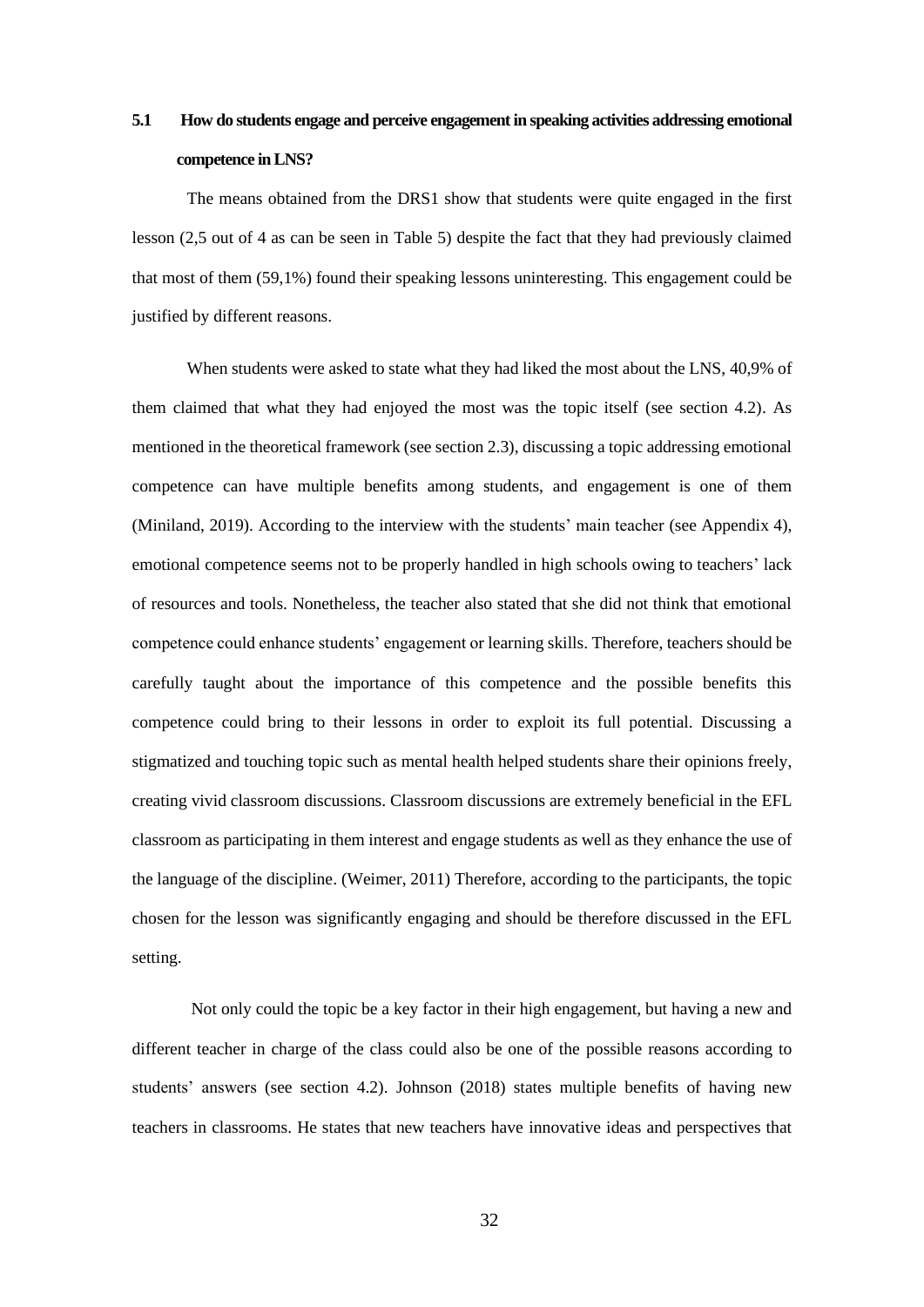help to identify gaps that more experienced teachers are unable to see while they still have energy reserves that allow them to connect and inspire students to a higher degree.

Secondly, knowing students' perceptions towards their own engagement can be a powerful tool for teachers as students can consequently develop "critical self-awareness" and be involved in their "process of learning and development." (Parker, 2005, p.11). Moreover, asking students about their perceptions can "promote active engagement with learning" and "better understanding of content", to name but a few (Leach, 2012, p.139). According to students' perceptions, students overvalued their own engagement (3,3 out of 4) if compared to the average mark given by DRS1. Nevertheless, the vast majority of the students were rather objective with their own engagement.

# <span id="page-32-0"></span>**5.2 How do students engage and perceive both engagement and songs in speaking activities addressing emotional competence in LWS?**

The means obtained from the DRS2 show that students were highly engaged in the second lesson (3 out of 4 as can be seen in Table 5). This high engagement could be justified by the incorporation of songs, which was the distinguishable factor between the LNW and the LWS.

Although 22,7% of the participants claimed that what they liked the most about the lesson was the topic, the topic of the second lesson was the same one as the first lesson: mental health. Therefore, the topic chosen to be discussed in the sessions was not a surprise anymore, and students were therefore used to the topic by the second session. However, students' affirmations about their liking for the topic even in the second session highlight the importance of incorporating both the topic and the emotional competence in the EFL lessons if engagement is about to be achieved in the EFL setting. Choosing topics students are interested in keeps students engaged and active in the classroom. On the other hand, 18,18% of the students pointed out "the teacher" as the thing they liked the most about the lesson. However, as happened with the topic, the teacher was the same one as in session one, and, therefore, the teacher was not a surprising factor to be taken into consideration when analyzing students' engagement in this session. What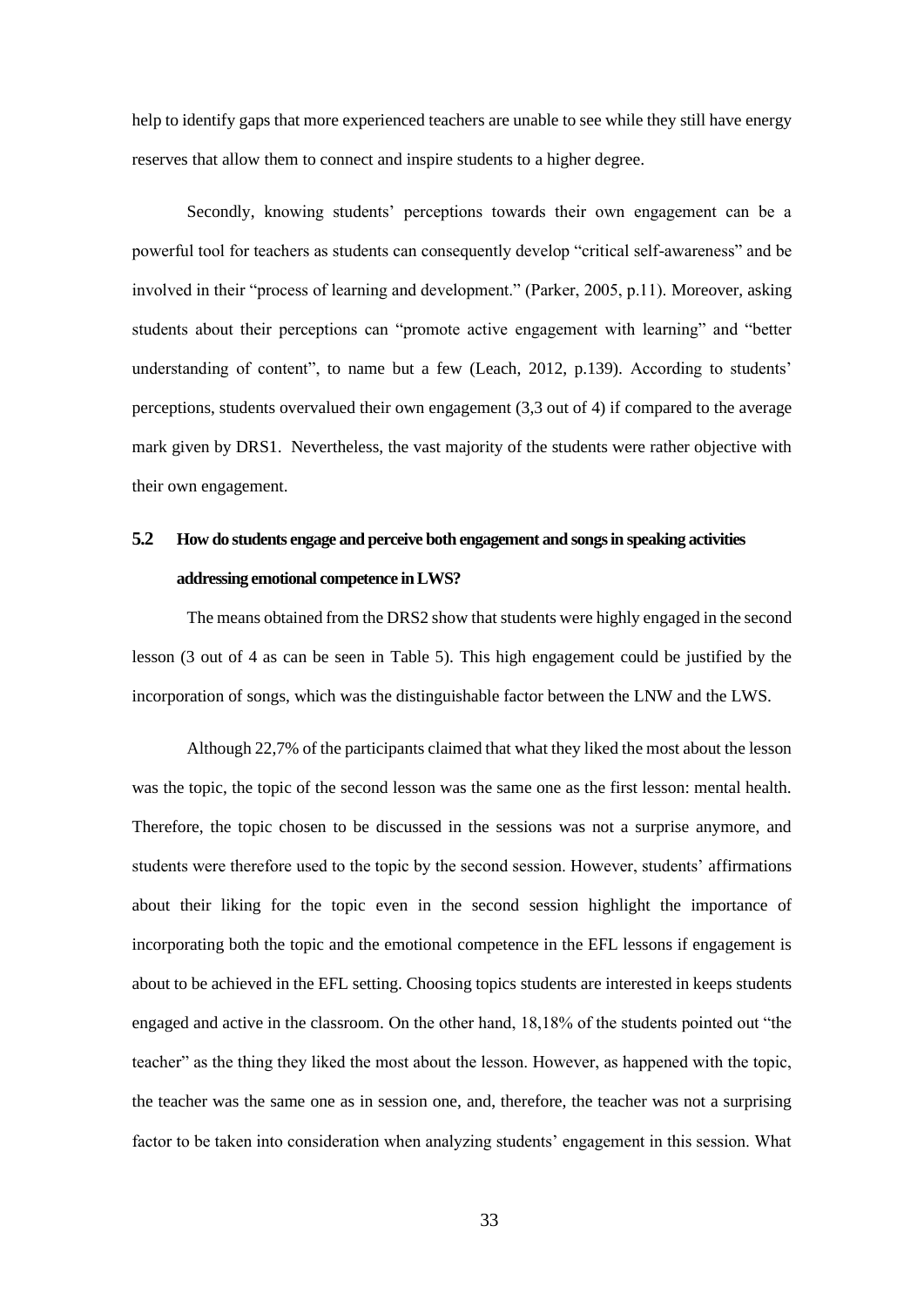was new in the second session was the incorporation of songs, and 50% of the students stated that such incorporation was what they liked the most, enhancing students' engagement.

Students' perceptions show that they also perceived the enhancement in their own engagement in the session. However, as happened with the perceptions in the previous sessions, students overvalued their own engagement (3,5 out of 4) if compared to the average mark given by DRS2. Nevertheless, students were rather objective with their own engagement.

# <span id="page-33-0"></span>**5.3 Are there any differencesin terms of students' engagement and perceptions between LNS and LWS in the EFL classroom, both addressing emotional competence?**

According to the data presented in section 4, there are remarkable differences in both students' engagement and perceptions if the lesson with no songs is compared to the one with songs.

Engagement according to the descriptive rating scales and students' perceptions was higher in the LWS if compared to the LNS. Each of the items assessed regarding behavioral engagement was higher in the second session (see Tables 2 and 4). Furthermore, it is pivotal to highlight that not only did the engagement variables show improvement, but also the frequency of the L2 use in the classroom raised. Although there are multiple advantages of using the L1 in the EFL classroom (Atkinson, 1987; Auerbach, 1993; Benson, 2004; Mart, 2013), one of the major challenges of EFL teachers is to make students produce enough output in the L2, which is an indispensable factor according to Swain's Output Theory. As many scholars claimed, "speaking in English as much as possible would contribute to the students' linguistic development" and should be thereafter any teacher's target (Mori, 2004, p. 227).

The data analyzed shows how, as mentioned in the literature review, songs are such a powerful teaching tool as they made students more engaged in the EFL classroom, solving one of the most important and worrying problems in our current educational system: disengagement (Abbott, 2002; Engh, 2013; Degrave, 2019; Fonseca &Toscano, 2012; Griffee; 1992, Lems, 2005). Although teachers ought to be especially careful with the selection of the teaching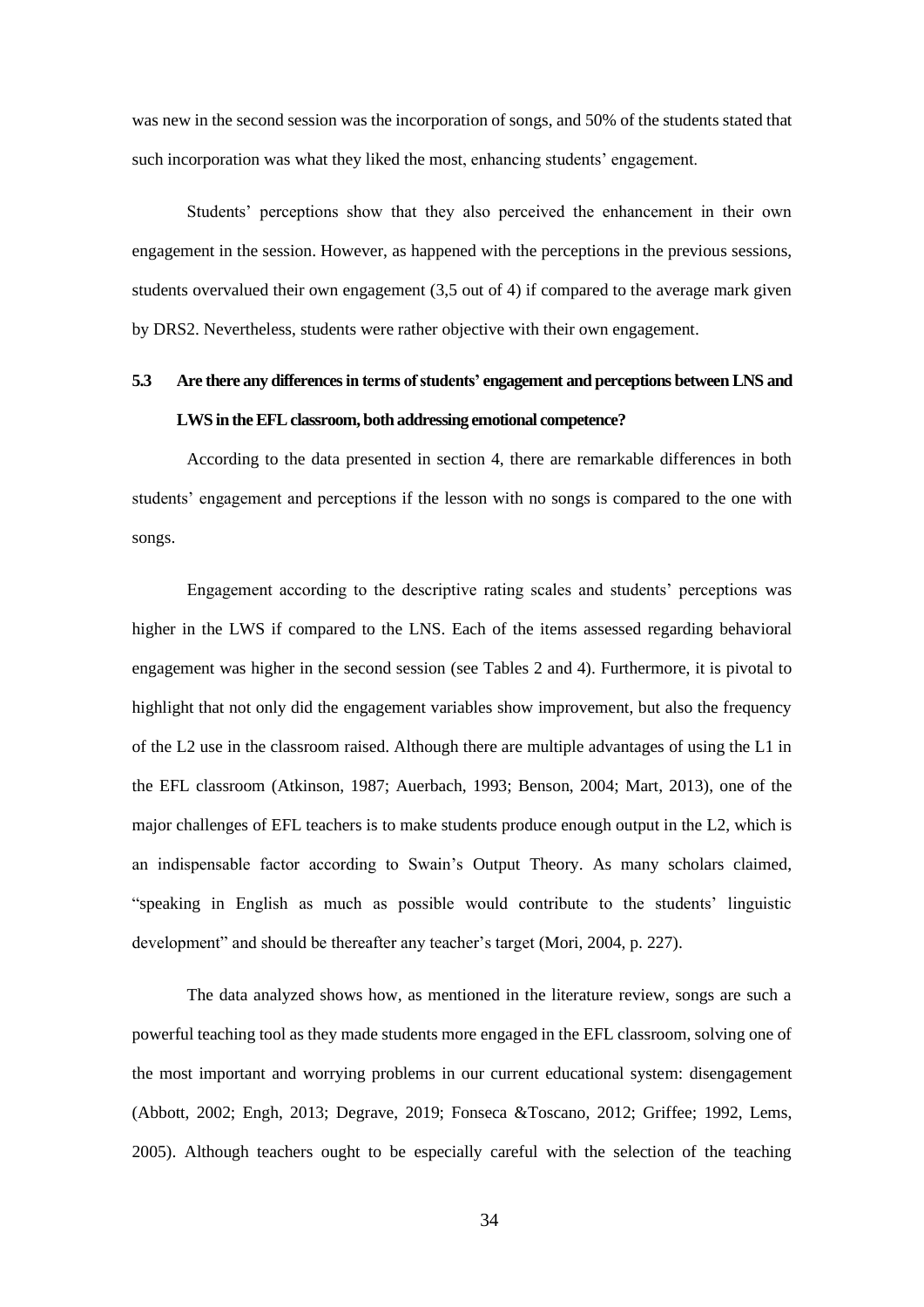materials used in the classroom, songs were a beneficial tool in this study and consequently advisable to be used in EFL classrooms (Fonseca &Toscano, 2012). Students' personalities are usually different and therefore their taste in music could be opposite; however, 90,9% of the participants assured that they absolutely like pop songs, reinforcing Murphey's and Murphey and Albert's theories (1984; 1985) about the advantageous use of this genre in the EFL classroom.

Students were very positive about the benefits of songs in their EFL classroom, and the 81,8% of the participants would absolutely like to have more songs in their lessons as 45,5% of them thought that EFL teachers do not use songs as much as they could. Not only do EFL teachers avoid incorporating songs in their lessons, but they also seem to absolutely use songs in the same way (filling the gaps, for instance) according to 59% of the participants. Students are aware of the multiple benefits that incorporating songs could bring to their learning experience. 45,5% of the participants in this study claimed that songs help them in different language skills, such as listening or grammar reinforcement (Engh, 2013; Degrave, 2019). 22,7% of the participants stated that songs in the EFL classroom enhance their mood (Abbott, 2001; Bernal & Gil, 2019), and taking into account Sala & Abarca's perceptions about students remembering classes (2001), the study's participants are more likely to remember the lesson and the content due to the incorporation of songs, enhancing the learning process. On the other hand, it is paramount to highlight that almost 45% of the students would have liked the lessons more if they had chosen the songs themselves. Students' interests matter and they should be always taking into a count should teachers seek for high engagement in their classes. Nevertheless, despite of students' positive attitudes towards music, the students' main teacher seems to be reluctant to use them justifying students' age as a problematic factor. Also, although almost 91% of the participants chose the LWS as their favorite one, the main teacher though that the first one was more engaging due the its dynamism and visual activities. Therefore, the teacher's beliefs have a big impact on the classroom materials and activities even though students' perspectives seem to be completely opposite to the teacher's ones. Knowing students' perceptions and believes may help the teaching community in the creation of new and more engaging materials.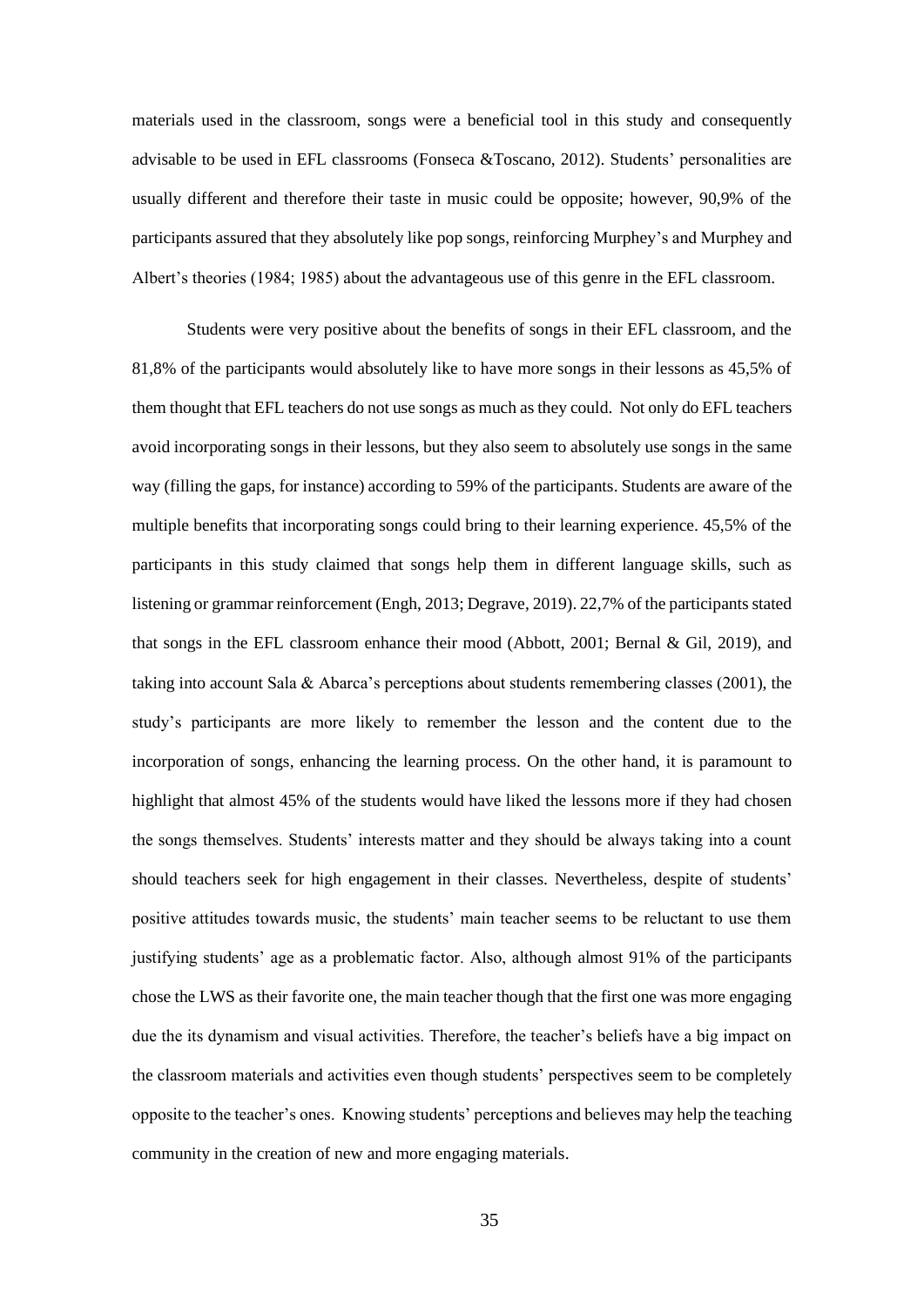#### <span id="page-35-0"></span>**6 CONCLUSIONS**

This study comes to an end with some interesting conclusions to be shared with the teaching community.

First and foremost, students' behavioral engagement and perceptions towards it can significantly enhance when songs are incorporated to discuss a topic addressing emotional competence. Although teachers may seem positive about the incorporation of songs, there is still missing strong theoretical framework that helps the teaching community to overcome some stereotypes: songs are not only for young learners and they are not mere fun activities to break the monotony. "Music activities can supplement more traditional grammar-based teaching methods by providing opportunities for language learning in a pleasurable environment" (Abbott, 2002, p.16). Thus, language and music together can help in achieving more holistic education and lower the percentage of Spanish people unable to communicate in English as students will be able to make a satisfactory connection between learning and entertainment. Not only do students make such a connection, but also the teachers as music "can help make teaching more enjoyable by bringing us closer to our students and, more importantly, closer to ourselves" (Brown, 1998, p.68).

Secondly, the frequency of the L2 seems to increase when songs are incorporated in the EFL classroom. Students using the L2 in the classroom is an arduous challenge, and songs enable to raise the frequency of its use and should therefore be taken into consideration when designing any pedagogical activity.

Last but not least, finding topics that interest students should be a must for any foreignlanguage teachers. Topics addressing emotional competence such as mental health seem to interest teenage students who are seeking to express their concerns and goals within the community. Therefore, emotional competence should be broadly treated in our EFL classrooms in order to prevent our students from emotional disorders which may prevent them from successfully achieving their goals.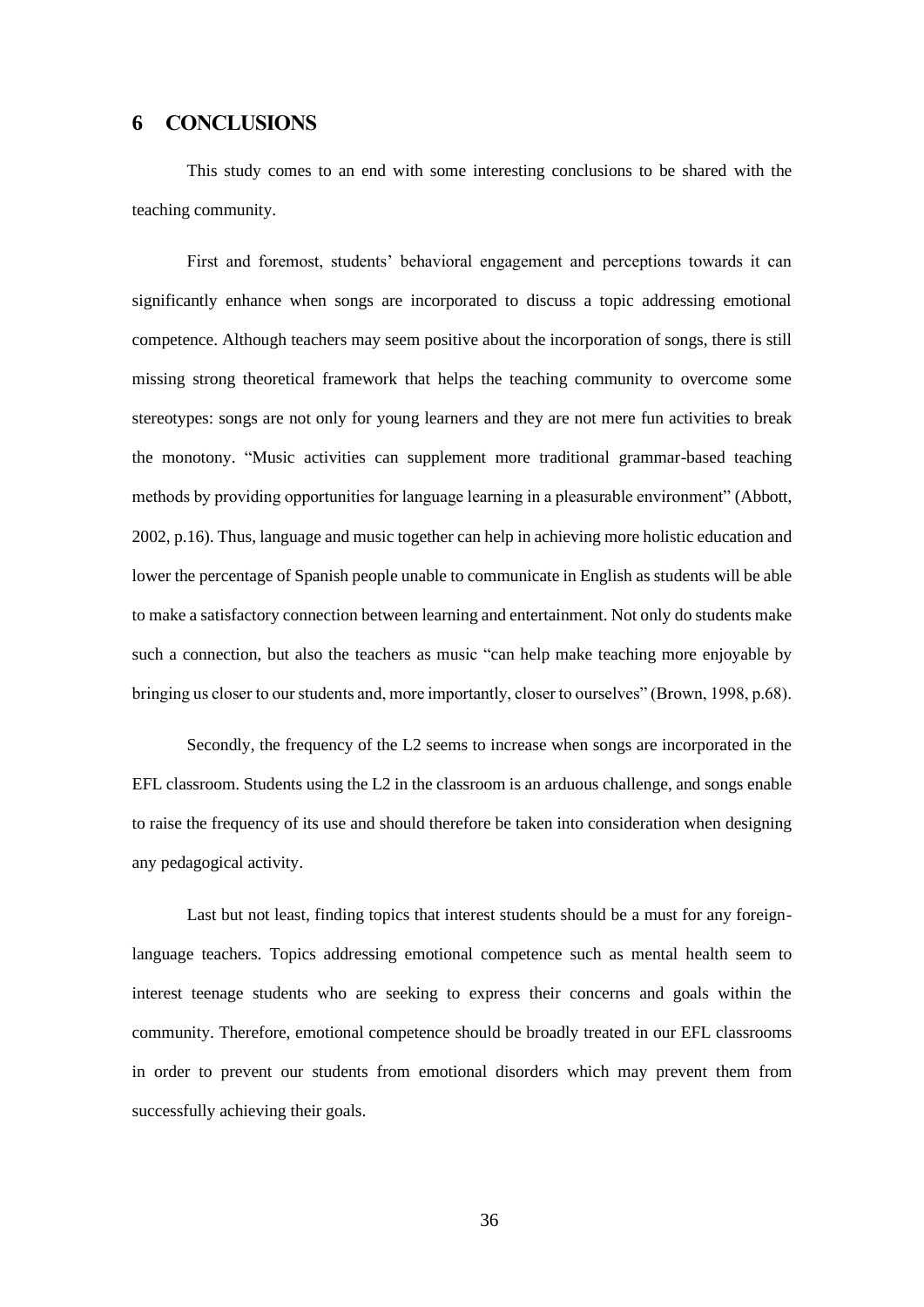# <span id="page-36-0"></span>**7 FURTHER RESERACH SUGGESTION**

This study was limited to one particular group and context. Therefore, it would be undoubtedly interesting to test the same research questions with different groups in order to test this study's validity to a greater extent.

Secondly, as the participants were between 16 and 17 years old, it would be interesting to choose participants with higher or lower age rate to see if age could be an important factor to be taken into account when songs are about to be incorporated in the EFL classroom. Although there is a wide literature in terms of music used with primary-school students, there is still a lack of literature that supports the choice of songs with teenagers of adult learners. Moreover, a particular aspect that has not been considered is gender differences, and there could be further research on the topic taking into account this variable.

This study has also paved the way for a further research and that is of why students' perceptions are different to the teachers' ones. Knowing how perceptions may differ between each other may help in creating different pedagogical materials and more objective assessment tools to get students involve in the learning process.

# <span id="page-36-1"></span>**8 FINAL PERSONAL REFLECTIONS**

After this research, teaching could be seen from a very different perspective.

The researcher has been able to implement two sessions of a topic that highly motivate her as she unfortunately experienced a mental illness herself. Having the opportunity to talk about that stigmatized topic with the help of songs had been an absolute privilege. This study has shown the researcher and the teaching community that students' emotions and interests ought to be taken into account if holistic education is to be achieved. Furthermore, listening to students carefully and knowing their needs is the key to engaging them and let them learn English in a more meaningful and realistic context. This, along with the Master, has convinced the researcher that a new way of teaching our beloved students is not only possible but urgently needed.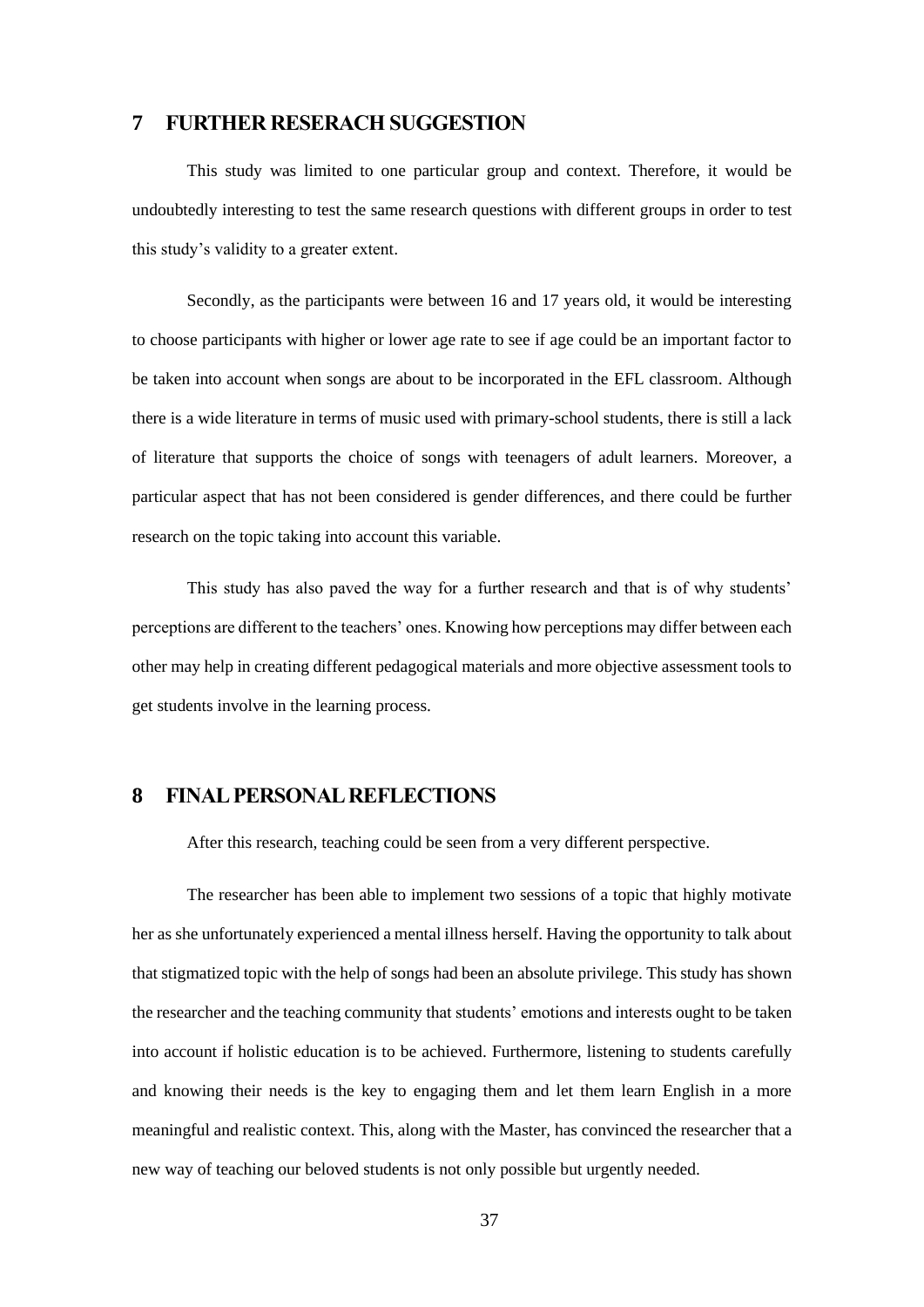This research was a marvelous opportunity to investigate more on different tools that could help in permanently improving the teaching competence as well as acquiring a specific theoretical background that will help in defending any decision with wise arguments. However, not only does this paper help the researcher herself but also for any teacher seeking a creative and artistic way of engaging their students in different and innovative topics in the EFL settings. "The digital revolution has profoundly changed teaching practices around the world, and access to music is one of the benefits of that revolution" (Lems, 2016, p.2). Thus, teachers ought to take advantage of this revolution and include some digital platforms that provide access to songs from artists all over the world.

To conclude, as regards the use of songs in the EFL classroom, it is crystal clear that music is such a powerful tool for engaging students, although there are several factors that should be taken into account, such as the topic being worked on, students' interests or the songs played. Nonetheless, the researcher of this study will be eager to incorporate songs in her future classes and continue finding new ways of engaging students to learn the language outside the classroom setting.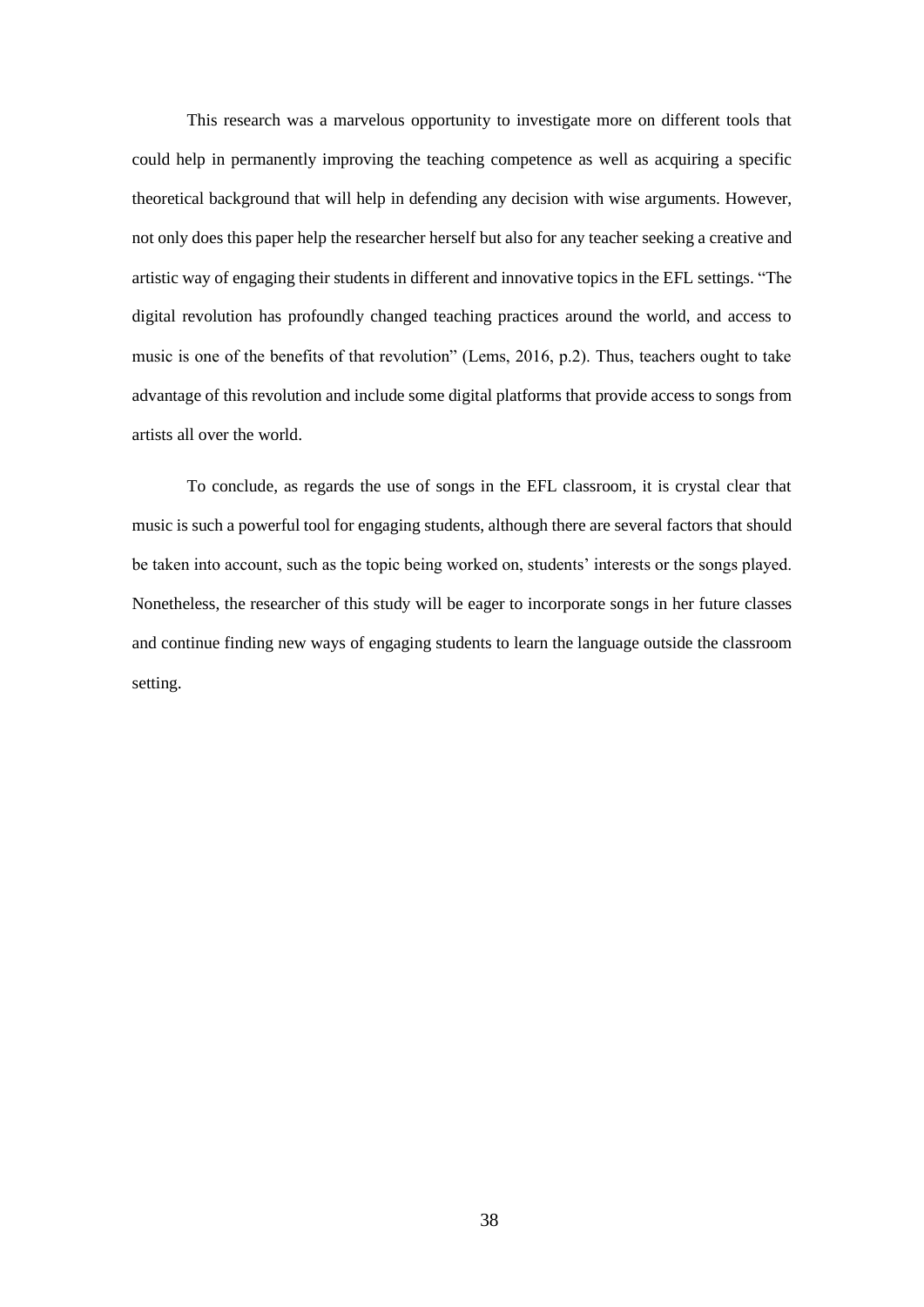#### <span id="page-38-0"></span>**9 REFERENCES**

Abbott, M. (2002). Using Music to Promote L2 Learning Among Adult Learners. *TESOL Journal, 11*(1), 10-17.

Atkinson, D. (1987). The mother tongue in the classroom: A neglected resource? *ELT Journal, 41*(4), 241-247

Auerbach, E. R. (1993). Reexamining English Only in the ESL Classroom. *TESOL Quarterly, 27*(1), 1-18. doi:10.2307/3586949

Benson, C. (2004). The importance of mother tongue-based schooling for educational quality. *Commissioned Study for EFA Global Monitoring Report 2005, 1*(1).

Bernal, A. & Gil, J.A. (2019). La inteligencia emocional a través de la música. *IV Congreso internacional virtual sobre La Educación en el Siglo XXI.* 

Bogdan, R. & Biklen, S. (2006). *Qualitative Research for Education. An introduction to Theories and Methods* (5th ed.). Pearson International Edition.

Brown, P. (1998). The sound of music. *Met, London, 7*(3), 67-68

Canga-Alonso, A. & Rubio-Goitia, A. (2016). Students' reflections on pedagogical translation in Spanish as a foreign language. *Tejuelo, 23*, 132-157. Retrieved from [https://pdfs.semanticscholar.org/4aae/5f2271e357a4909efb241571202ace5c773 b.pdf](https://pdfs.semanticscholar.org/4aae/5f2271e357a4909efb241571202ace5c773%20b.pdf)

Capella, E., Kim, HY., & Jackson, D. (2013). Classroom Peer Relationships and Behavioural Engagement in Elementary School: The Role of Social Netwoek Equity. *Am J Community Psychol, 52*(0), 367-379. doi: <https://doi.org/10.1007/s10464-013-9603-5>

Casals, A. & Suárez, M.M. (2011). Música y aprendizaje de lenguas en el marco competencial. University of Barcelona Digital Repository. Retrieved from: <http://hdl.handle.net/2445/21203>

Casals, A. & Viladot, L. (2011). La música com a recurs per a ensenyar llengua (estrangera): Una proposta europea. *Guix, 374*, 45–48.

Centro de Investigaciones Sociológicas (2016), Barómetro de diciembre 2016. Estudio 3162. Retrieved from [http://www.cis.es/cis/export/sites/default/-](http://www.cis.es/cis/export/sites/default/-Archivos/Marginales/3160_3179/3162/es3162mar.pdf) [Archivos/Marginales/3160\\_3179/3162/es3162mar.pdf](http://www.cis.es/cis/export/sites/default/-Archivos/Marginales/3160_3179/3162/es3162mar.pdf)

Condon, M. & Ruth-Sahd, L. (2013). Responding to introverted and shy students: Best practice guidelines for educators and advisors. *Open Journal of Nursing, 3,* 503-515.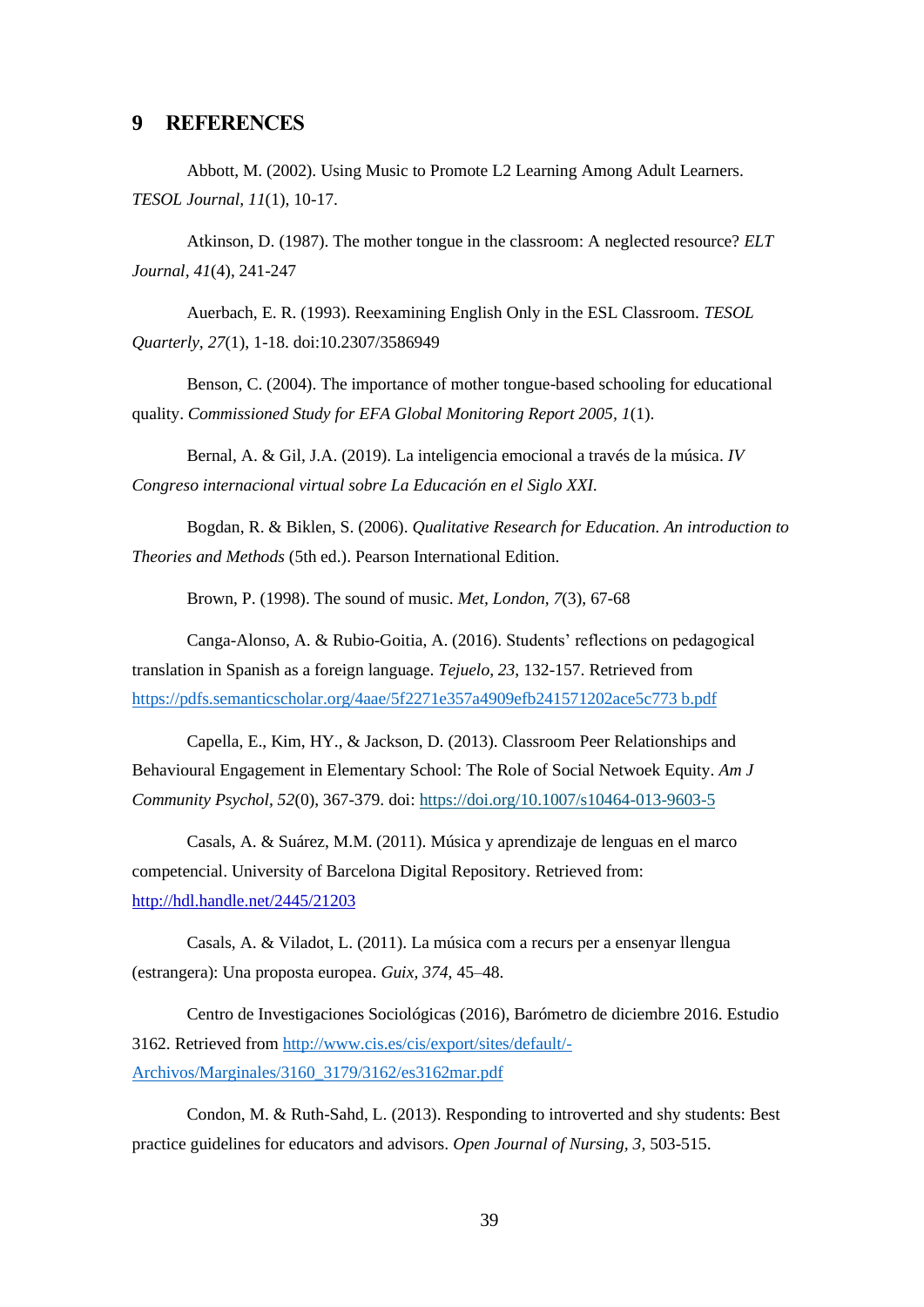Creswell, J. W. & Plano Clark, V. L. (2007). *Designing and conducting mixed methods research*. Sage Publications.

Dawer, N. (2019). Advantages and Disadvantages of Open-Ended survey questions. *Zonka.* Retrieved from[: https://www.zonkafeedback.com/blog/advantages-and-disadvantages](https://www.zonkafeedback.com/blog/advantages-and-disadvantages-of-open-ended-questions)[of-open-ended-questions](https://www.zonkafeedback.com/blog/advantages-and-disadvantages-of-open-ended-questions)

De Andrés Viloria, C. (2005). La educación emocional en edades tempranas y el interés de su aplicación en la escuela. *Tendencias pedagógicas, 10*, 107-123. Retrieved from <https://revistas.uam.es/tendenciaspedagogicas/article/view/1856>

Degrave, P. (2019). Music in the Foreign Language Classroom; How and Why? *Journal of Language Teaching and Research, 10*(3), 412-420. doi: <http://dx.doi.org/10.17507/jltr.1003.02>

Duarte, M., Tinjacá, L., & Carrero, M. (2012). Using songs to encourage sixth graders to develop English speaking skills. *PROFILE, 14*(1), 11-28

Engh, D. (2013). Why Use Music in English Language Learning? A Survey of the Literature. *English Language Teaching 6*(2), 113-127. doi: [https://doi.org/10.5539/elt.v6n2p113.](https://doi.org/10.5539/elt.v6n2p113)

Fauvelle, L. (October 19th, 2019). *Qualitative research: rating scales*. IntoTheMinds. Retrieved from:<https://www.intotheminds.com/blog/en/quantitative-research-rating-scales/>

Ferrance, E. (2000). Themes in education: Action research. Northeast and Islands Regional Educational Laboratory. Retrieved from:

[https://www.brown.edu/academics/education-alliance/sites/brown.edu.academics.education](https://www.brown.edu/academics/education-alliance/sites/brown.edu.academics.education-alliance/files/publications/act_research.pdf)[alliance/files/publications/act\\_research.pdf](https://www.brown.edu/academics/education-alliance/sites/brown.edu.academics.education-alliance/files/publications/act_research.pdf)

Fonseca, M. C. & Toscano. C. (2012). La música como herramienta facilitadora del aprendizaje del inglés como lengua extranjera. *Magazine Teoría de la Educación, 24* (2), 197- 213. Retrieved from:

[https://www.academia.edu/2650763/LA\\_M%C3%9ASICA\\_COMO\\_HERRAMIENTA\\_FACIL](https://www.academia.edu/2650763/LA_M%C3%9ASICA_COMO_HERRAMIENTA_FACILITADORA_DEL_APRENDIZAJE_DEL_INGL%C3%89S_COMO_LENGUA_EXTRANJERA) [ITADORA\\_DEL\\_APRENDIZAJE\\_DEL\\_INGL%C3%89S\\_COMO\\_LENGUA\\_EXTRANJER](https://www.academia.edu/2650763/LA_M%C3%9ASICA_COMO_HERRAMIENTA_FACILITADORA_DEL_APRENDIZAJE_DEL_INGL%C3%89S_COMO_LENGUA_EXTRANJERA) [A](https://www.academia.edu/2650763/LA_M%C3%9ASICA_COMO_HERRAMIENTA_FACILITADORA_DEL_APRENDIZAJE_DEL_INGL%C3%89S_COMO_LENGUA_EXTRANJERA)

Fredricks, J. A., Blumenfeld, P. C., & Paris, A. H. (2004). School Engagement: Potential of the Concept, State of the Evidence. *Review of Educational Research, 74*(1), 59-109. doi: [https://doi.org/10.3102/00346543074001059](https://doi.org/10.3102%2F00346543074001059)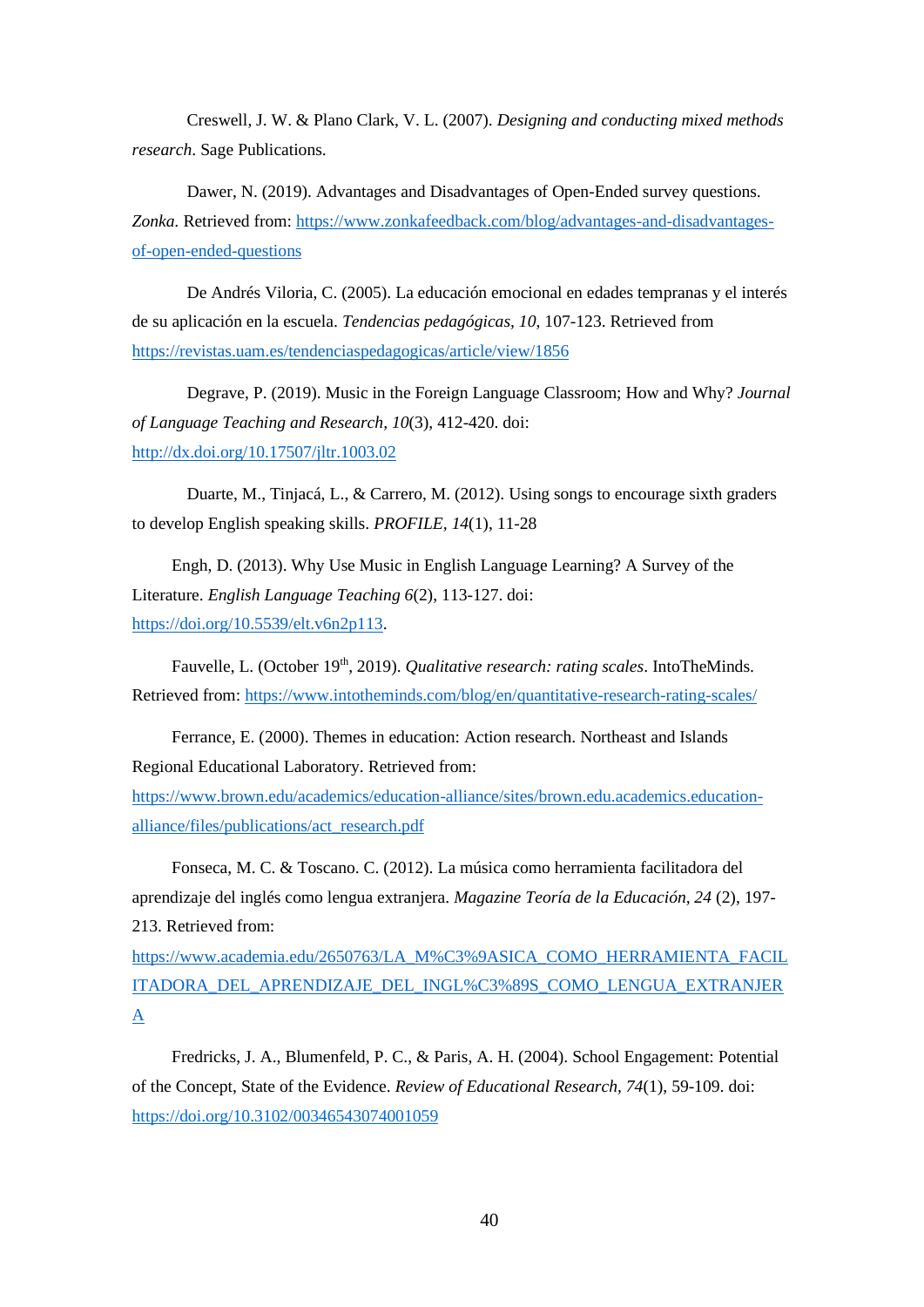Gill, P., Stewart, K., Treasure, E., & Chadwick, B. (2008). Methods of data collection in qualitative research: interviews and focus groups. *British Dental Journal, 204*, 291-295. doi: <https://doi.org/10.1038/bdj.2008.192>

Gray, D. E. (2004). *Doing research in the real world*. Sage.

Griffee, D.T. (1992). Songs in action (Language methodology series). New York: Prentice Hall International.

Guevara, D., & Ordoñez, C. (2012). Teaching English to very young learners through authentic communicative performances. *Colombian Applied Linguistics Journal, 14*(2), 9-27

Johnson, B., Onwuegbuzie, A.J., & Turner, L.A. (2007). Toward a definition of mixed methods research. *Journal of Mixed Methods Research, 1,* 112–133. doi:10.1177/1558689806298224

Johnson, M. (February 6<sup>th</sup>, 2018). *The Advantages of Being a New Teacher*. Edutopia. Retrieved from:<https://www.edutopia.org/article/advantages-being-new-teacher>

Leach, L. (2012) Optional self-assessment: some tensions and dilemmas. *Assessment & Evaluation in Higher Education, 37*(2), 137-147. doi[: https://doi.org/10.1080/02602938.2010.515013](https://doi.org/10.1080/02602938.2010.515013)

Lee, L. (2009). An empirical study on teaching urban young children music and English by contrastive elements of music and songs. *Education Review, 6*(3).

Lems, K. (2005). Music works: Music for adult English language learners. *New Directions for Adult and Continuing Education, 107*, 13-21.

Lems, K. (2016). Learning English through music in the digital age. *TESOL Video News. Retrieved from:* 

*[https://digitalcommons.nl.edu/cgi/viewcontent.cgi?article=1081&context=faculty\\_publi](https://digitalcommons.nl.edu/cgi/viewcontent.cgi?article=1081&context=faculty_publications) [cations](https://digitalcommons.nl.edu/cgi/viewcontent.cgi?article=1081&context=faculty_publications)*

Lems, K. (2018). New Ideas for Teaching English Using Songs. *Teaching English Forum 2018, 56*(1)*,* 14-21. Retrieved from:

[https://americanenglish.state.gov/files/ae/resource\\_files/etf\\_56\\_1\\_pg14-21.pdf](https://americanenglish.state.gov/files/ae/resource_files/etf_56_1_pg14-21.pdf)

Mart, Ç. T. (2013). The facilitating role of L1 in ESL classes. *International Journal of Academic Research in Business and Social Sciences, 3*(1), 9-14.

[Mason, J.](https://www.research.manchester.ac.uk/portal/jennifer.mason.html) (2002). *[Qualitative Researching](https://www.research.manchester.ac.uk/portal/en/publications/qualitative-researching(aff785c7-5d5a-44f0-9244-63723d4279f6).html)*. (Second ed.) Sage Publications Ltd.

Medelyan, A. (2020). *Coding Qualitative Data: How to Code Qualitative Research.*  Insights Thematic. Retrieved from:<https://getthematic.com/insights/coding-qualitative-data/>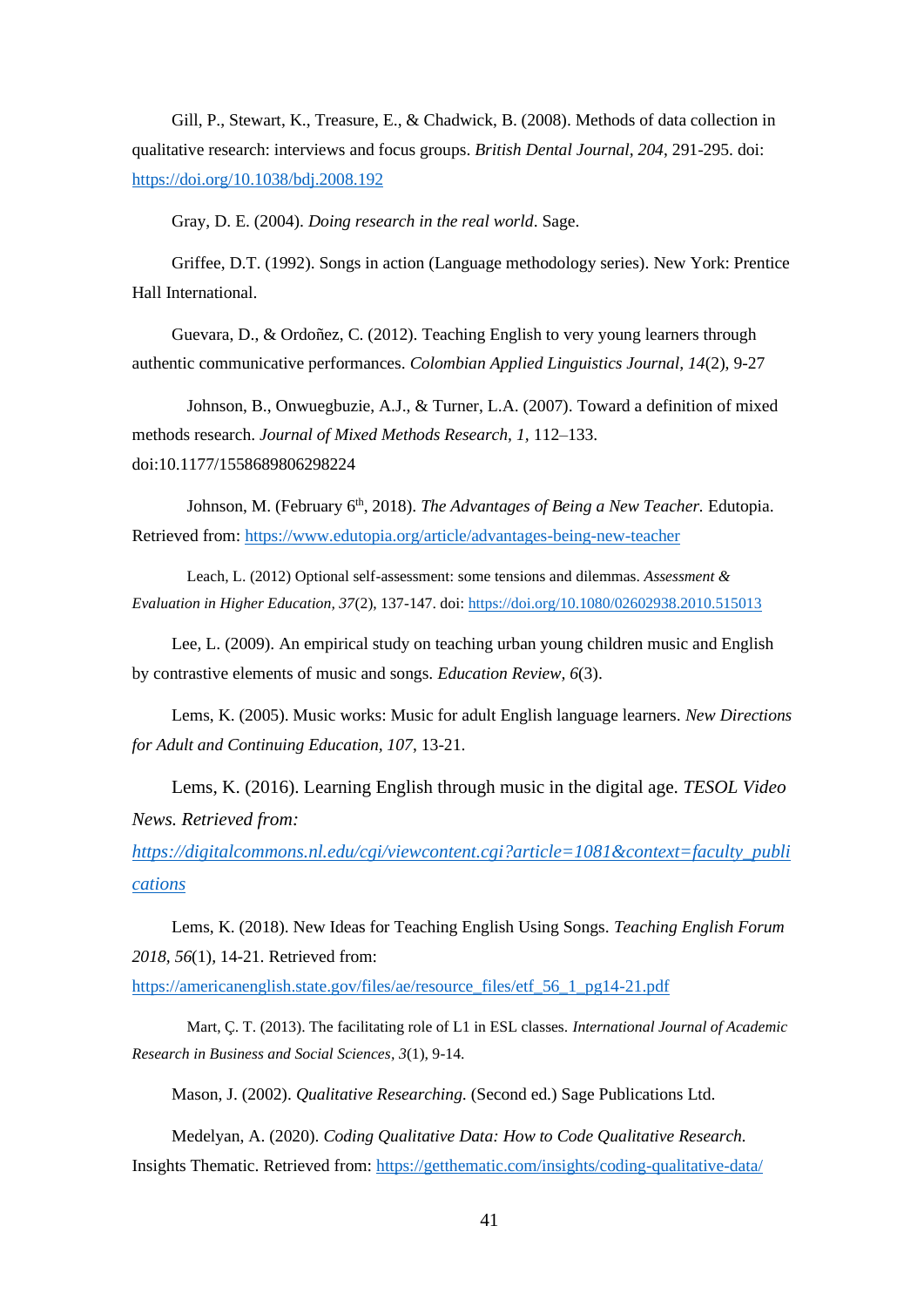Mori, R. (2004). Staying-in-English rule revisited. *System, 32*(2), 225-236

Morse, J.M. (1991). Approaches to qualitative-quantitative methodological triangulation. *Nursing research, 40,* 122-123. doi:10.1097/00006199-199103000-00014

Murphey, T. (1984). English language music: the ESL of Swiss adolescents. *English Teachers Association of Switzerland Newsletter, 3*(1), 18-19. Retrieved (January 2021) from [https://www.researchgate.net/publication/284471782\\_English\\_language\\_music\\_the\\_ESL\\_of\\_S](https://www.researchgate.net/publication/284471782_English_language_music_the_ESL_of_Swiss_adolescents) [wiss\\_adolescents](https://www.researchgate.net/publication/284471782_English_language_music_the_ESL_of_Swiss_adolescents)

MINILAND. (April 9th, 2019). *La inteligencia emocional en las aulas.* Miniland. Retrieved from: [https://spain.minilandeducational.com/school/la-inteligencia-emocional-en-las](https://spain.minilandeducational.com/school/la-inteligencia-emocional-en-las-aulas#:~:text=Aprender%20a%20autorregular%20esas%20emociones,habilidad%20de%20generar%20emociones%20positivas)[aulas#:~:text=Aprender%20a%20autorregular%20esas%20emociones,habilidad%20de%20gene](https://spain.minilandeducational.com/school/la-inteligencia-emocional-en-las-aulas#:~:text=Aprender%20a%20autorregular%20esas%20emociones,habilidad%20de%20generar%20emociones%20positivas) [rar%20emociones%20positivas.](https://spain.minilandeducational.com/school/la-inteligencia-emocional-en-las-aulas#:~:text=Aprender%20a%20autorregular%20esas%20emociones,habilidad%20de%20generar%20emociones%20positivas)

Murphey, T. & Alber, J. (1985). A Pop Song Register: The Motherese of Adolescents as Affective Foreign Talk. *TESOL Quarterly, 19*(4), 793-7935. doi: <https://doi.org/10.2307/3586679>

Palacios, N. & Chapetón, C.M. (2014). Students' Responses to the Use of Songs in the EFL Classroom at a Public School in Bogotá: A Critical Approach. *Gist Education and Learning Research Journal, 9*, 9-30.

Parker, J. (2005). Should you encourage students to assess themselves in practice learning? A guided self-efficacy approach to practice learning assessment. *The Journal of Practice Teaching and Learning*, *6*(3), 8-30. doi:<https://doi.org/10.1921/jpts.v6i3.333>

Roberts, I. (2012). "Comments and a conjecture inspired by Fabb and Halle," in Language and Music as Cognitive Systems, eds P. Rebuschat, M. Rohrmeier, J. A. Hawkins, and I. Cross (Oxford: Oxford University Press), 51–66.

Sala, J. & Abarca, M. (2001). La educación emocional en el currículum. *Teoría de la educación, 13,* 209-232. Retrieved from:

[https://gredos.usal.es/bitstream/handle/10366/71918/La\\_educacion\\_emocional\\_en\\_el\\_curriculu](https://gredos.usal.es/bitstream/handle/10366/71918/La_educacion_emocional_en_el_curriculum.pdf?sequence=1) [m.pdf?sequence=1](https://gredos.usal.es/bitstream/handle/10366/71918/La_educacion_emocional_en_el_curriculum.pdf?sequence=1)

Saunders, B., Kitzinger, J., & Kitzinger, C. (2015). Anonymizing interview data: challenges and compromise in practice. *Qualitative Research, 15*(5), 616-632. doi: [10.1177/1468794114550439](https://dx.doi.org/10.1177%2F1468794114550439)

Skinner, E. & Belmont, M. J. (1993). Motivation in the classroom: Reciprocal effect of teacher behavior and student engagement across the school year. *Journal of Educational Psychology, 85*, 571–581.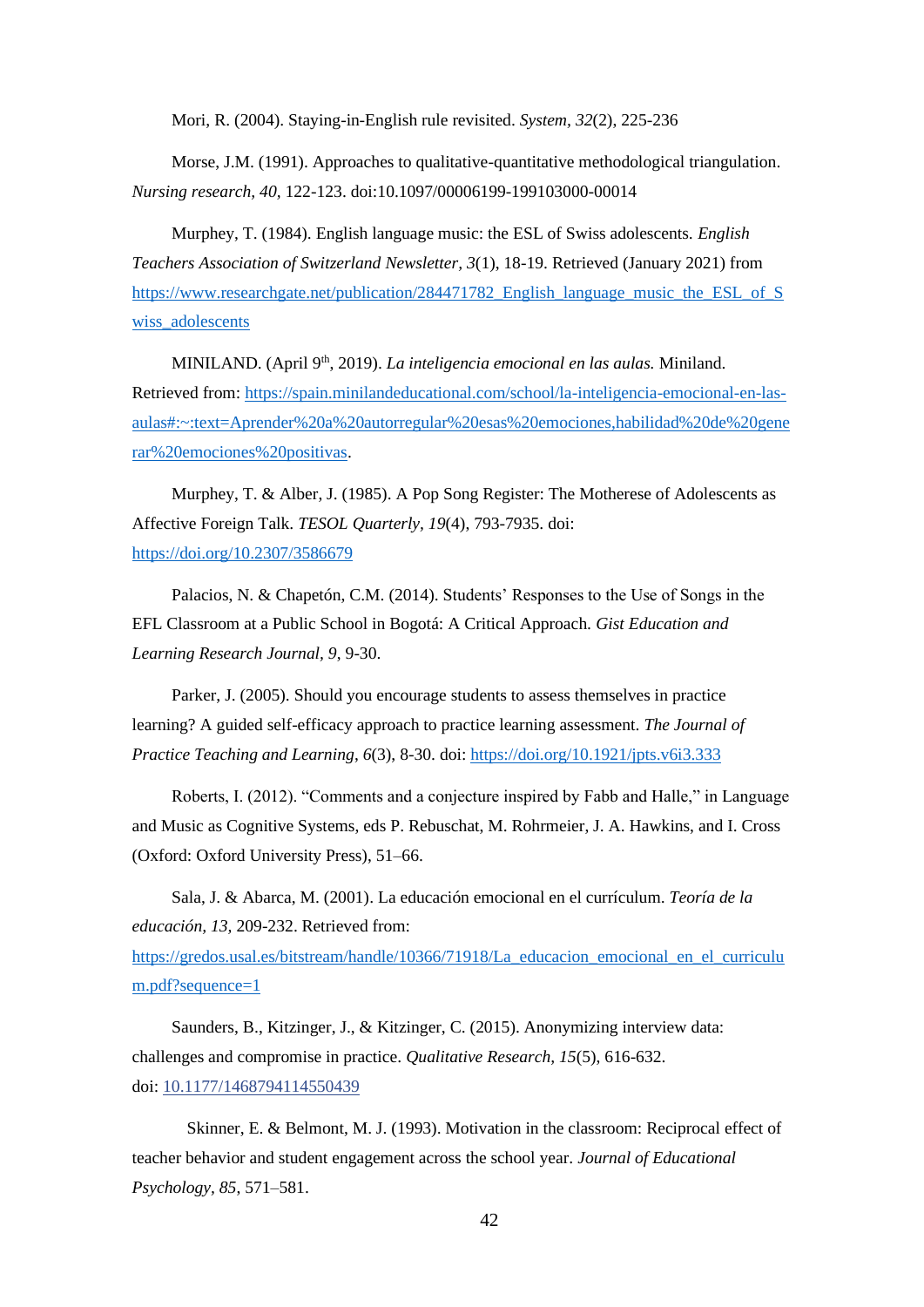Soria-Urios, G., Duque, P., & García-Moreno, J. M. (2011). Música y cerebro: fundamentos neurocientíficos y trastornos musicales. *Rev Neurol. 52*(1), 45-55. doi: <https://doi.org/10.33588/rn.5201.2010578>

Suarez-Orozco, C., Pimentel, A., & Martin, M. (2009). The significance of relationships: Academic engagement and achievement among newcomer immigrant youth. *Teachers College Record, 111,* 712–749.

Taherdoost, H. (2016). Measurement and Scaling Techniques in Research Methodology; Survey/Questionnaire Development. *International Journal of Academic Research in Management, 6*(1), 1-5. Retrieved from: [http://elvedit.com/journals/IJARM/wp](http://elvedit.com/journals/IJARM/wp-content/uploads/Measurement-and-Scaling-Techniques-in-Research-Methodology-Survey-and-Questionnaire-Development.pdf)[content/uploads/Measurement-and-Scaling-Techniques-in-Research-Methodology-Survey-and-](http://elvedit.com/journals/IJARM/wp-content/uploads/Measurement-and-Scaling-Techniques-in-Research-Methodology-Survey-and-Questionnaire-Development.pdf)[Questionnaire-Development.pdf](http://elvedit.com/journals/IJARM/wp-content/uploads/Measurement-and-Scaling-Techniques-in-Research-Methodology-Survey-and-Questionnaire-Development.pdf)

UK Dissertation Writers. (May 12<sup>th</sup>, 2021). *The Ultimate Guide To Analysing Quantitative and Qualitative Data*. Retrieved from [https://www.ukdissertationwriters.com/the](https://www.ukdissertationwriters.com/the-ultimate-guide-to-analysing-quantitative-and-qualitative-data/)[ultimate-guide-to-analysing-quantitative-and-qualitative-data/](https://www.ukdissertationwriters.com/the-ultimate-guide-to-analysing-quantitative-and-qualitative-data/)

Torras-Vila, B. (2016). Studying Primary Education in English: factors that influenced the students' decision. *E-AESLA, 2*, 235-243. Retrieved from <https://cvc.cervantes.es/lengua/eaesla/pdf/02/24.pdf>

Torras-Vila, B. (2021). Music as a tool for foreign language learning in Early Childhood Education and Primary Education. Proposing innovative CLIL Music teaching approaches. *CLIL Journal of Innovation and Research in Plurilingual and Pluricultural Education, 4*(1), 7-19. doi:<https://doi.org/10.5565/rev/clil.60>

Trochim, W. (May 12<sup>th</sup>, 2021). *Descriptive Statistics*. Conjoint.ly. Retrieved from: <https://conjointly.com/kb/descriptive-statistics/>

Valle, A., González, R., & Rodríguez, S. (2006). Reflexiones sobre la motivación y el aprendizaje a partir de la Ley Orgánica de Educación (L.O.E.): "Del dicho al hecho…". *Papeles del Psicólogo, 27*(3), 135-138. Retrieved from<http://www.papelesdelpsicologo.es/pdf/1370.pdf>

Viladot, L & Casals, A. (2018). La música com a recurs per a ensenyar llengua (estrangera): Una proposta europea. *Guix, 374*, 45-48. Retrieved from: [https://www.academia.edu/1208836/La\\_m%C3%BAsica\\_com\\_a\\_recurs\\_per\\_ensenyar\\_llengua](https://www.academia.edu/1208836/La_m%C3%BAsica_com_a_recurs_per_ensenyar_llengua_estrangera_una_proposta_europea?email_work_card=reading-history) [\\_estrangera\\_una\\_proposta\\_europea?email\\_work\\_card=reading-history](https://www.academia.edu/1208836/La_m%C3%BAsica_com_a_recurs_per_ensenyar_llengua_estrangera_una_proposta_europea?email_work_card=reading-history)

Weimer, M. (February 5<sup>th</sup>, 2011). *10 Benefits of Getting Students to Participate in Classroom Dissertations.* Faculty Focus. Retrieved from: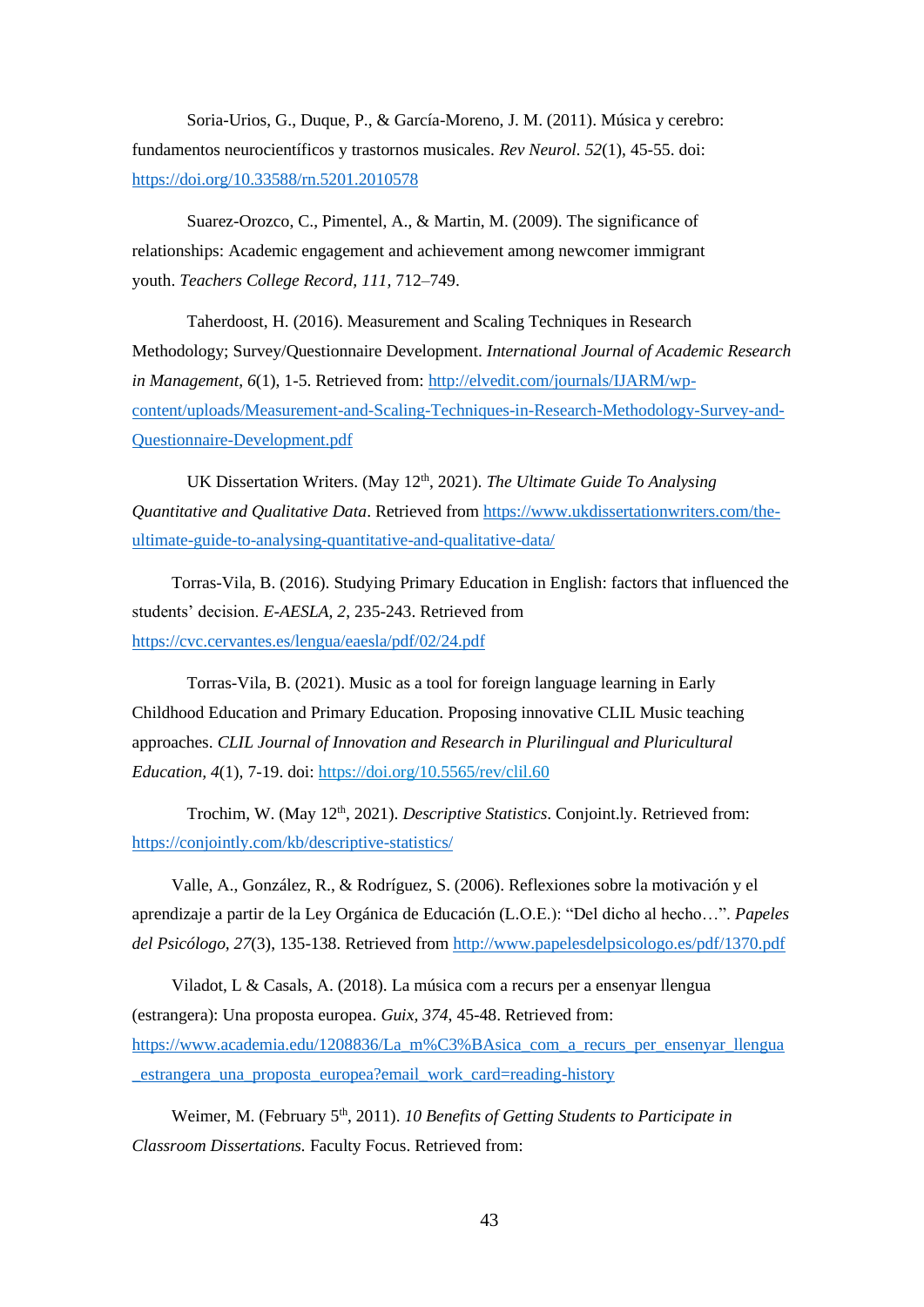[https://www.facultyfocus.com/articles/teaching-and-learning/10-benefits-of-getting-students-to](https://www.facultyfocus.com/articles/teaching-and-learning/10-benefits-of-getting-students-to-participate-in-classroom-discussions/)[participate-in-classroom-discussions/](https://www.facultyfocus.com/articles/teaching-and-learning/10-benefits-of-getting-students-to-participate-in-classroom-discussions/)

World Health Organization. (September 28th, 2020). *Adolescent mental health*. Retrieved from: [https://www.who.int/news-room/fact-sheets/detail/adolescent-mental](https://www.who.int/news-room/fact-sheets/detail/adolescent-mental-health#:~:text=Mental%20health%20conditions%20account%20for,illness%20and%20disability%20among%20adolescents)[health#:~:text=Mental%20health%20conditions%20account%20for,illness%20and%20disabilit](https://www.who.int/news-room/fact-sheets/detail/adolescent-mental-health#:~:text=Mental%20health%20conditions%20account%20for,illness%20and%20disability%20among%20adolescents) [y%20among%20adolescents.](https://www.who.int/news-room/fact-sheets/detail/adolescent-mental-health#:~:text=Mental%20health%20conditions%20account%20for,illness%20and%20disability%20among%20adolescents)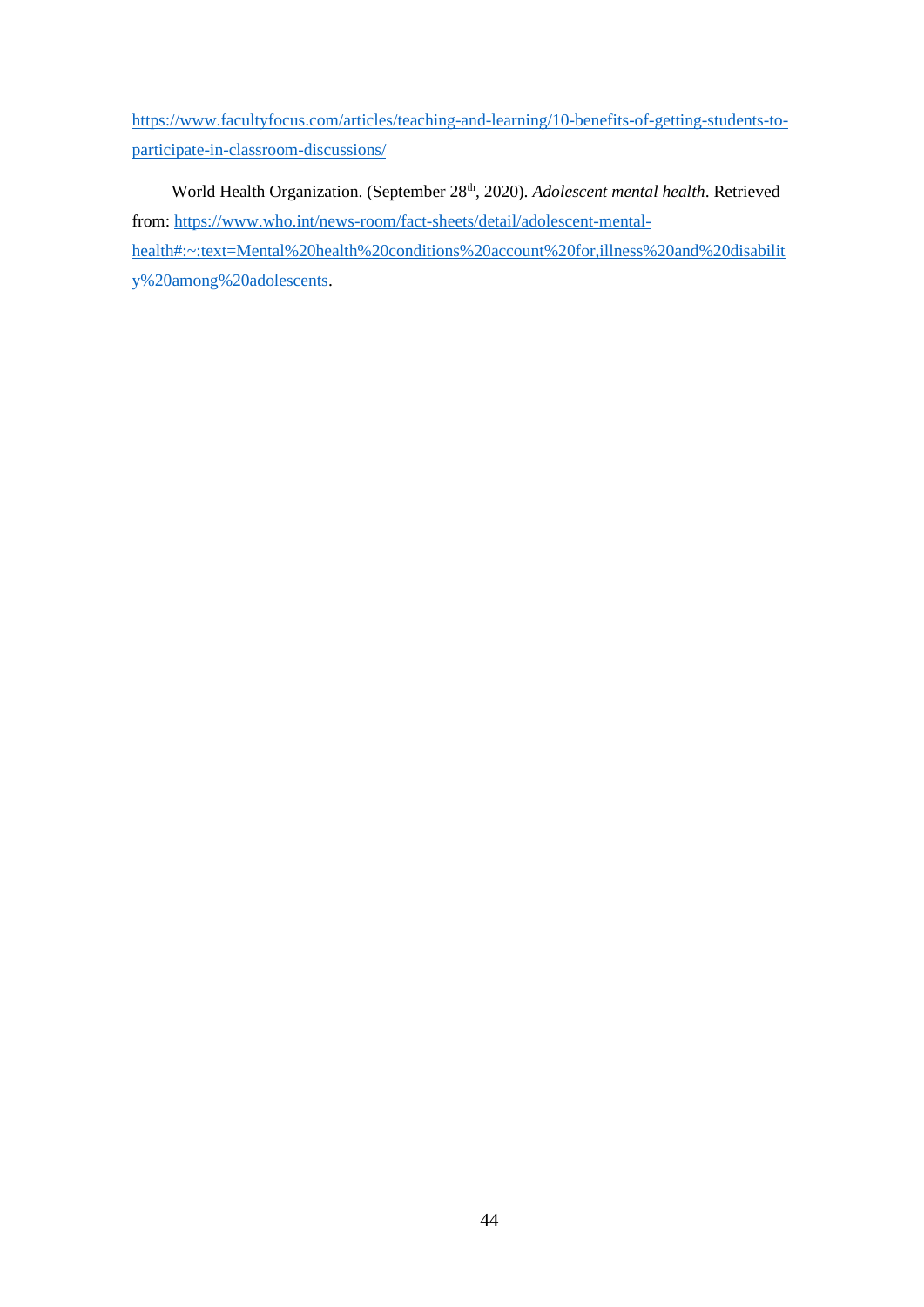# **10 APPENDICES**

# **10.1 Appendix 1 –Engagement rating scale**

<span id="page-44-1"></span><span id="page-44-0"></span>

| <b>NAME AND SURNAME</b> | <b>VERY GOOD</b>                              | <b>GOOD</b>                                   | <b>FAIR</b>                                      | <b>POOR</b>                                   |
|-------------------------|-----------------------------------------------|-----------------------------------------------|--------------------------------------------------|-----------------------------------------------|
|                         |                                               | 3                                             | $\overline{2}$                                   |                                               |
|                         | Shows respectful behavior towards             | Generally shows respectful behavior towards   | - Only shows respectful behavior towards the     | Shows disrespectful behavior towards the      |
|                         | thetopic without being asked.                 | the topic, but the teacher needs to remind it | topic when the teacher asks for it (laughing,    | topic and classmates' opinions all the time   |
|                         | Shows respectful behavior towards             | (laughing, shaking head to show disapproval)  | shaking head to show disapproval)                | (laughing, shaking headto show                |
|                         | classmates' opinions without being asked.     | Generally shows respectful behavior           | Only shows respectful behavior towards           | disapproval).                                 |
|                         | Obeys the classroom rules                     | towards classmates' opinions, but the         | classmates' opinions when the teacher asks       | Does not obey any classroom rule.             |
|                         | without being asked.                          | teacher needs to remind it (laughing,         | for it (laughing, shaking head to show           | Uses the phone all the time.                  |
| <b>Behavior</b>         | Does not use the phone without being          | shaking head to show disapproval)             | disapproval)                                     | Does not follow the instructions given.       |
|                         | asked unless the teacher gives him/her        | Generally obeys classroom rules               | Only obey classroom rules when being             | Does not rise his/her hand to participate.    |
|                         | permission to do so.                          | Uses the phone a few times without            | asked to doso.                                   |                                               |
|                         | Rises his/her hand to participate and         | permission                                    | Only stop using the phone when the               |                                               |
|                         | waitspatiently to be given the floor.         | (1-3 times).                                  | teacher asks to do so                            |                                               |
|                         |                                               | Tends to follow the instructions, but needs   | Only follows the instructions when the           |                                               |
|                         |                                               | tobe reminded (1-3 times).                    | teacher asks for it.                             |                                               |
|                         |                                               | Generally rises his/her hand to participate,  | Only raise his/her hand when the teacher         |                                               |
|                         |                                               | but sometimes participates<br>without         | asks to doso.                                    |                                               |
|                         |                                               | permission (1-3 times)                        |                                                  |                                               |
|                         | Properly sits all the time (straight back,    | Generally sits properly, but the teacher has  | Only sits properly when the teacher asks for     | Does not sit properly even when asked for.    |
|                         | eyes fixed forward)                           | to remindit.                                  | it.                                              | Does not keep eye contact with the            |
| <b>Body Language</b>    | Keeps eye contact all the time with the       | Generally keeps eye contact with the          | Only keeps eye contact with the person           | person talking teacher or classmate) nor      |
|                         | person talking (teacher or classmate) and     | persontalking (teacher or classmates) and     | talking (teacher or classmates) and the          | with the presentation                         |
|                         | the presentation.                             | the presentation, but                         | presentation when the teacher                    |                                               |
|                         |                                               |                                               | asks for it.                                     |                                               |
|                         | All the time paying attention to the lesson   | Generally pays attentions to the lessons      | Only pays attention to the lesson and the        | Does not pay any attention to either the      |
|                         | and the instructions without being            | and the instructions but needs a reminder     | instructions when the teacher asks for it        | lesson or the instructions.                   |
|                         | distracted or being reminded.                 | from the teacher (talking with a classmate    | (talking with a classmate about another topic,   | Does not react when the teacher asks          |
| <b>Attention</b>        | Reacts "quickly" when the teacher asks        | about another topic, doing other tasks in     | doing other tasks in class)                      | something (to the class or directly) or there |
|                         | something (to the class or directly) or there | class)                                        | - Only reacts when the teacher asks              | is an activity or interaction.                |
|                         | is any activity or interaction.               | Generally reacts "quickly" when the teacher   | something (to the class or directly) or there is |                                               |
|                         |                                               | askssomething (to the class or directly) or   | an activity or interaction.                      |                                               |
|                         |                                               | there is an activity or interaction.          |                                                  |                                               |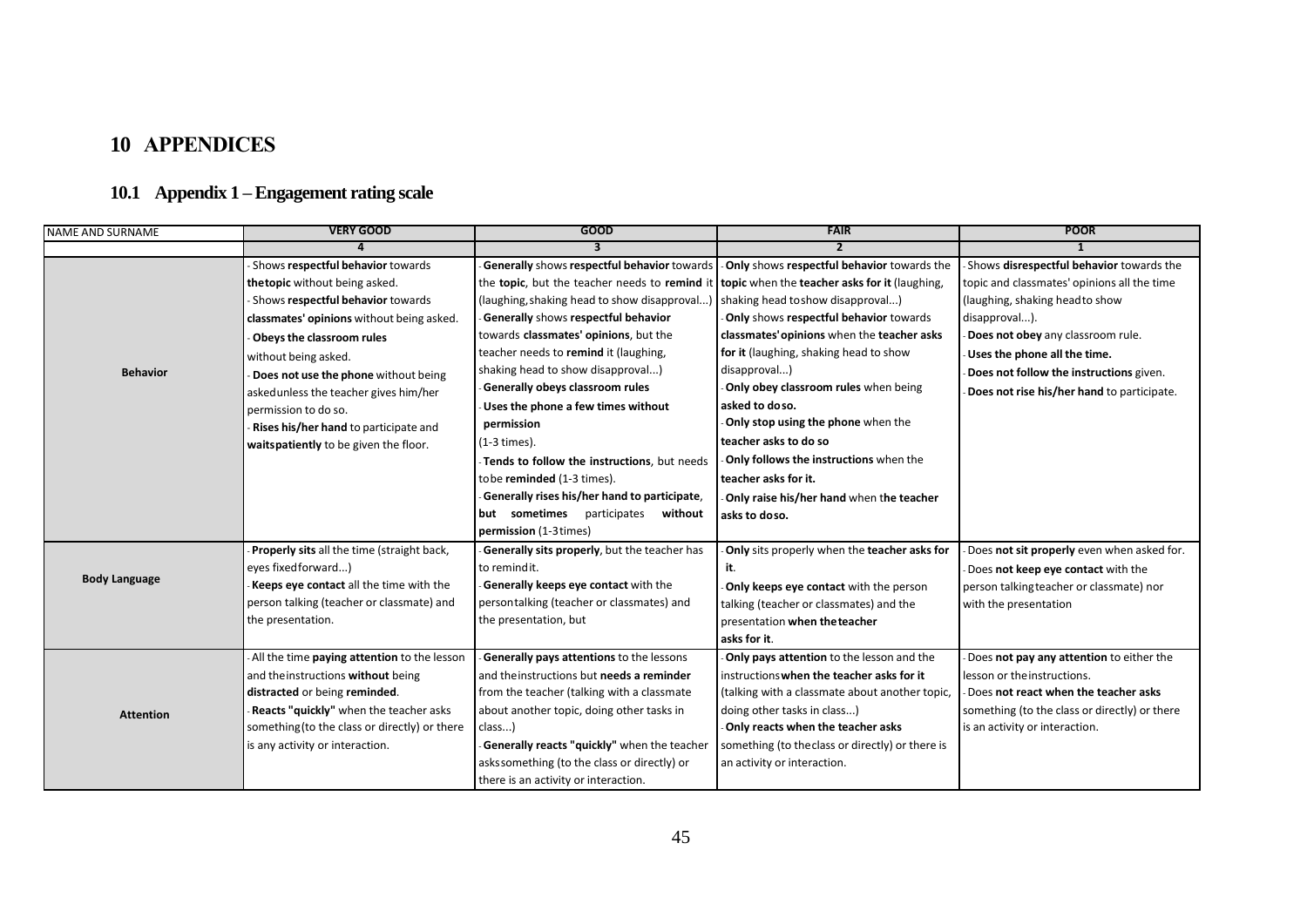|                              | Actively volunteers to answer the        | Generally volunteers to answer              | Only answers teachers' questions          | Does not answer teacher's questions.     |
|------------------------------|------------------------------------------|---------------------------------------------|-------------------------------------------|------------------------------------------|
|                              | vast majority of the teachers'           | teacher's questions, although the           | when being asked for it.                  | Does not expand his / her responses      |
|                              | questions without monopolizing the       | student is sometimes distracted.            | Only expands his / her responses          | even if the teacher asks to do so.       |
| Interaction with the teacher | conversation.                            | Generally expands his / her responses       | rather than provide short answers to it.  | Never asks questions to the              |
|                              | Expands his / her responses rather       | rather than provide short answers, but      | Rarely asks questions to the              | teacher (clarification, repetition)      |
|                              | than provide short answers without       | the teacher has to ask for it sometimes.    | teacher (clarification, repetition)       |                                          |
|                              | being asked to do so.                    | Often asks questions to the teacher         |                                           |                                          |
|                              | - Actively asks questions to the teacher | (clarification, repetition)                 |                                           |                                          |
|                              | (clarification, repetition)              |                                             |                                           |                                          |
|                              |                                          |                                             |                                           |                                          |
|                              | - Willing to work in teams.              | Generally willing to work in teams.         | Only works with teams when the            | Unwilling to work in teams.              |
|                              | Actively helps peers with questions      | Sometimes helps peers with questions        | teacher insists.                          | Does not help peers with questions       |
|                              | related to                               | related to                                  | Only helps peers with questions           | related to content.                      |
|                              | content.                                 | content.                                    | related to content when the teacher       | Does not help peers with questions       |
| Interaction with peers       | - Actively helps peers with questions    | Sometimes helps peers with questions        | asks to do so.                            | related to language.                     |
|                              | related to                               | related to                                  | Only helps peers with questions           | Does not talk about the topic with their |
|                              | language.                                | language.                                   | related to language when the teacher      | peers at all when they are not doing a   |
|                              | -Talks with peers about things related   | Talks with peers about things related to    | asks to do so.                            | team activity (if they talk with peers)  |
|                              | to the topic when they are not doing a   | the topicand other things when they         | - Tends to talk about other things rather |                                          |
|                              | team activity (if they talk with peers)  | are not doing a team activity (if they talk | than the topic with their peers when      |                                          |
|                              |                                          | with peers)                                 | they are not doing a team activity        |                                          |
|                              |                                          |                                             | (if they talk with peers)                 |                                          |
| Interaction with the content | All contributions are relevant to the    | Generally the contributions are             | Only some contributions are relevant      | Unwilling to contribute to the topic and |
|                              | topic                                    | relevant to the topic.                      | to the topic.                             | when s/he does contribute, it has        |
|                              | - Actively asks questions to have        | -Sometimes asks questions to have           | Rarely asks questions to have further     | nothing to do with the topic.            |
|                              | further information about the topic.     | further information about the topic.        | information                               | Does not ask questions                   |
|                              |                                          |                                             | about the topic                           | to have further                          |
|                              |                                          |                                             |                                           | information about the                    |
|                              |                                          |                                             |                                           | topic                                    |
|                              | - Uses the L2 all the time (with both    | Generally uses the L2, but the L1 is        | Uses the L1 more than the L2.             |                                          |
| L <sub>2</sub> Use           | the teacher and peers)                   | sometimes used as well.                     |                                           | - Does not use the L2.                   |
|                              |                                          |                                             |                                           |                                          |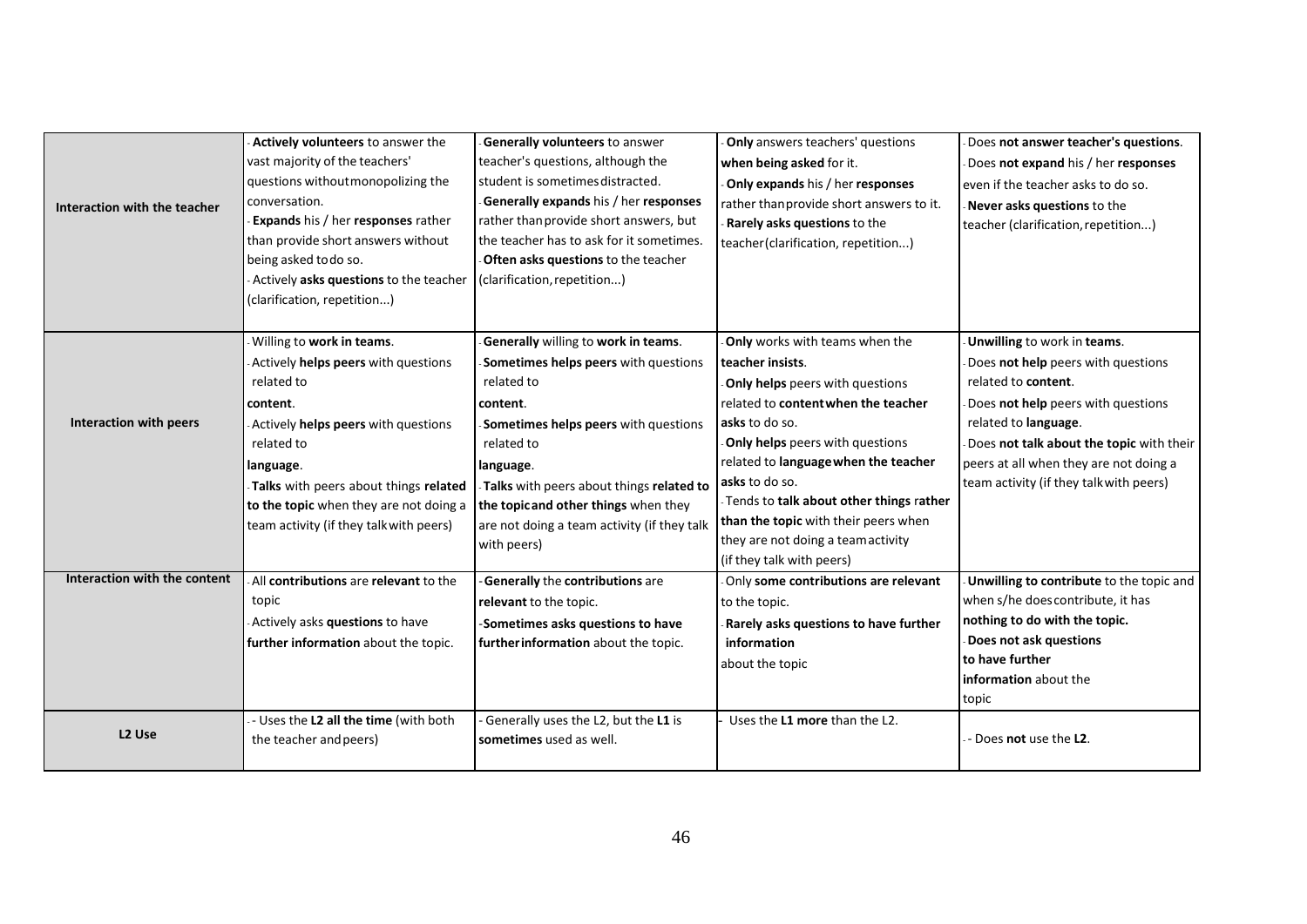#### <span id="page-46-0"></span>**10.2 Appendix 2 – Questionnaire 1**

#### **Section 1 – Personal questions**

- 1. Name and surname:
- 2. How old are you?
- 3. If you had to describe yourself, you'd say you are… *(single selection)*
	- o Extrovert
	- o Shy
	- o Others:
- 4. If you had to describe yourself as student, you'd say you are usually *(single selection)*
	- o Attentive and hard-working
	- o Distracted and lazy
- *5.* Do you like participating in English-speaking classes? *(Likert scale from 1 to 4, 1= Not at all, 4= Absolutely)*
- *6.* Do you think English-speaking lessons are boring? *(Likert scale from 1 to 4, 1= Not at all, 4= Absolutely)*
- *7.* Did you like the presented topic? *(Likert scale from 1 to 4, 1= not at all, 4= Absolutely)*
- *8.* What did you like the most about the lesson*? (open-ended question– students have to write a brief answer)*
- 9. Would you change anything about the lesson? If so, what? *(open-ended question– students have to write a brief answer)*

#### **Section 2 – Behaviour**

- *10.* Do you consider that you showed a respectful behavior towards the presented topic all the time? *(Likert scale from 1 to 4, 1= not at all, 4= Absolutely)*
- *11.* Do you consider that you showed respectful behavior towards classmates' opinions all the time? *(Likert scale from 1 to 4, 1= not at all, 4= Absolutely)*
- *12.* Do you consider that you obeyed all the classroom rules all the time? *(Likert scale from 1 to 4, 1= not at all, 4= Absolutely)*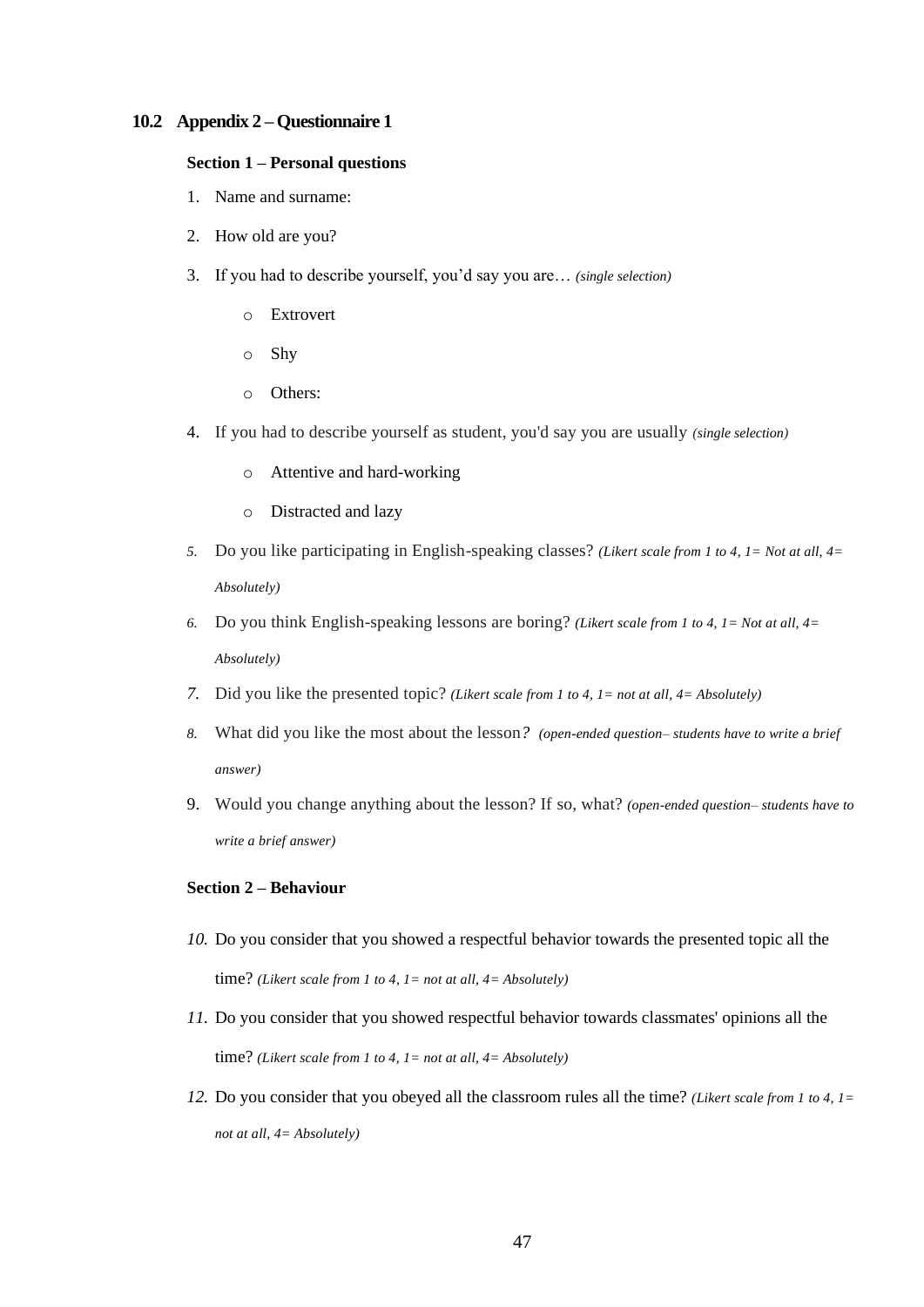- *13.* Do you consider that you did NOT use the phone in any moment unless the teacher permitted you to do so? *(Likert scale from 1 to 4, 1= not at all, 4= Absolutely)*
- *14.* Do you consider that you raised your hand to talk on all the occasions? *(Likert scale from 1 to 4, 1= not at all, 4= Absolutely)*

#### **Section 3 – Body language**

- 15. Do you consider that you sat properly during all the class? *(Likert scale from 1 to 4, 1= not at all, 4= Absolutely)*
- 16. Do you consider that you kept eye contact with the teacher, peers, or the presentation all the time without distractions? *(Likert scale from 1 to 4, 1= not at all, 4= Absolutely)*

#### **Section 4- Attention**

- 17. Do you consider that you paid attention to the lesson and the instructions all the time? *(Likert scale from 1 to 4, 1= not at all, 4= Absolutely)*
- 18. Did you feel focused and attentive in the lesson all the time? *(Likert scale from 1 to 4, 1= not at all, 4= Absolutely)*

#### **Section 5- Interaction with the teacher**

- 19. Do you consider that you actively volunteered to answer the majority of the teacher's questions? *(Likert scale from 1 to 4, 1= not at all, 4= Absolutely)*
- 20. Do you consider that all your answers were extended and elaborated rather than short and simple? *(Likert scale from 1 to 4, 1= not at all, 4= Absolutely)*
- 21. Do you consider that you actively asked questions to the teacher (further knowledge, clarification...)? *(Likert scale from 1 to 4, 1= not at all, 4= Absolutely)*

#### **Section 6- Interaction with the teacher**

- 22. Did you will to work in teams? (will = estar dispuesto / querer) *(Likert scale from 1 to 4, 1= not at all, 4= Absolutely)*
- 23. Do you consider that you actively helped peers with questions related to the topic? *(Likert scale from 1 to 4, 1= not at all, 4= Absolutely)*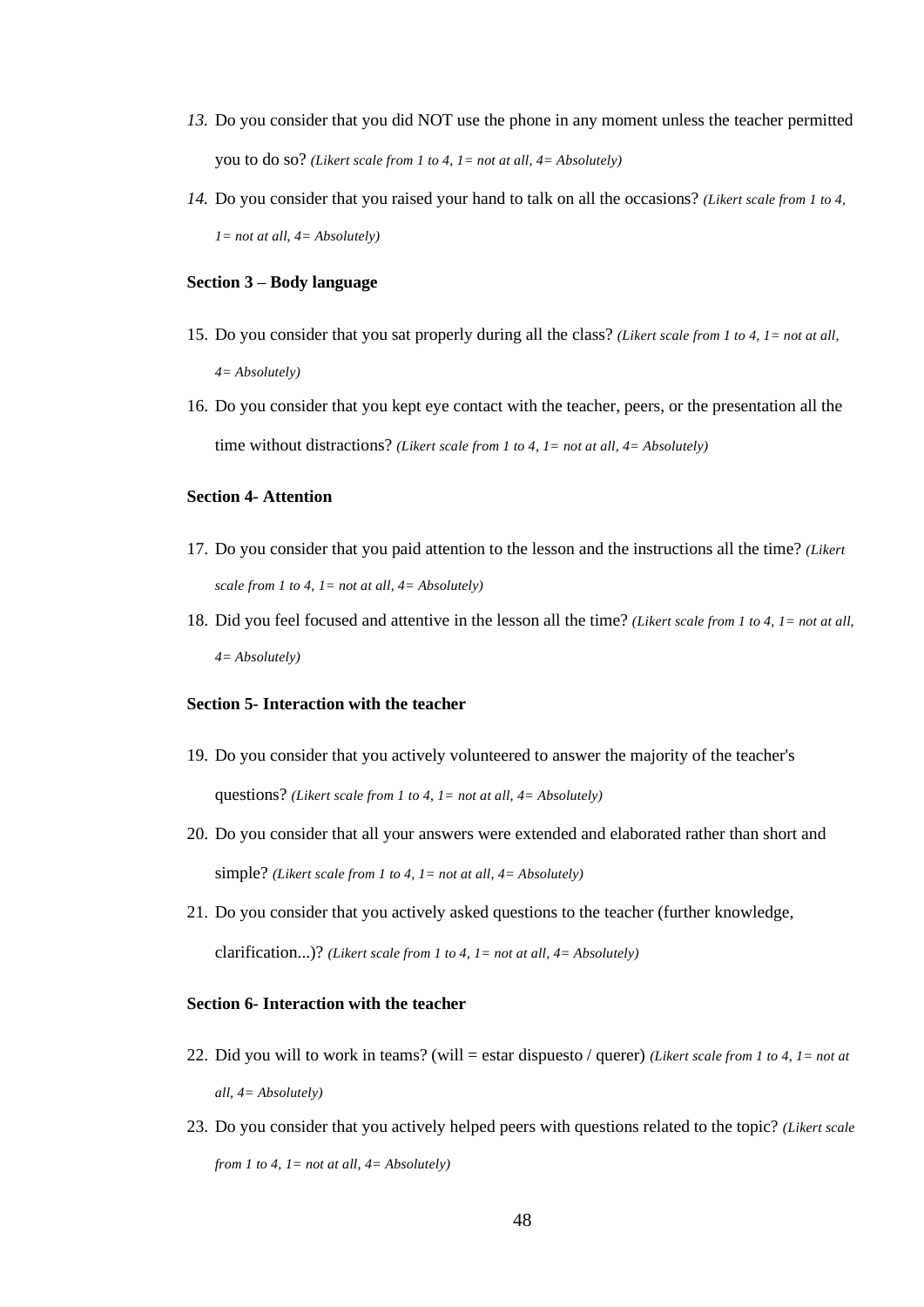24. If you talked with your peers at any time during the lesson, did you only talk about the topic? *(Likert scale from 1 to 4, 1= not at all, 4= Absolutely)*

#### **Section 7- Interaction with the content**

- 25. Do you consider that all your contributions were relevant to the topic? *(Likert scale from 1 to 4, 1= not at all, 4= Absolutely)*
- 26. Do you consider that you actively asked questions to have further knowledge about the topic? (knowledge - conocimiento) *(Likert scale from 1 to 4, 1= not at all, 4= Absolutely)*

#### **Section 8 – English use**

27. Do you consider that you talked in English all the time (to the teacher, to your classmates...)? *(Likert scale from 1 to 4, 1= not at all, 4= Absolutely)*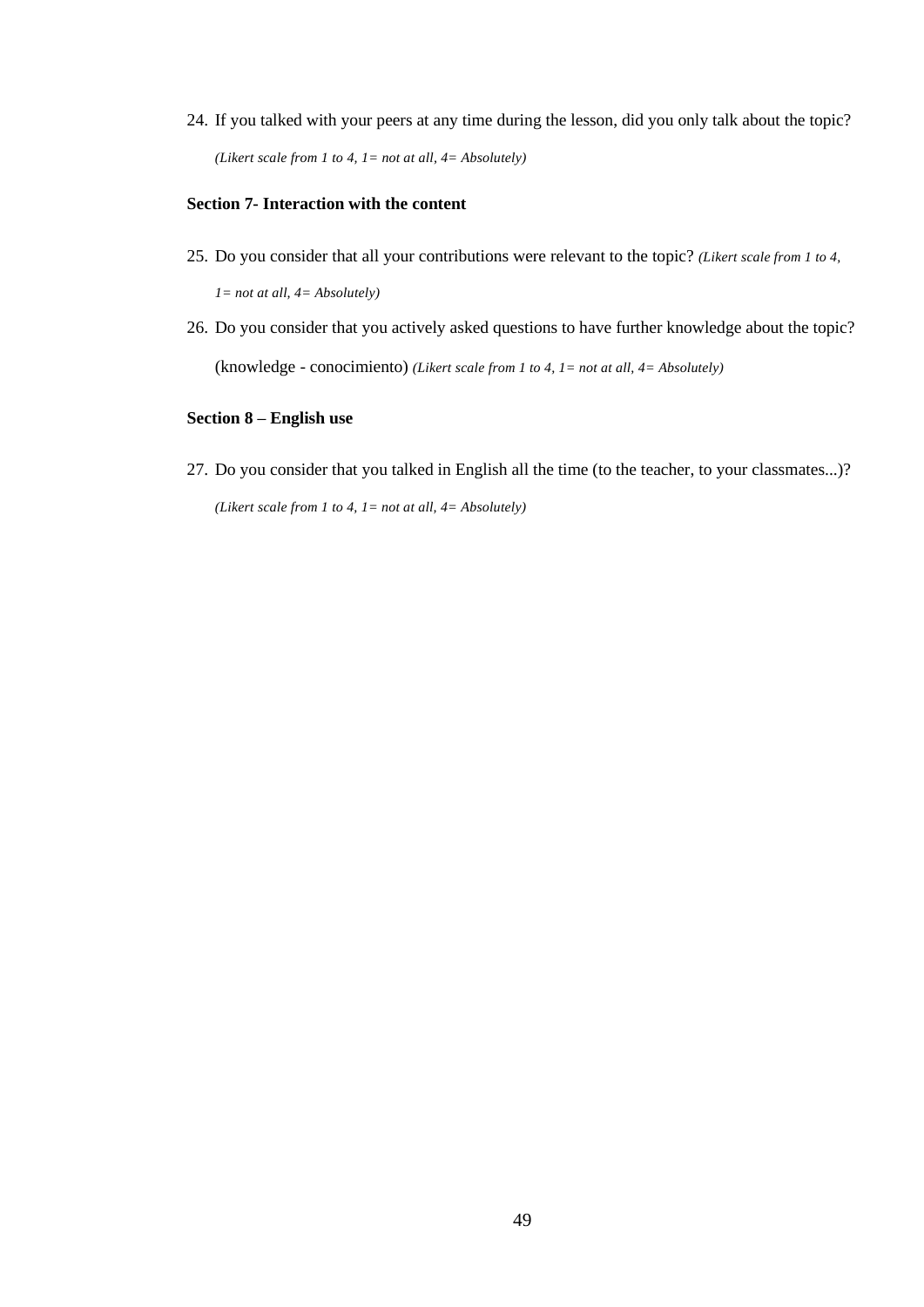#### <span id="page-49-0"></span>**10.3 Appendix 3 – Questionnaire 2**

#### **Section 1 – Personal questions**

- 1. Name and surname:
- 2. Did you like the presented topic? *(Likert scale from 1 to 4, 1= not at all, 4= Absolutely)*
- 3. What did you like the most about the lesson*? (open-ended question– students have to write a brief answer)*
- 4. Would you change anything about the lesson? If so, what? *(open-ended question– students have to write a brief answer)*
- 5. Would you like to have more classes related to the topic? *(Likert scale from 1 to 4, 1= Not at all, 4= Absolutely)*
- 6. Time to choose. Which lesson did you like the most? The first or the second one? Why? *(open-ended question– students have to write a brief answer)*

#### **Section 2 – Music in the classroom!**

- 7. Do you like music? *(Likert scale from 1 to 4, 1= not at all, 4= Absolutely)*
- 8. Do you like pop songs? *(Likert scale from 1 to 4, 1= not at all, 4= Absolutely)*
- 9. Do you think you would have liked the lesson more if you had chosen the songs yourselves? *(Likert scale from 1 to 4, 1= not at all, 4= Absolutely)*
- 10. Do you think English teachers use music and songs as much as they could? *(Likert scale from 1 to 4, 1= not at all, 4= Absolutely)*
- 11. Would you like to have more songs in English lessons? *(Likert scale from 1 to 4, 1= not at all, 4= Absolutely)*
- 12. Do you think songs are always used in the same way (fill in the gaps...)? *(Likert scale from 1 to 4, 1= not at all, 4= Absolutely)*
- 13. Do you think that the songs in this lesson have helped you speak more in English? *(Likert scale from 1 to 4, 1= not at all, 4= Absolutely)*
- 14. Do you think that the songs in this lesson have made you participate more? *(Likert scale from 1 to 4, 1= not at all, 4= Absolutely)*
- 15. Do you think that songs motivate you to learn English? *(Likert scale from 1 to 4, 1= not at all, 4= Absolutely)*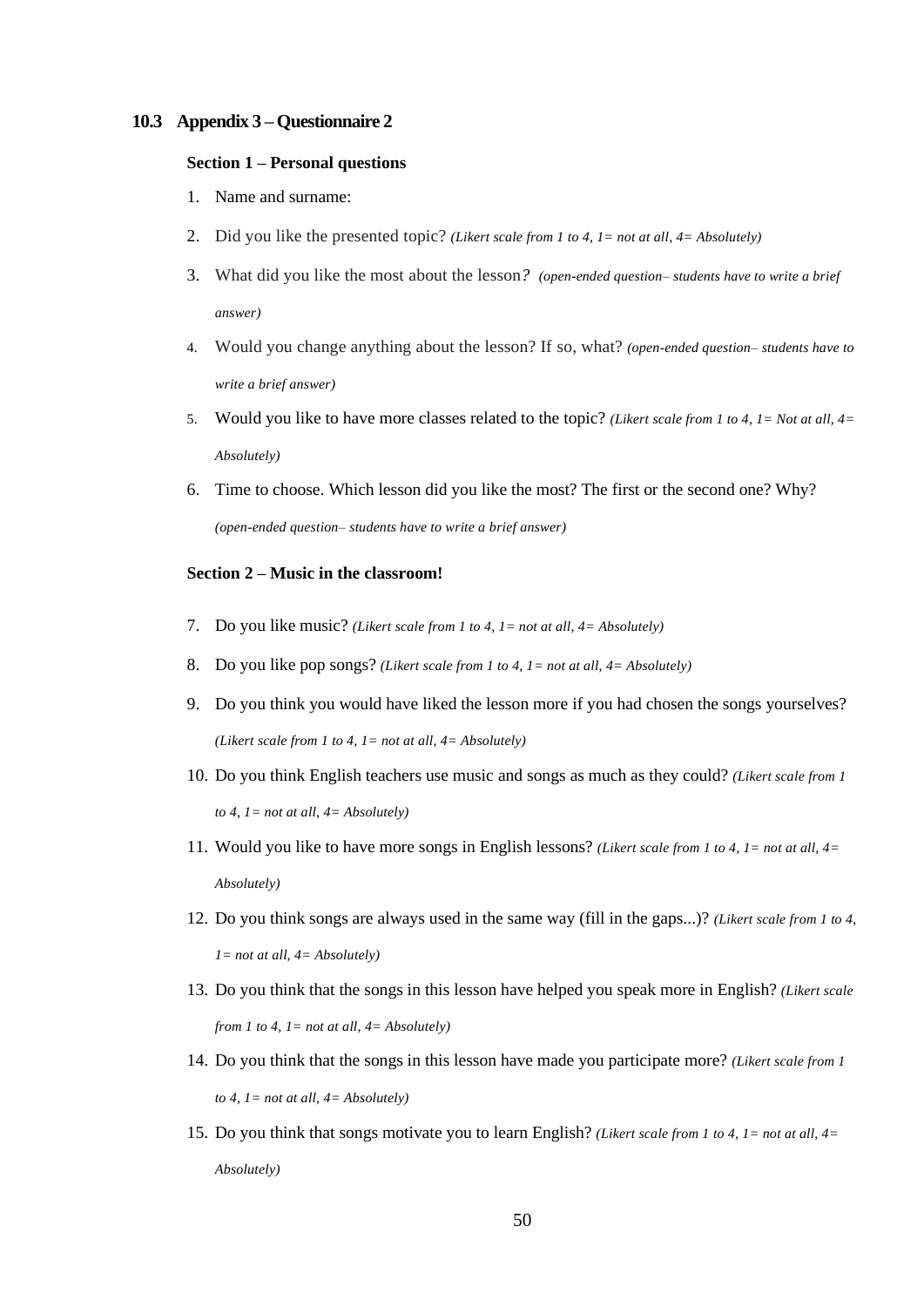- 16. Would you like it if that your teacher incorporated songs in the same way in further lessons? *(Likert scale from 1 to 4, 1= not at all, 4= Absolutely)*
- 17. Does listening to songs in English lessons makes you feel less anxious? *(Likert scale from 1 to 4, 1= not at all, 4= Absolutely)*
- 18. Do you think that songs in this lesson have helped you be more focused? *(Likert scale from 1 to 4, 1= not at all, 4= Absolutely)*
- 19. Do you think songs are a good tool to talk about mental health in class? *(Likert scale from 1 to 4, 1= not at all, 4= Absolutely)*
- 20. Why do you think music in English lessons could be beneficial? Explain why (you can write in Catalan/ Spanish)

#### **Section 3 – Behaviour**

- 21. Do you consider that you showed respectful behavior towards the topic presented all the time? *(Likert scale from 1 to 4, 1= not at all, 4= Absolutely)*
- 22. Do you consider that you showed respectful behavior towards classmates' opinions all the time? *(Likert scale from 1 to 4, 1= not at all, 4= Absolutely)*
- 23. Do you consider that you obeyed all the classroom rules all the time? *(Likert scale from 1 to 4, 1= not at all, 4= Absolutely)*
- 24. Do you consider that you did NOT use the phone in any moment unless the teacher permitted you to do so? *(Likert scale from 1 to 4, 1= not at all, 4= Absolutely)*
- 25. Do you consider that you raised your hand to talk on all the occasions? *(Likert scale from 1 to 4, 1= not at all, 4= Absolutely)*

#### **Section 4 – Body language**

- 26. Do you consider that you sat properly during all the class? *(Likert scale from 1 to 4, 1= not at all, 4= Absolutely)*
- 27. Do you consider that you kept eye contact with the teacher, peers, or the presentation all the time without distractions? *(Likert scale from 1 to 4, 1= not at all, 4= Absolutely)*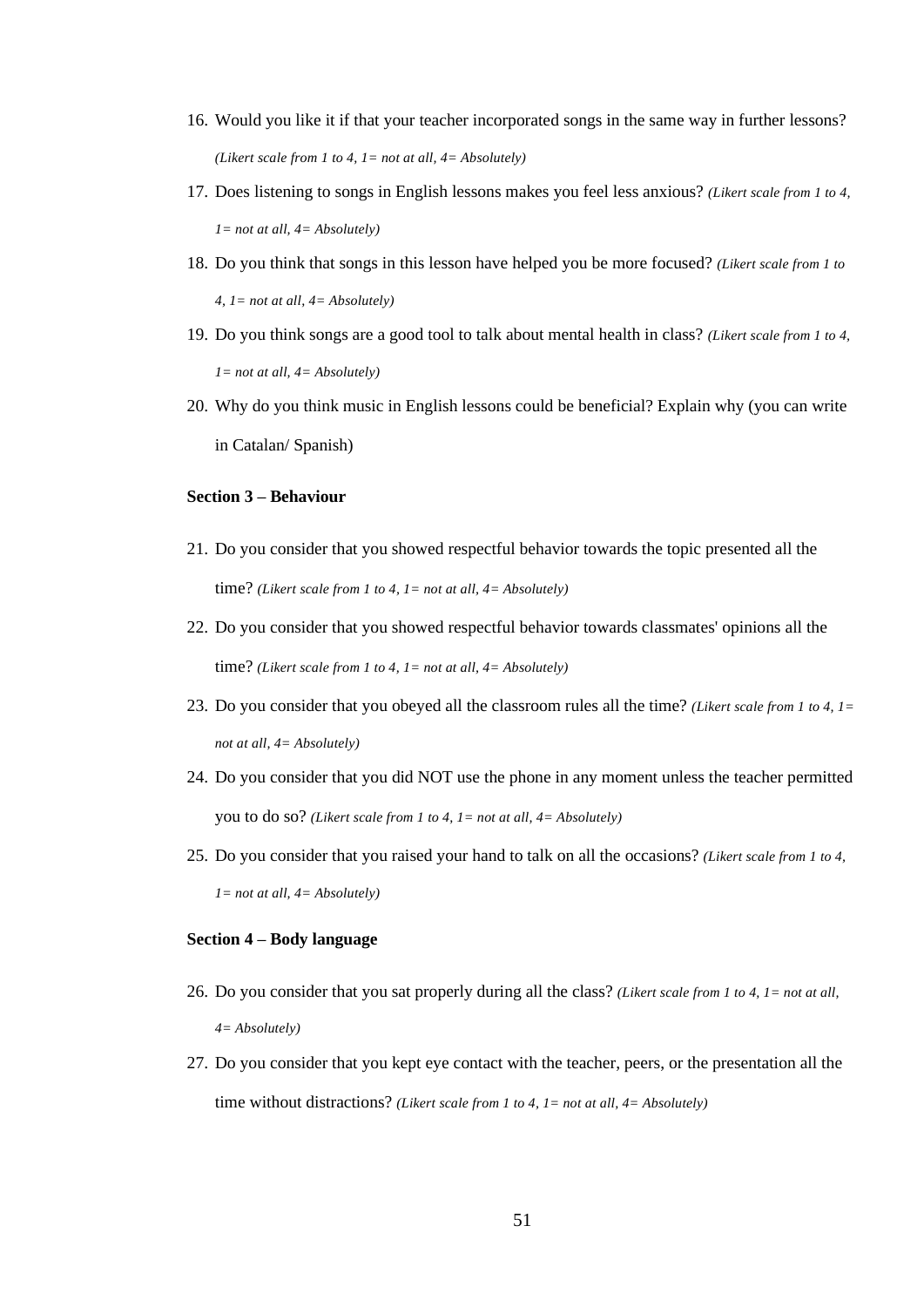#### **Section 5- Attention**

- 28. Do you consider that you paid attention to the lesson and the instructions all the time? *(Likert scale from 1 to 4, 1= not at all, 4= Absolutely)*
- 29. Did you feel focused and attentive in the lesson all the time? *(Likert scale from 1 to 4, 1= not at all, 4= Absolutely)*

#### **Section 6- Interaction with the teacher**

- 30. Do you consider that you actively volunteered to answer the majority of the teacher's questions? *(Likert scale from 1 to 4, 1= not at all, 4= Absolutely)*
- 31. Do you consider that all your answers were extended and elaborated rather than short and simple? *(Likert scale from 1 to 4, 1= not at all, 4= Absolutely)*
- 32. Do you consider that you actively asked questions to the teacher (further knowledge, clarification...)? *(Likert scale from 1 to 4, 1= not at all, 4= Absolutely)*

#### **Section 7- Interaction with the teacher**

- 33. Did you will to work in teams? (will = estar dispuesto / querer) *(Likert scale from 1 to 4, 1= not at all, 4= Absolutely)*
- 34. Do you consider that you actively helped peers with questions related to the topic? *(Likert scale from 1 to 4, 1= not at all, 4= Absolutely)*
- 35. If you talked with your peers at any time during the lesson, did you only talk about the topic? *(Likert scale from 1 to 4, 1= not at all, 4= Absolutely)*

#### **Section 8- Interaction with the content**

- 36. Do you consider all your contributions were relevant to the topic? *(Likert scale from 1 to 4, 1= not at all, 4= Absolutely)*
- 37. Do you consider that you actively asked questions to have further knowledge about the topic? (knowledge - conocimiento) *(Likert scale from 1 to 4, 1= not at all, 4= Absolutely)*

#### **Section 9 – English use**

38. Do you consider that you talked in English all the time (to the teacher, to your classmates...)? *(Likert scale from 1 to 4, 1= not at all, 4= Absolutely)*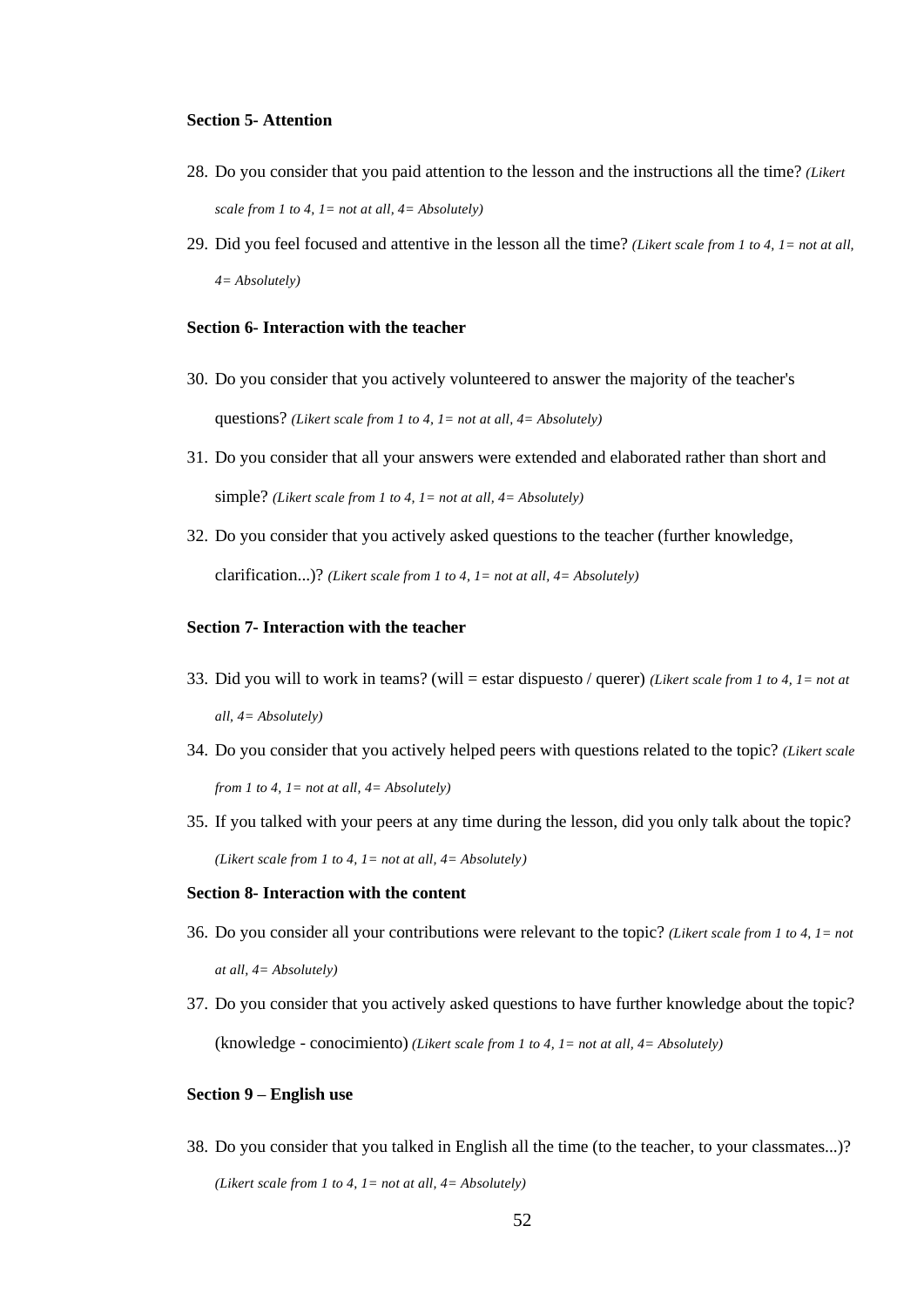#### <span id="page-52-0"></span>**10.4 Appendix 4-Interview**

**Researcher:** Moltes gràcies per haver-me donat l'oportunitat de fer aquesta entrevista. Abans de començar, et llegiré el consentiment informat. Aquesta entrevista serà utilitzada en l'elaboració del TFM i les respostes seran completament anònimes. Les dades només es compartiran per propòsits acadèmics en el TFM.

#### **Main teacher (Laura):** D'acord.

**Researcher:** La meva primera pregunta és si utilitzes cançons a les teves classes.

**Main teacher (Laura):** Aquest any no. Aquest any no però les he fet servir molt sovint. De fet, antigament jo tenia una caixeta de sabates i els alumnes posaven a dintre les cançons que els agradaven. Llavors jo mirava si eres cançons adaptades ja que també a vegades les escollien perquè volien veure el vídeo on sortia gent despullada. O sigui, has d'anar en compte. La veritat que ho havia fet sobre tot amb cursos inferiors com a 1r, 2n o 3r d'ESO. Alguna vegada ho he intentat amb 4t d'ESO ja comencen a mirar-te malament... Amb Batxillerat ho vaig fer un parell de cops i ja es començaven a queixar i vaig deixar-ho estar. Amb els més gran, ja no ho fet mai més.

**Researcher:** Com utilitzaves aquestes cançons? *Fill the gaps*, un *reading o listening*...?

**Main teacher (Laura):** De moltes maneres. Per exemple, ara recordo que la última vegada a Batxillerat amb la cançó que deia *must have been love* per tractar els modals en passat. Clar, aquesta cançó anava molt bé perquè primer els hi vaig posar la cançó i els hi vaig demanar que es fixessin i crear que els hi va quedar més clar el significat gràcies a escoltar la cançó, però cal dir que la vam escoltar i ens vam fixar sense fer cap activitat. Antigament solia utilitzar la pàgina web *lyricstraining* perquè teníem un grup de música que venia a l'institut a cantar, a fer karaoke. Llavors les setmanes anteriors al karaoke, els hi deixava escollir cançons dintre de les que més m'interessaven i feia sortir a un alumne per escriure el que faltava i sinó ho sabia, la cançó es para i els altres li ajuden. Per tant, no era ells amb un paper *filling the gaps*, sinó que era interactiu. *Fill in the gaps* clàssic fa molt anys, potser fa 10 anys que no ho faig perquè ja es saben les cançons de moda i no necessiten ni escoltar-les per *fill in the gaps.* Sí que havia fet, per exemple, amb 1r d'ESO aquella del *Roar* de Katy Perry escoltant-la una estona sense vídeo, parant-la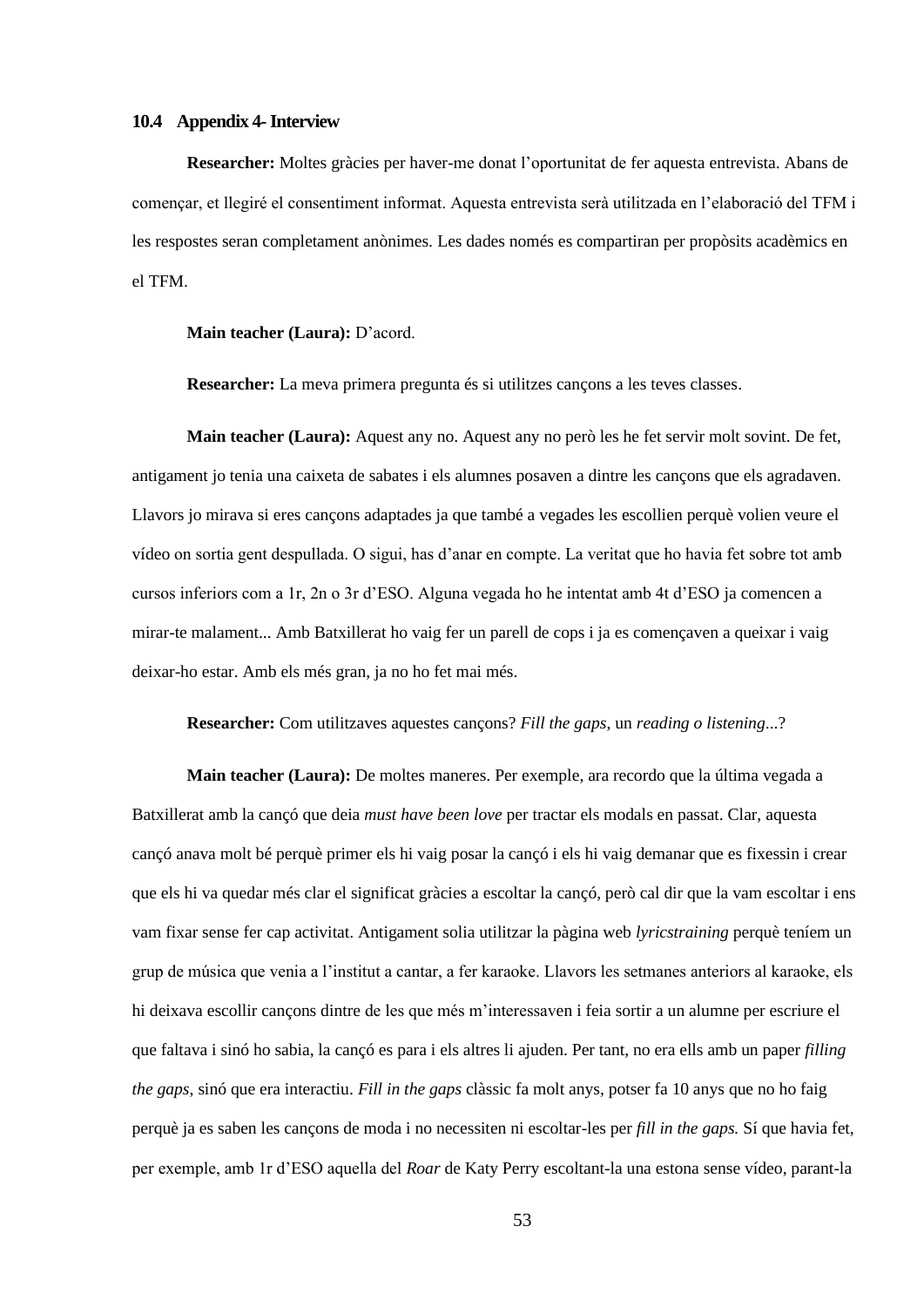i suposar què podria haver passat. Després, la tornàvem a escoltar amb el vídeo i parlàvem de la cançó en si. Però *fill in the gaps* ja no faig perquè ja se la saben.

**Researcher:** Amb la classe on vaig impartir jo el TFM, havies fet cançons alguna vegada?

**Main teacher (Laura):** Amb aquesta classe no. De fet, aquest any no he fet cançons amb ningú que jo recordi.

**Researcher:** Creus que incorporar cançons té algun tipus de benefici a la classe d'anglès segons la teva experiència?

**Main teacher (Laura):** Bueno, si estan ben escollides i tenen a veure amb el *topic* com vas fer tu, o bé amb alguna cosa relacionada amb el que estan fent, li donen un punt de "mira que guay". Però, sinó no. Fer cançons perquè seria més per als petits perquè els hi ajudaria a la pronúncia, però crec que amb els grans ha de tenir algun tipus de relació.

**Researcher:** Creus que els motiva més a aprendre anglès?

**Main teacher (Laura):** Bueno, aquest és el problema. Hi ha molta gent que no els hi motiva res, sinó al revés. I si els fas cantar, s'amaguen darrere d'alguna cosa, es queixen...Jo crec que com més grans es fan, menys els motiva. Contra més petits, més els motiva.

**Researcher:** I a la classe on jo vaig fer l'experiment, on els vas veure més motivats: a la sessió sense música o a la sessió amb música?

**Main teacher (Laura):** Bueno, jo estava al costat d'algun alumne que es motiva amb molta facilitat, sobretot per aquest tema, i estava molt motivat. Llavors, ell estava explicant-li a els altres "això vol dir això". També em va semblar que en altres parts de la classe hi havia gent que no estava tan pendent com just a la part de la classe on jo estava. Clar, depèn molt de la personalitat.

**Researcher:** Però, si haguessis d'escollir la sessió on estaven més motivats, quina seria?

**Main teacher (Laura):** Home, la primera va ser molt dinàmica i visual. Jo per mi em va agradar més la primera i vas a enganxar més a la majoria. Amb les cançons enganxes només a uns quants.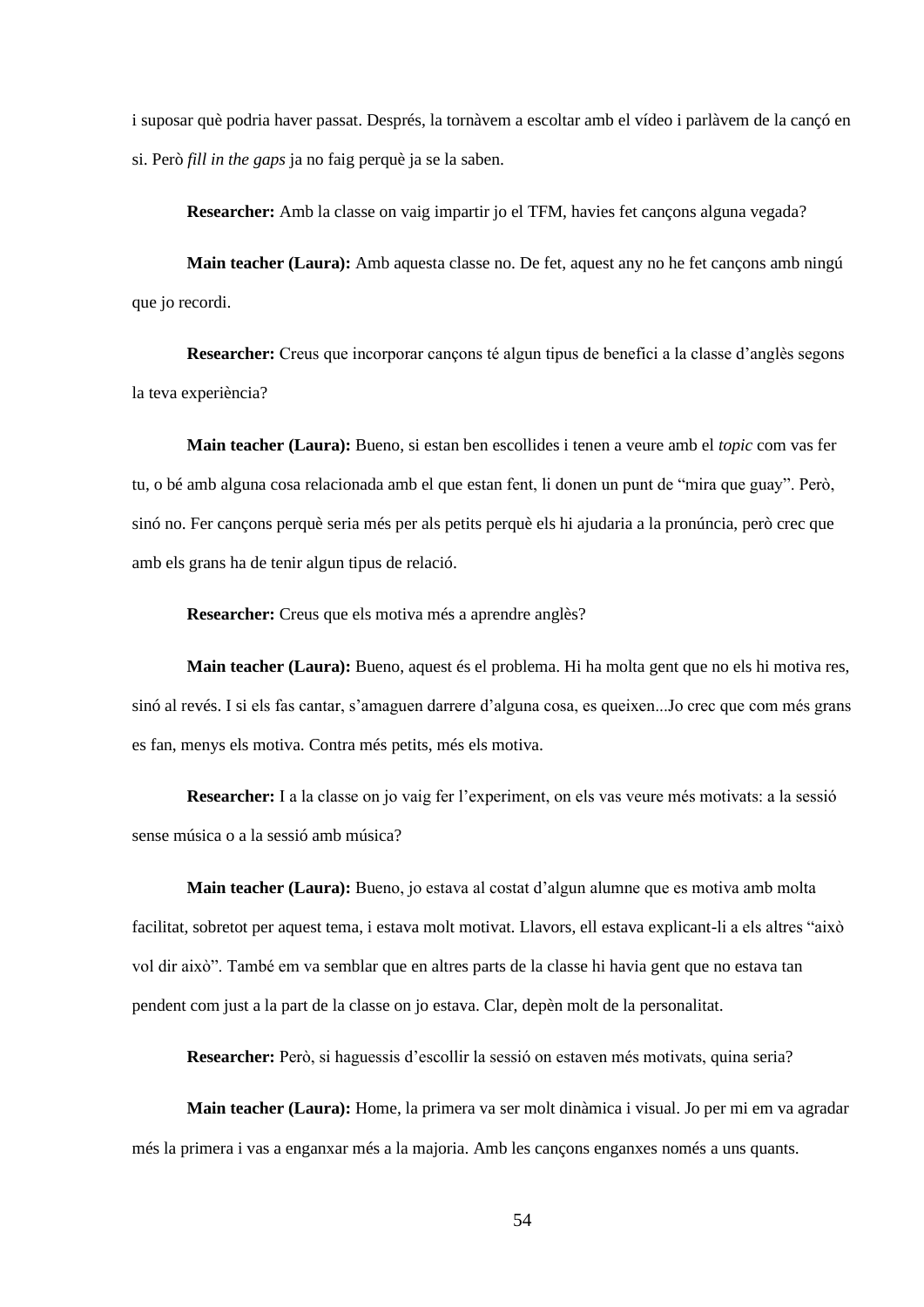**Researcher:** Creus que amb les cançons és més selectiu?

**Main teacher (Laura):** Sí, perquè si no els hi agrada desconnecten.

**Researcher:** Creus que les cançons serien una bona eina per tal d'introduir els temes?

**Main teacher (Laura):** Per introduir, sí. Potser sí. Potser introduir com vas fer tu els hi va despertar la curiositat.

**Researcher:** Creus que van participar més a la sessió amb les cançons o a l'altra?

**Main teacher (Laura):** Jo crec que més a la primera. Com va passar molt de temps entre la primera i la segona, no m'enrecordo bé. Crec que a la primera aixecaven més la mà i a la segona no tant.

**Researcher:** Creus que van prestar més atenció a la sessió amb les cançons o a l'altra? O sigui, estar atents, sense el mòbil, sense fer deures d'altres assignatures...

**Main teacher (Laura):** No ho tinc clar, no em vaig fixar bé.

**Researcher:** Creus que seria millor si ells mateixos escollissin les cançons?

**Main teacher (Laura):** Si es per introduir un tema?

**Researcher:** Pots dir el tema i que ells facin un *research* de les cançons sobre el tema.

**Main teacher (Laura):** No se m'havia acudit mai, però seria intentar-ho a veure què passa.

Potser surt bé o potser dius mai més. Hi ha coses tan noves que les has d'intentar.

**Researcher:** Creus que es treballa suficient la competència emocional?

**Main teacher (Laura):** No. No massa. Jo crec que les d'anglès ho tenim relativament fàcil, al menys jo, de que sempre els faig parlar. Però no, no és una cosa que es treballa massa.

**Researcher:** Creus que li hauríem de donar més pes?

**Main teacher (Laura):** Potser sí. Però la pregunta és: com? Això és lo difícil.

**Researcher:** Creus que treballar la competència emocional podria ajudar a motivar a els alumnes a les classes d'anglès?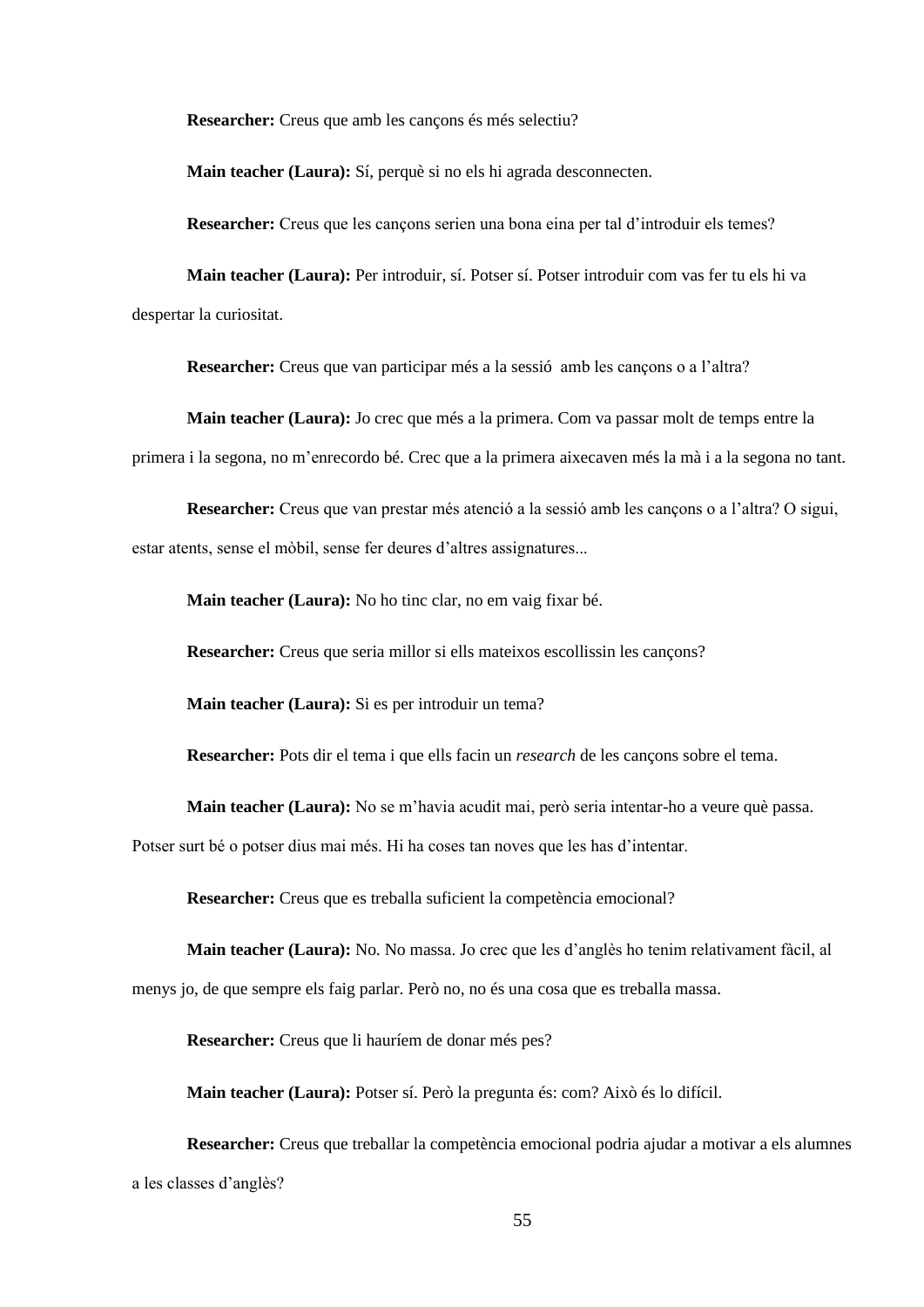**Main teacher (Laura):** Jo crec que l'educació emocional és transversal a totes les assignatures independentment de si es en anglès o una altra assignatura. El que passa és que en anglès podem tocar tot tipus de temes i a vegades ens és més fàcil tractar aquestes coses. Però sí que és veritat que també hauria de ser fàcil pels de català o castellà. O sigui les llengües, que justament és comunicació, podem comunicar i ajudar a comunicar. Però, no crec que la competència emocional faci que les classes d'anglès siguin millors.

**Researcher:** Doncs ja estem! Moltes gràcies per la col·laboració.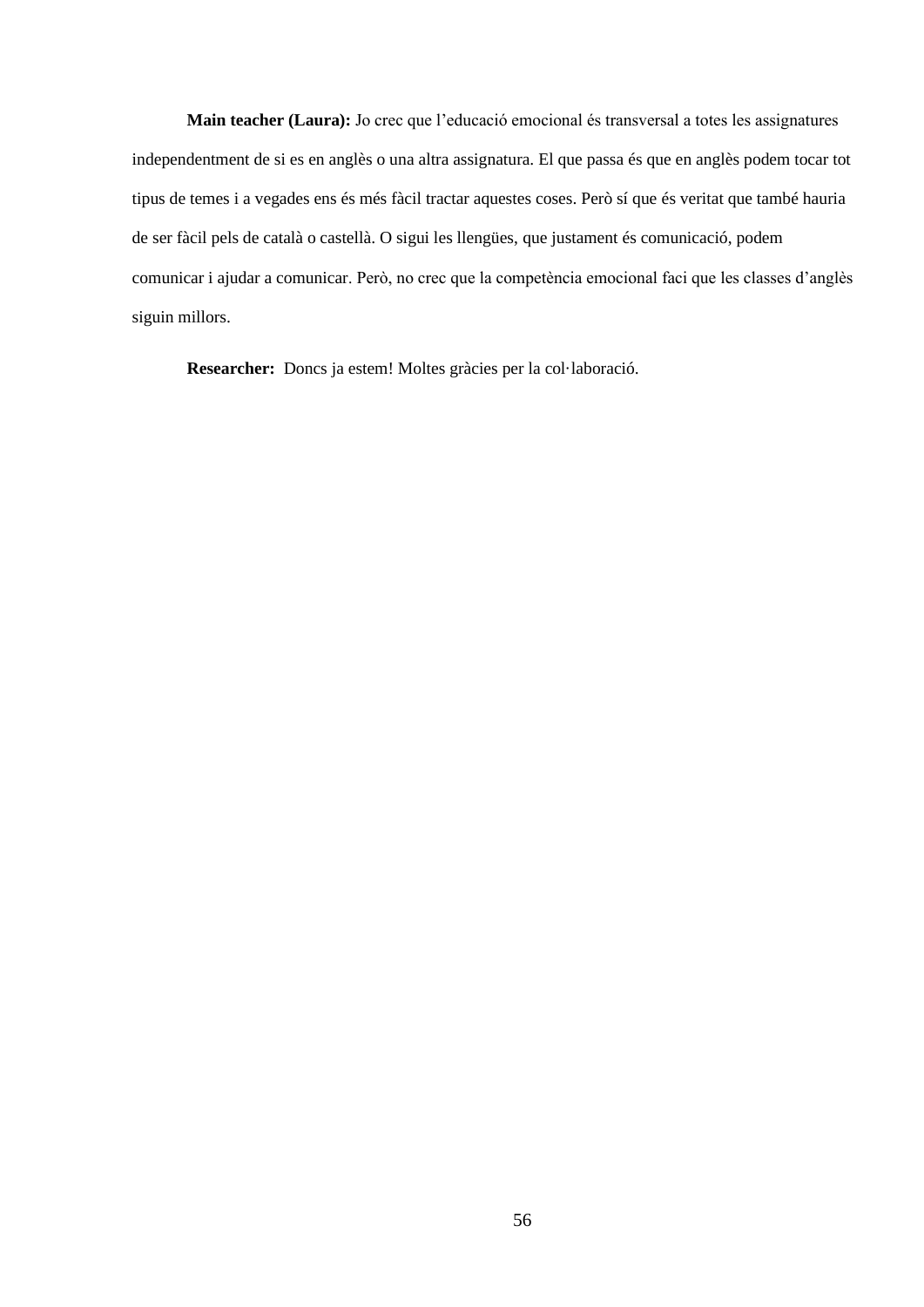#### <span id="page-56-1"></span><span id="page-56-0"></span>**10.5 Appendix 5 - Access to the PowerPoints created for the sessions.**

#### **10.5.1 Link to see LNS's PowerPoint:**

<span id="page-56-2"></span>[https://drive.google.com/file/d/13Zf5\\_DwPJzcn29Vu-fpKwVve0DiTkYcC/view?usp=sharing](https://drive.google.com/file/d/13Zf5_DwPJzcn29Vu-fpKwVve0DiTkYcC/view?usp=sharing)

#### **10.5.2 Link to see LWS's PowerPoint:**

<https://docs.google.com/presentation/d/1TSse2gyxcvDFKqzxnTXl5imEvf7TYJiKgh3chg1JIxc/edit?usp=sharing>

#### <span id="page-56-4"></span><span id="page-56-3"></span>**10.6 Appendix 6 – Information and consent forms**

#### **10.6.1 Information displayed to students in the first session (LNS)**



*Image 1: Information about the study implementation presented to the students in the first session (LNS). Retrieved from the PowerPoint the researcher created for the session.*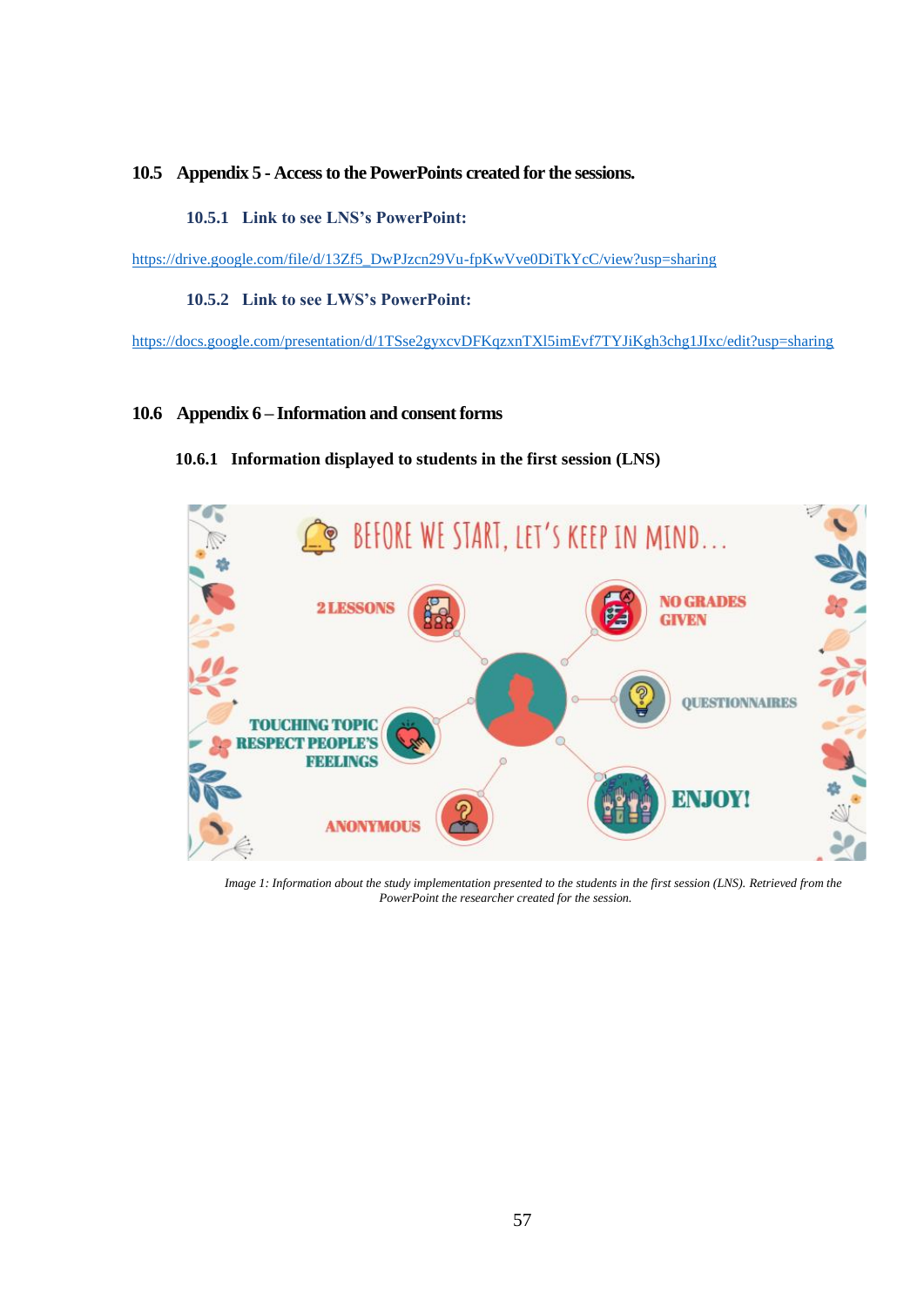<span id="page-57-0"></span>

*Image 2: Consent form given to students in Questionnaire 1 after the first session (LNS). Retrieved from the Google Form the researcher created for that session.*

<span id="page-57-1"></span>**10.6.3 Consent form given to students in Questionnaire 2**

| Lesson 2 – Suicide and Eating Disorders                                                                                                                                                                                                                                                                                                                                                                           |
|-------------------------------------------------------------------------------------------------------------------------------------------------------------------------------------------------------------------------------------------------------------------------------------------------------------------------------------------------------------------------------------------------------------------|
| Hello everyone!!!                                                                                                                                                                                                                                                                                                                                                                                                 |
| The second and last lesson is now over! I hope you really enjoyed it. It has been an<br>absolutely pleasure to be your teacher.                                                                                                                                                                                                                                                                                   |
| As I have already told you, you are taking part in my master's dissertation. Therefore, I'm<br>highly interested in knowing your perceptions (your behavior, your body language) towards<br>the class you have just attended to. This questionnaire is NOT an exam, so I ask you to be<br>as honest as possible ;). Your answers will be completely anonymous. Data will only be<br>shared for academic purposes. |
| THANK YOU SO MUCH for your help! :)                                                                                                                                                                                                                                                                                                                                                                               |
| Següent<br>Pàgina 1 de 9                                                                                                                                                                                                                                                                                                                                                                                          |

*Image 3: Consent form given to students in Questionnaire 2 after the second session (LWS). Retrieved from the Google Form the researcher created for that session.*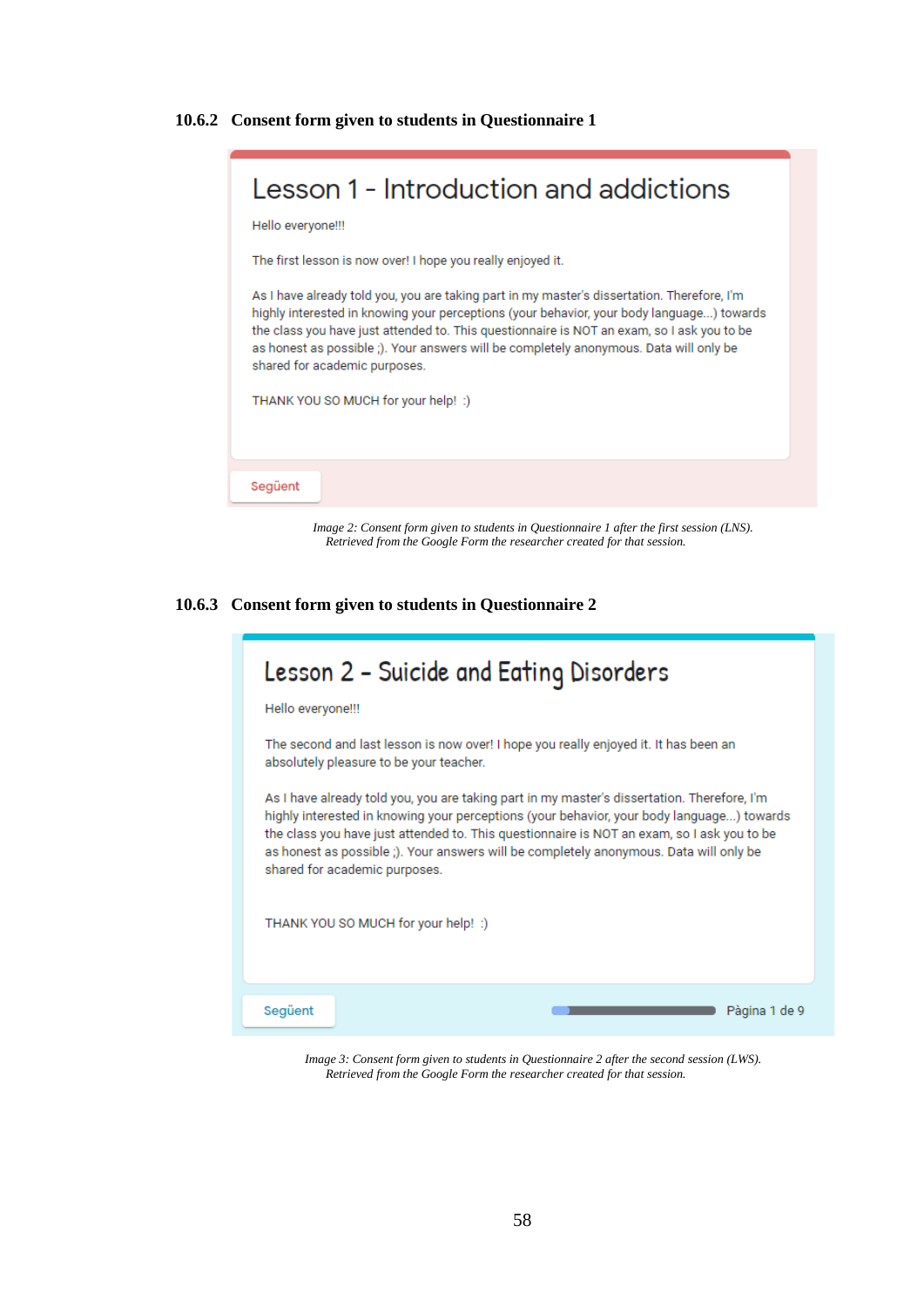#### **10.6.4 Consent form given in the interview**

<span id="page-58-0"></span>"Abans de començar, et llegiré el consentiment informat. Aquesta entrevista serà utilitzada en l'elaboració del TFM i les respostes seran completament anònimes. Les dades només es compartiran per propòsits acadèmics en el TFM."

#### <span id="page-58-2"></span><span id="page-58-1"></span>**10.7 Appendix 7 –Wilcoxon Signed-Ranks Tests**

### **10.7.1 Wilcoxon Signed-Ranks Test: DRS1 and DRS2**

| Null Hypothesis                | Test                     | $\text{Sig.}^{\text{a},\text{b}}$ | Decision               |
|--------------------------------|--------------------------|-----------------------------------|------------------------|
| The median of differences      | Related-Samples Wilcoxon |                                   | $,023$ Reject the null |
| between <b>Behaviour</b> 1 and | <b>Signed Rank Test</b>  |                                   | hypothesis.            |
| <b>Behaviour 2 equals 0.</b>   |                          |                                   |                        |

### **Hypothesis Test Summary (Behavior)**

a. The significance level is ,050.

b. Asymptotic significance is displayed.

#### **Hypothesis Test Summary (Body Language)**

| Null Hypothesis                | Test                     | $\text{Sig.}^{\text{a},\text{b}}$ | Decision               |
|--------------------------------|--------------------------|-----------------------------------|------------------------|
| The median of differences      | Related-Samples Wilcoxon |                                   | $,004$ Reject the null |
| between <b>Body Language 1</b> | <b>Signed Rank Test</b>  |                                   | hypothesis.            |
| and Body Language 2            |                          |                                   |                        |
| equals 0.                      |                          |                                   |                        |

a. The significance level is ,050.

b. Asymptotic significance is displayed.

#### **Hypothesis Test Summary (Attention)**

| Null Hypothesis                                     | Test | $\text{Sig.}^{\text{a},\text{b}}$ | <b>Decision</b>                         |
|-----------------------------------------------------|------|-----------------------------------|-----------------------------------------|
| The median of differences   Related-Samples         |      |                                   | $\leq$ ,001 Reject the null hypothesis. |
| between <b>Attention 1 and</b> Wilcoxon Signed Rank |      |                                   |                                         |
| <b>Attention 2 equals 0.</b>                        | Test |                                   |                                         |

a. The significance level is ,050.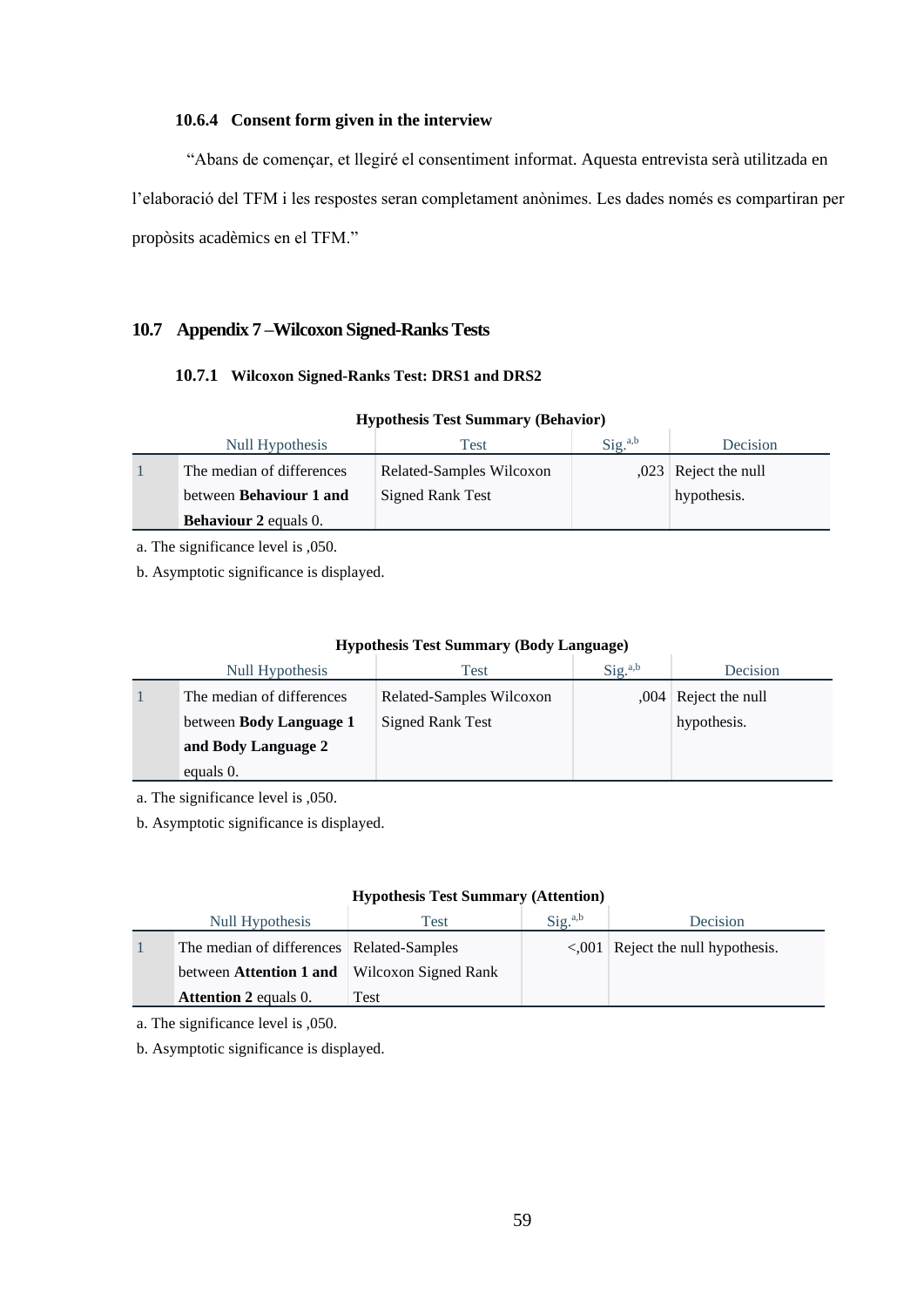| Null Hypothesis                 | Test                     | Sig. <sup>a,b</sup> | <b>Decision</b> |
|---------------------------------|--------------------------|---------------------|-----------------|
| The median of differences       | Related-Samples Wilcoxon | < 0.001             | Reject the null |
| between <b>Interaction</b> with | <b>Signed Rank Test</b>  |                     | hypothesis.     |
| the teacher 1 and               |                          |                     |                 |
| Interaction with the teacher    |                          |                     |                 |
| $2$ equals 0.                   |                          |                     |                 |

#### **Hypothesis Test Summary (Interaction with the teacher)**

a. The significance level is ,050.

b. Asymptotic significance is displayed.

#### **Hypothesis Test Summary (Interaction with peers)**

| Null Hypothesis                             | Test                        | $Sig.^{a,b}$ | <b>Decision</b>                         |
|---------------------------------------------|-----------------------------|--------------|-----------------------------------------|
| The median of differences   Related-Samples |                             |              | $\leq$ ,001 Reject the null hypothesis. |
| between <b>Interaction</b> with             | <b>Wilcoxon Signed Rank</b> |              |                                         |
| peers 1 and Interaction                     | Test                        |              |                                         |
| with peers $2$ equals 0.                    |                             |              |                                         |

a. The significance level is ,050.

b. Asymptotic significance is displayed.

#### **Hypothesis Test Summary (Interaction with content)**

| Null Hypothesis                 | Test                     | $Sig.^{a,b}$ | Decision               |
|---------------------------------|--------------------------|--------------|------------------------|
| The median of differences       | Related-Samples Wilcoxon |              | $,001$ Reject the null |
| between <b>Interaction</b> with | <b>Signed Rank Test</b>  |              | hypothesis.            |
| content 1 and Interaction       |                          |              |                        |
| with content $2$ equals 0.      |                          |              |                        |

a. The significance level is ,050.

b. Asymptotic significance is displayed.

#### **Hypothesis Test Summary (L2 Use)**

| Null Hypothesis           | Test                     | $\text{Sig.}^{\text{a},\text{b}}$ | Decision                     |
|---------------------------|--------------------------|-----------------------------------|------------------------------|
| The median of differences | Related-Samples Wilcoxon |                                   | $\leq 0.001$ Reject the null |
| between L2 Use 1 and L2   | Signed Rank Test         |                                   | hypothesis.                  |
| Use $2$ equals 0.         |                          |                                   |                              |

a. The significance level is ,050.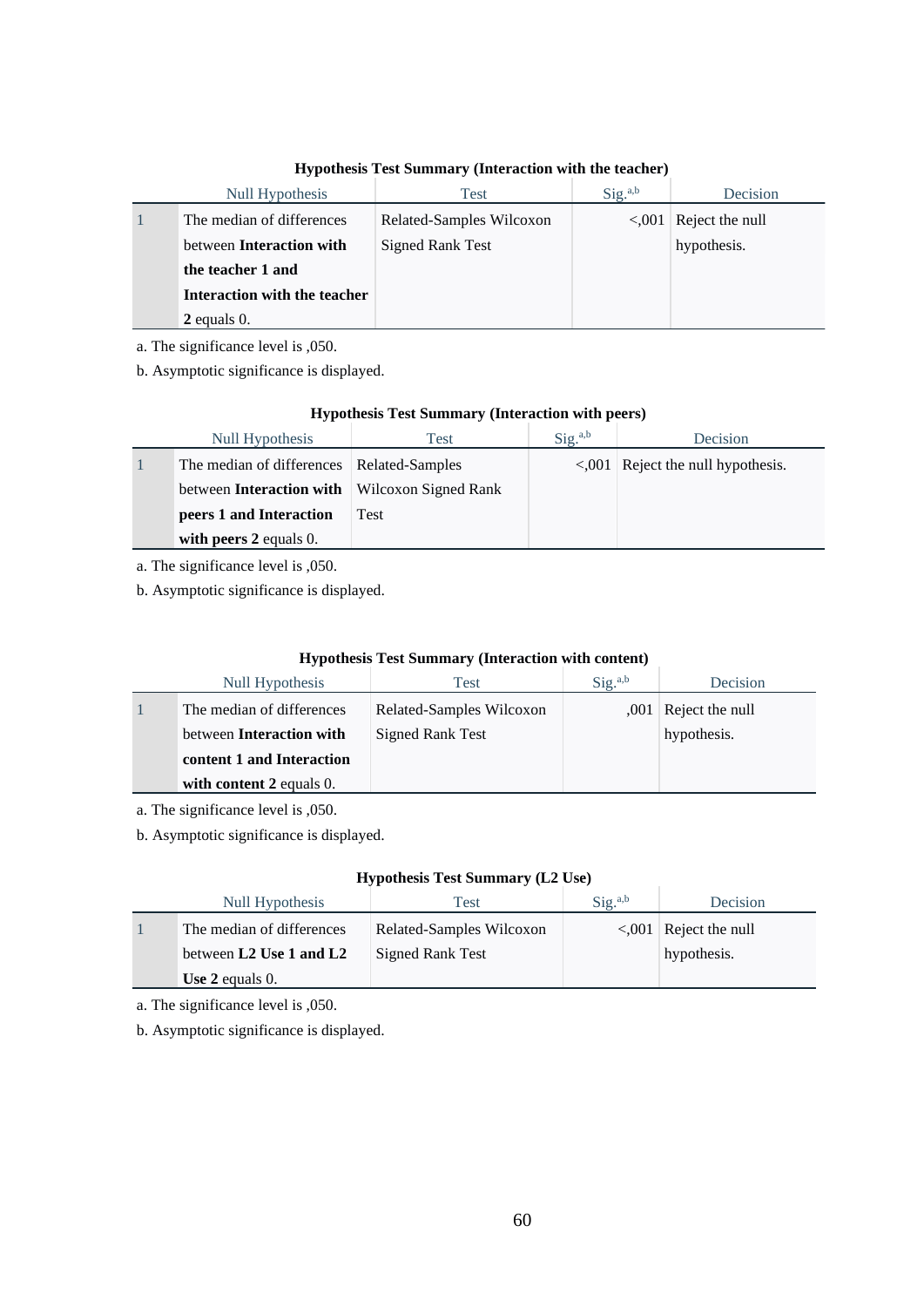# <span id="page-60-0"></span>**10.7.2 Wilcoxon Signed-Ranks Test: Q1 and Q2**

| <b>Hypothesis Test Summary (Behavior)</b> |  |  |
|-------------------------------------------|--|--|
|                                           |  |  |

| Null Hypothesis                | Test                     | $\text{Sig.}^{\text{a},\text{b}}$ | Decision               |
|--------------------------------|--------------------------|-----------------------------------|------------------------|
| The median of differences      | Related-Samples Wilcoxon |                                   | $,004$ Reject the null |
| between <b>Behaviour</b> 1 and | <b>Signed Rank Test</b>  |                                   | hypothesis.            |
| <b>Behaviour 2 equals 0.</b>   |                          |                                   |                        |

a. The significance level is ,050.

b. Asymptotic significance is displayed.

| <b>Hypothesis Test Summary (Body Language)</b> |  |  |  |
|------------------------------------------------|--|--|--|
|------------------------------------------------|--|--|--|

 $\overline{1}$ 

| Null Hypothesis            | Test                     | Sig. <sup>a,b</sup> | Decision               |
|----------------------------|--------------------------|---------------------|------------------------|
| The median of differences  | Related-Samples Wilcoxon |                     | $,004$ Reject the null |
| between Body Language 1    | <b>Signed Rank Test</b>  |                     | hypothesis.            |
| and Body Language 2 equals |                          |                     |                        |
|                            |                          |                     |                        |

a. The significance level is ,050.

b. Asymptotic significance is displayed.

### **Hypothesis Test Summary (Attention)**

| Null Hypothesis           | Test                     | $\text{Sig.}^{\text{a},\text{b}}$ | Decision               |
|---------------------------|--------------------------|-----------------------------------|------------------------|
| The median of differences | Related-Samples Wilcoxon |                                   | $,032$ Reject the null |
| between Attention 1 and   | Signed Rank Test         |                                   | hypothesis.            |
| Attention 2 equals 0.     |                          |                                   |                        |

a. The significance level is ,050.

b. Asymptotic significance is displayed.

| Null Hypothesis              | Test                     | Sig. <sup>a,b</sup> | Decision                      |  |
|------------------------------|--------------------------|---------------------|-------------------------------|--|
| The median of differences    | Related-Samples Wilcoxon |                     | $\leq$ ,001   Reject the null |  |
| between Interaction with the | <b>Signed Rank Test</b>  |                     | hypothesis.                   |  |
| teacher 1 and Interaction    |                          |                     |                               |  |
| with the teacher 2 equals 0. |                          |                     |                               |  |

#### **Hypothesis Test Summary (Interaction with the teacher)**

a. The significance level is ,050.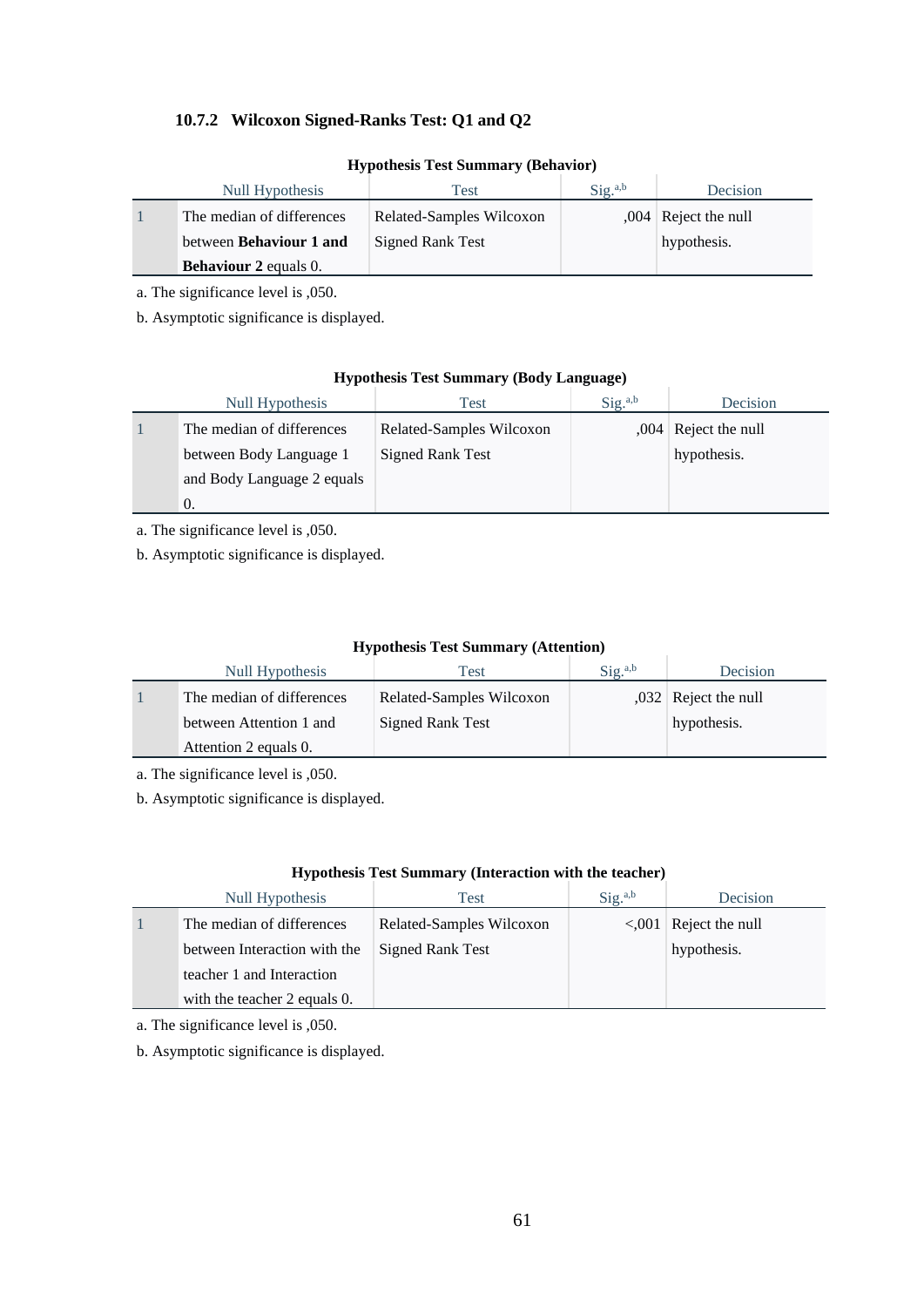### **Hypothesis Test Summary (Interaction with peers)**

| Null Hypothesis              | Test                     | Sig. <sup>a,b</sup> | Decision               |
|------------------------------|--------------------------|---------------------|------------------------|
| The median of differences    | Related-Samples Wilcoxon |                     | $,001$ Reject the null |
| between Interaction with     | <b>Signed Rank Test</b>  |                     | hypothesis.            |
| peers 1 and Interaction with |                          |                     |                        |
| peers 2 equals 0.            |                          |                     |                        |

a. The significance level is ,050.

b. Asymptotic significance is displayed.

### **Hypothesis Test Summary (Interaction with content)**

| Null Hypothesis           | Test                     | $\text{Sig.}^{\text{a},\text{b}}$ | <b>Decision</b>              |
|---------------------------|--------------------------|-----------------------------------|------------------------------|
| The median of differences | Related-Samples Wilcoxon |                                   | $\leq 0.001$ Reject the null |
| between Interaction with  | <b>Signed Rank Test</b>  |                                   | hypothesis.                  |
| content 1 and Interaction |                          |                                   |                              |
| with content 2 equals 0.  |                          |                                   |                              |

a. The significance level is ,050.

b. Asymptotic significance is displayed.

### **Hypothesis Test Summary (L2 Use)**

| Null Hypothesis           | Test                     | $\text{Sig.}^{\text{a},\text{b}}$ | Decision                      |
|---------------------------|--------------------------|-----------------------------------|-------------------------------|
| The median of differences | Related-Samples Wilcoxon |                                   | $\leq$ ,001   Reject the null |
| between L2 Use 1 and L2   | <b>Signed Rank Test</b>  |                                   | hypothesis.                   |
| Use $2$ equals 0.         |                          |                                   |                               |

a. The significance level is ,050.